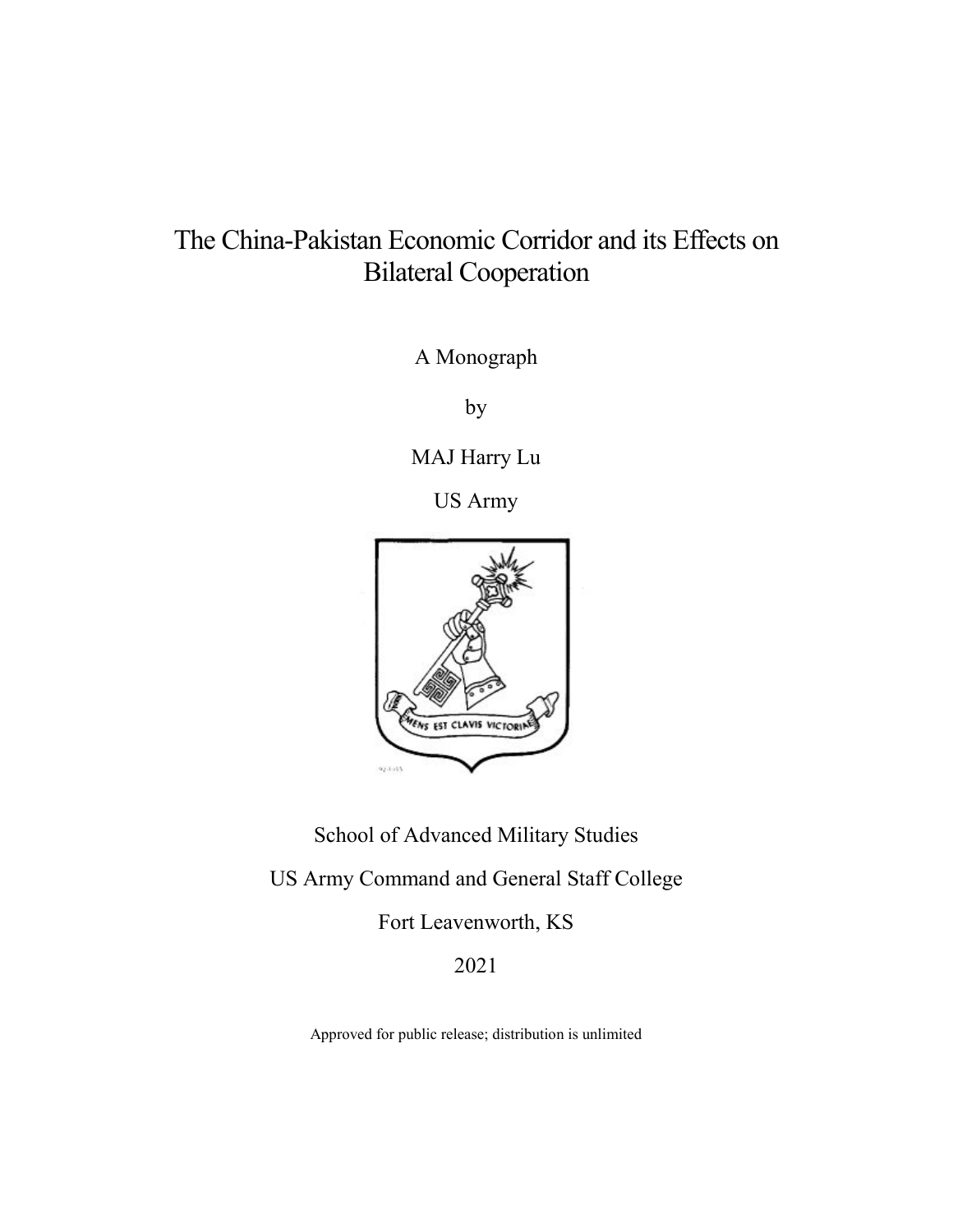**REPORT DOCUMENTATION PAGE** *Form Approved OMB No. 0704-0188* Public reporting burden for this collection of information is estimated to average 1 hour per response, including the time for reviewing instructions, searching existing data sources, gathering and maintaining the data needed, and completing and reviewing this collection of information. Send comments regarding this burden estimate or any other aspect of this collection of information, including suggestions for reducing this burden to Department of Defense, Washington Headquarters Services, Directorate for Information Operations and Reports (0704-0188), 1215 Jefferson Davis Highway, Suite 1204, Arlington, VA 22202-4302. Respondents should be aware that notwithstanding any other provision of law, no person shall be subject to any penalty for failing to comply with a collection of information if it does not display a currently valid OMB control<br>number. **PLEASE DO NOT RETURN YOUR FORM TO 1. REPORT DATE** *(DD-MM-YYYY)* 20 05 2021 **2. REPORT TYPE** MASTER'S THESIS **3. DATES COVERED** *(From - To)* JUNE 20-MAY 21 **4. TITLE AND SUBTITLE** The China-Pakistan Economic Corridor and its Effects on Bilateral Cooperation **5a. CONTRACT NUMBER 5b. GRANT NUMBER 5c. PROGRAM ELEMENT NUMBER 6. AUTHOR(S)** MAJ Harry Lu **5d. PROJECT NUMBER 5e. TASK NUMBER 5f. WORK UNIT NUMBER 7. PERFORMING ORGANIZATION NAME(S) AND ADDRESS(ES)** U.S. Army Command and General Staff College ATTN: ATZL-SWD-GD Fort Leavenworth, KS 66027-2301 **8. PERFORMING ORG REPORT NUMBER 9. SPONSORING / MONITORING AGENCY NAME(S) AND ADDRESS(ES)** ADVANCED MILITARY STUDIES PROGRAM **10. SPONSOR/MONITOR'S ACRONYM(S) 11. SPONSOR/MONITOR'S REPORT NUMBER(S) 12. DISTRIBUTION / AVAILABILITY STATEMENT** Approved for Public Release; Distribution is Unlimited **13. SUPPLEMENTARY NOTES 14. ABSTRACT** While the United States continued to struggle in the aftermath of the Great Recession in the early 2010s, China unveiled its signature economic and cultural foreign policy platform known as the Belt and Road Initiative (BRI). Using its own economy as a guarantor, China's foray into the economic development of other nations exploded under the leadership of Xi Jinping. As the only truly bilateral segment of the BRI, the China-Pakistan Economic Corridor (CPEC) is significant for three reasons. First, it provides China an

alternative to the Strait of Malacca for importing raw materials from the Middle East and Africa. Second, it provides an exportable development model that acts as an alternative to the Western idea of liberal democracy before economic prosperity. Third, it ties China closer to Pakistan as a regional counterbalance to India. This monograph examined how CPEC affected bilateral relations in the categories of total trade, per capita GDP growth, UN voting, and statements of mutual support. Through an explanatory sequential mixed methods approach, this monograph determined that CPEC had no statistical significance on bilateral trade surpluses, total trade, UN voting coincidence, or Pakistani per capita GDP increases. However, instead of immediate and measurable increases in economic productivity, both China and Pakistan gain in other ways. For China, they gain access to a strategic naval location in the port city of Gwadar, opportunities to expand their markets for State-Owned Enterprises, and a messaging opportunity to export their developmental model worldwide. Pakistan gains energy selfsufficiency, political stability, and recognition for their claim on Kashmir. Some of these benefits do not

#### reflect in economic data and may require deeper analysis of regional politics. **15. SUBJECT TERMS** China, Pakistan, Belt and Road Initiative, Economic Corridor, Infrastructure, Diplomacy, Economics, Trade, Voting **16. SECURITY CLASSIFICATION OF: 17. LIMITATION OF ABSTRACT 18. NUMBER OF PAGES** 48 **19a. NAME OF RESPONSIBLE PERSON a. REPORT b. ABSTRACT c. THIS PAGE 19b. PHONE NUMBER** *(include area code***)** (U)  $(U)$  (U)  $(U)$  (U)  $($ U)  $($ 48  $|$ 913 758-3300

**Standard Form 298 (Rev. 8-98) Prescribed by ANSI Std. Z39.18**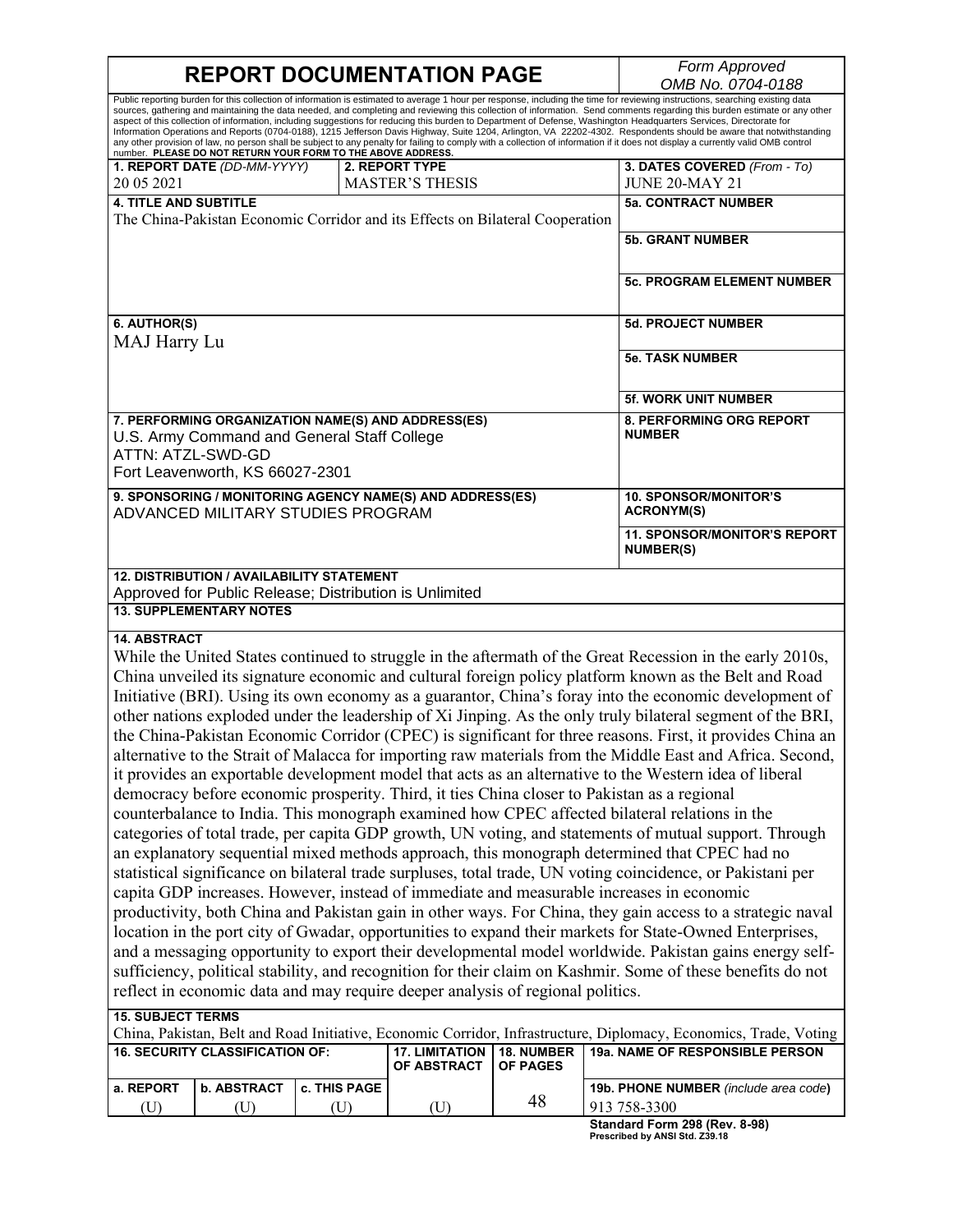## Monograph Approval Page

Name of Candidate: MAJ Harry Lu

Monograph Title: The China-Pakistan Economic Corridor and its Effects on Bilateral Cooperation

Approved by:

\_\_\_\_\_//signed/1APR21/JK//\_\_\_\_\_\_\_\_\_\_, Monograph Director Justin Kidd, PhD

\_\_\_\_//signed/1APR21/JP//\_\_\_\_\_\_\_\_\_\_\_, Seminar Leader Jurgen Prandtner, COL

\_\_\_\_//signed/13 MAY/BAP//\_\_\_\_\_\_\_\_\_\_, Director, School of Advanced Military Studies Brian Payne, COL

Accepted this 20th day of May 2021 by:

\_\_\_\_\_\_\_\_\_\_\_\_\_\_\_\_\_\_\_\_\_\_\_\_\_\_\_\_\_\_\_\_\_\_, Assistant Dean of Academics for Degree Programs Dale F. Spurlin, PhD and Research, CGSC

The opinions and conclusions expressed herein are those of the student author and do not necessarily represent the views of the US Army Command and General Staff College or any other government agency. (References to this study should include the foregoing statement.)

Fair use determination or copyright permission has been obtained for the inclusion of pictures, maps, graphics, and any other works incorporated into this manuscript. A work of the US government is not subject to copyright, however further publication or sale of copyrighted images is not permissible.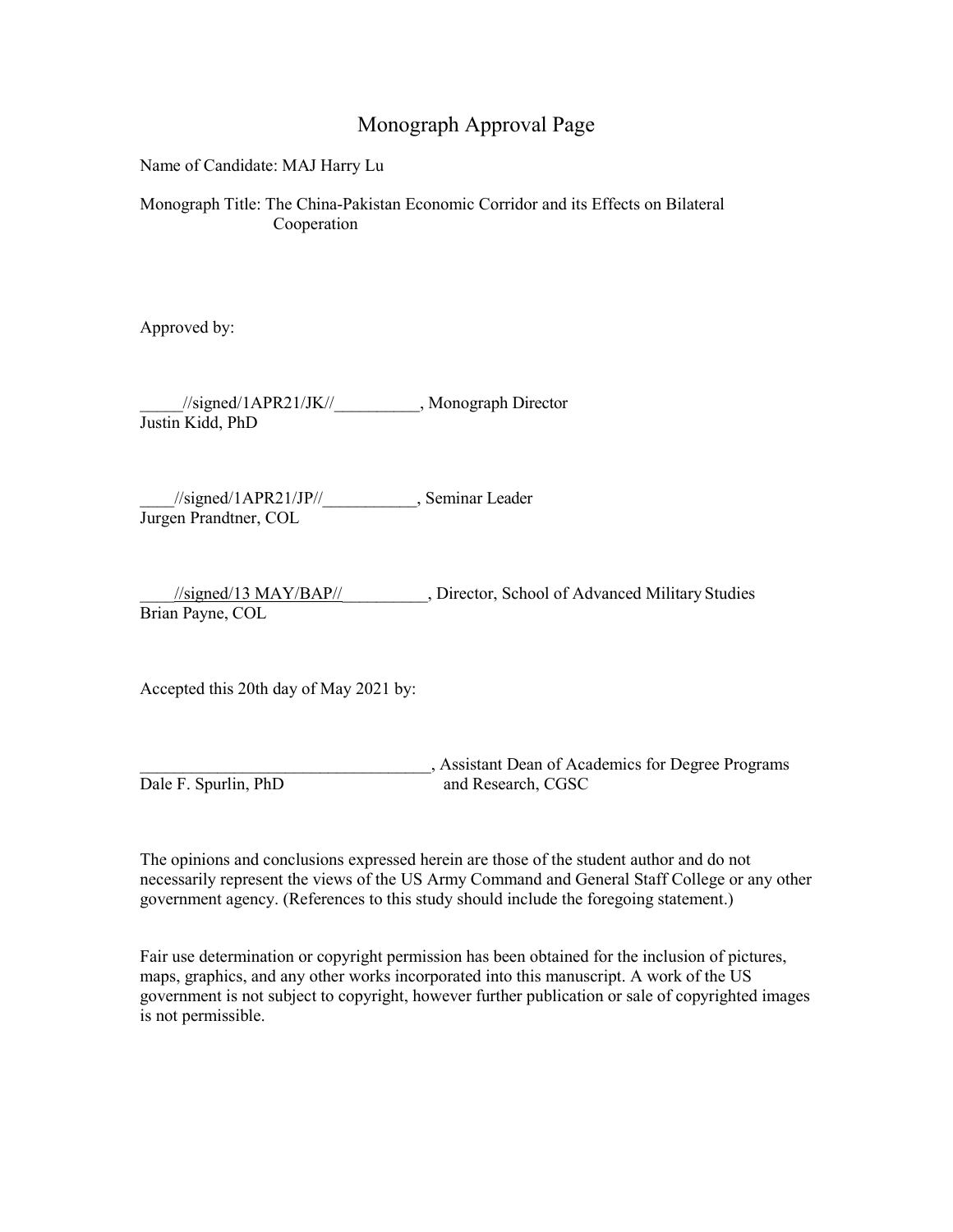### Abstract

<span id="page-3-0"></span>The China-Pakistan Economic Corridor and its Effects on Bilateral Cooperation: A Mixed Methods Research Study on What China's Economic Corridor in Pakistan Provides Both Countries, by MAJ Harry Lu, 44 Pages.

While the United States continued to struggle in the aftermath of the Great Recession in the early 2010s, China unveiled its signature economic and cultural foreign policy platform now known as the Belt and Road Initiative (BRI). Using its own economy as a guarantor and operating under numerous state-owned enterprises, China's foray into the economic development of other nations exploded under the leadership of Xi Jinping. As the only truly bilateral segment of the BRI, the China-Pakistan Economic Corridor (CPEC) is significant for three reasons. First, it provides China an alternative to the Strait of Malacca for importing raw materials from the Middle East and Africa. Second, it provides an exportable development model that acts as an alternative to the Western idea of liberal democracy before economic prosperity. Third, it ties China closer to Pakistan as a regional counterbalance to India. This monograph examined how CPEC affected bilateral relations in the categories of total trade, per capita GDP growth, UN voting, and statements of mutual support. Through an explanatory sequential mixed methods approach, this monograph determined that CPEC had no statistical significance on bilateral trade surpluses, total trade, UN voting coincidence, or Pakistani per capita GDP increases. However, instead of immediate and measurable increases in economic productivity, both China and Pakistan gain in other ways. For China, they gain access to a strategic naval location in the port city of Gwadar, opportunities to expand their markets for State-Owned Enterprises, and a messaging opportunity to export their developmental model worldwide. Pakistan gains energy self-sufficiency, political stability, and recognition for their claim on Kashmir. Some of these benefits do not reflect in economic data and may require deeper analysis of regional politics.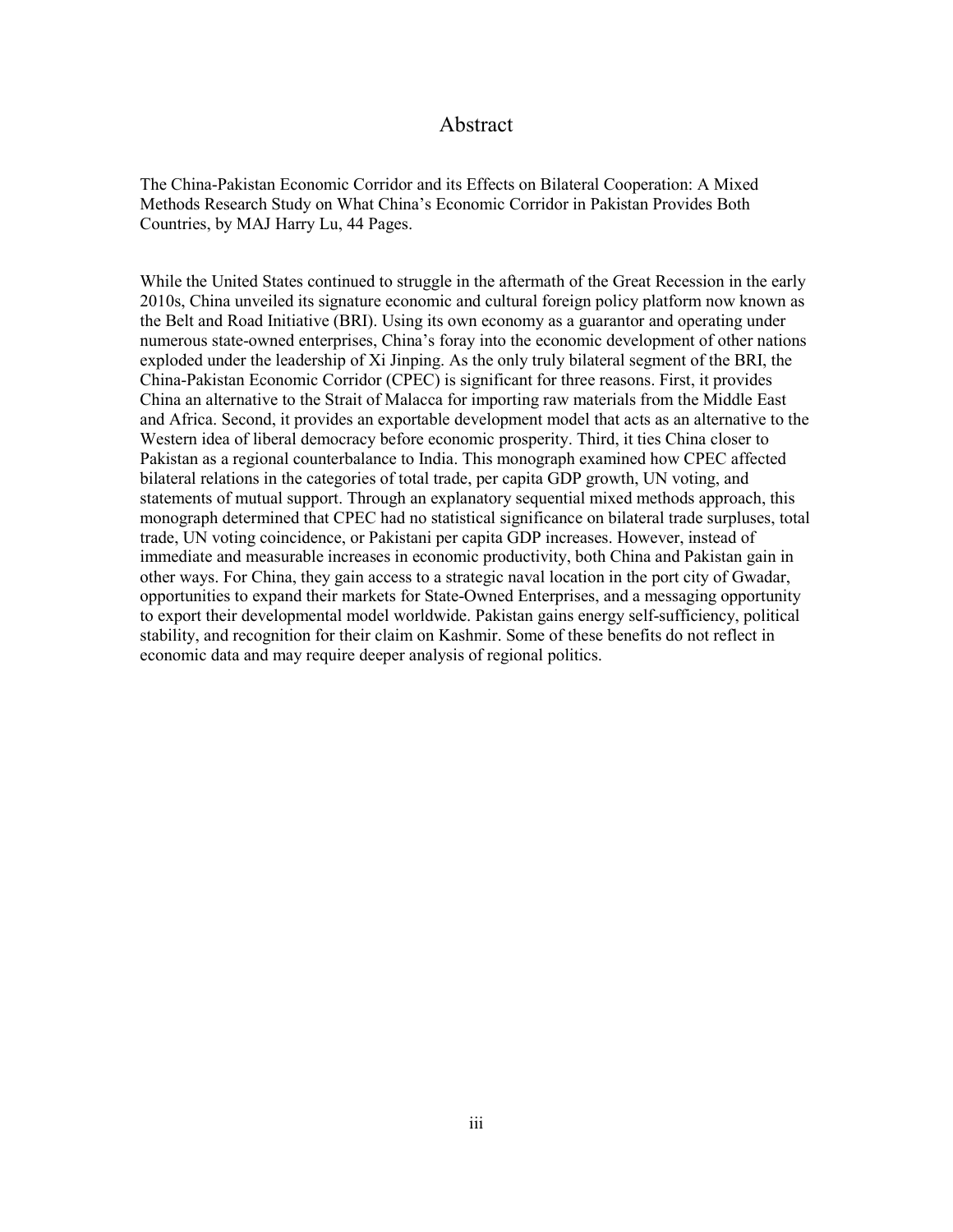## Contents

<span id="page-4-0"></span>

| $Contents \dots 1 \cdot IV$ |  |
|-----------------------------|--|
|                             |  |
|                             |  |
|                             |  |
|                             |  |
|                             |  |
|                             |  |
|                             |  |
|                             |  |
|                             |  |
|                             |  |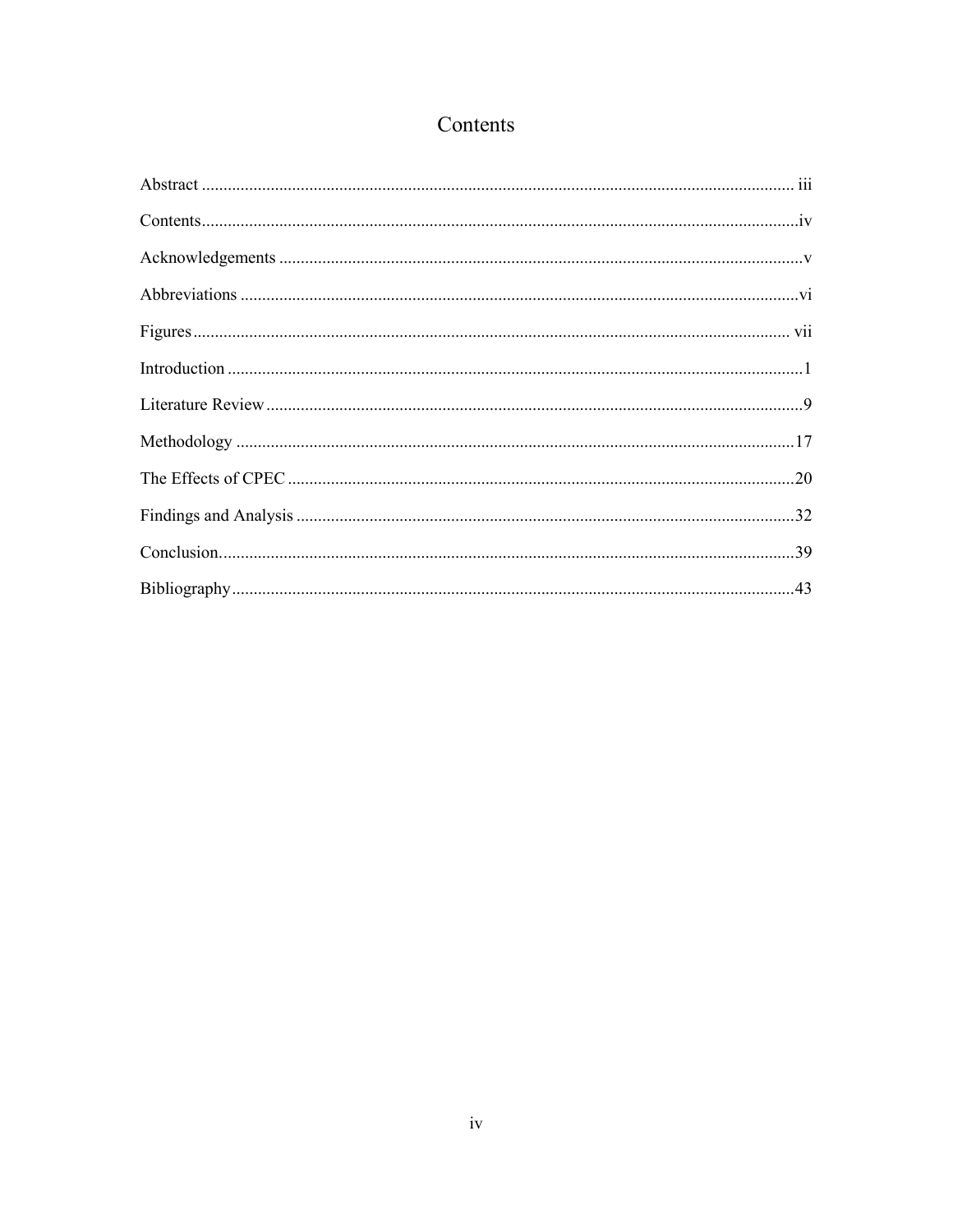## Acknowledgements

<span id="page-5-0"></span> I would like to thank my loving wife Sally for supporting me through the seemingly endless endeavor of writing this monograph. Without her optimism, humor, and encouragement, I would have given up long ago. I would also like to thank my seminar leader Colonel Jurgen Prandtner for his support and mentorship throughout this challenging academic year. Although some things are lost in cultural relativism or translation, I could always count on him to support me in doing the right thing. Finally, I would like to express my appreciation to my monograph director Dr. Justin Kidd. Without his advice, edits, and thorough proofreading, this paper would never have been published.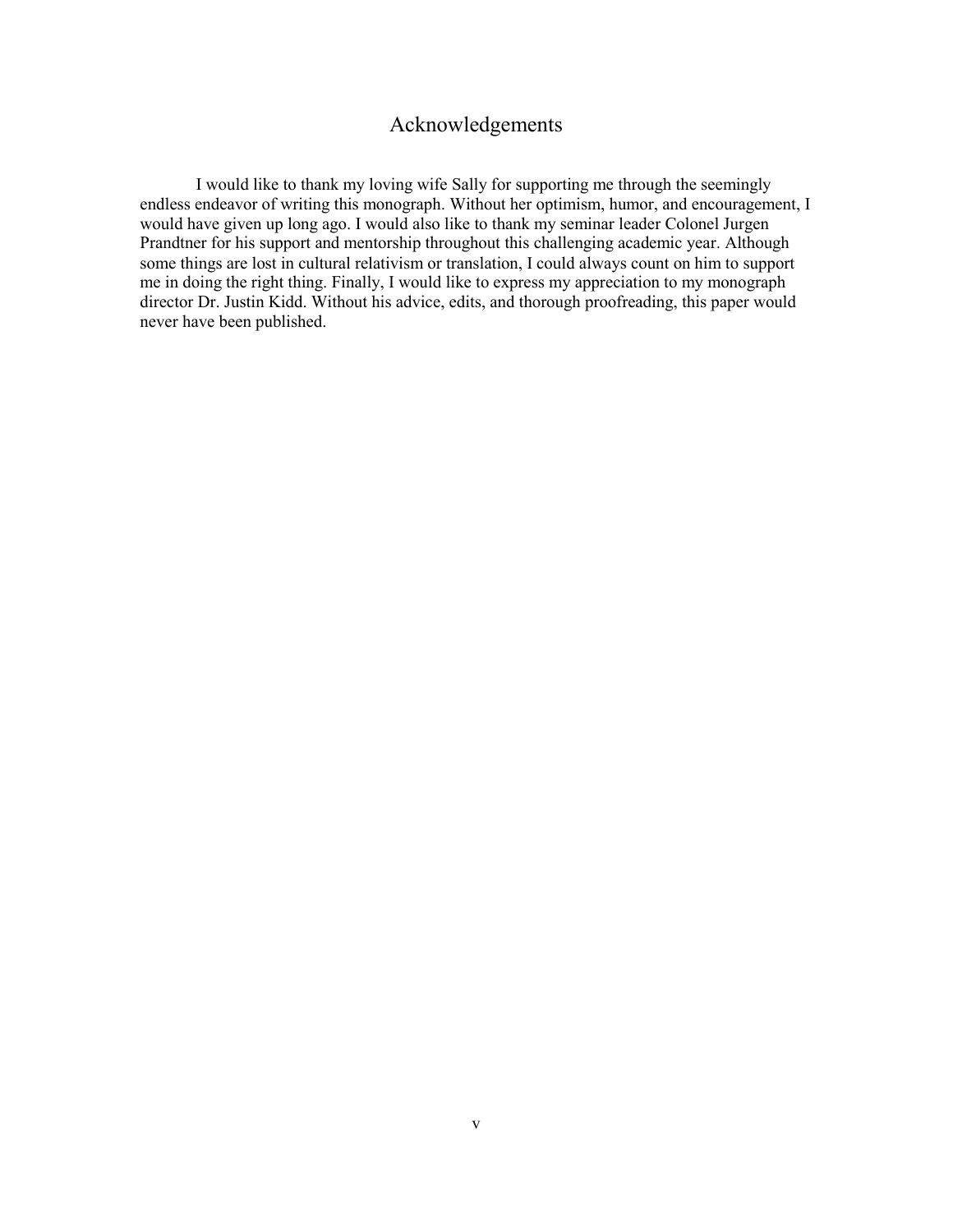## Abbreviations

<span id="page-6-0"></span>

| BRI         | Belt and Road Initiative         |
|-------------|----------------------------------|
| <b>CCP</b>  | <b>Chinese Communist Party</b>   |
| <b>CPEC</b> | China-Pakistan Economic Corridor |
| <b>DFTZ</b> | Digital Free Trade Zone          |
| <b>GDP</b>  | Gross Domestic Product           |
| <b>HOA</b>  | Horn of Africa                   |
| SEZ.        | Special Economic Zone            |
| SOE         | <b>State Owned Enterprise</b>    |
| UNSC        | United Nations Security Council  |
| UNGA        | United Nations General Assembly  |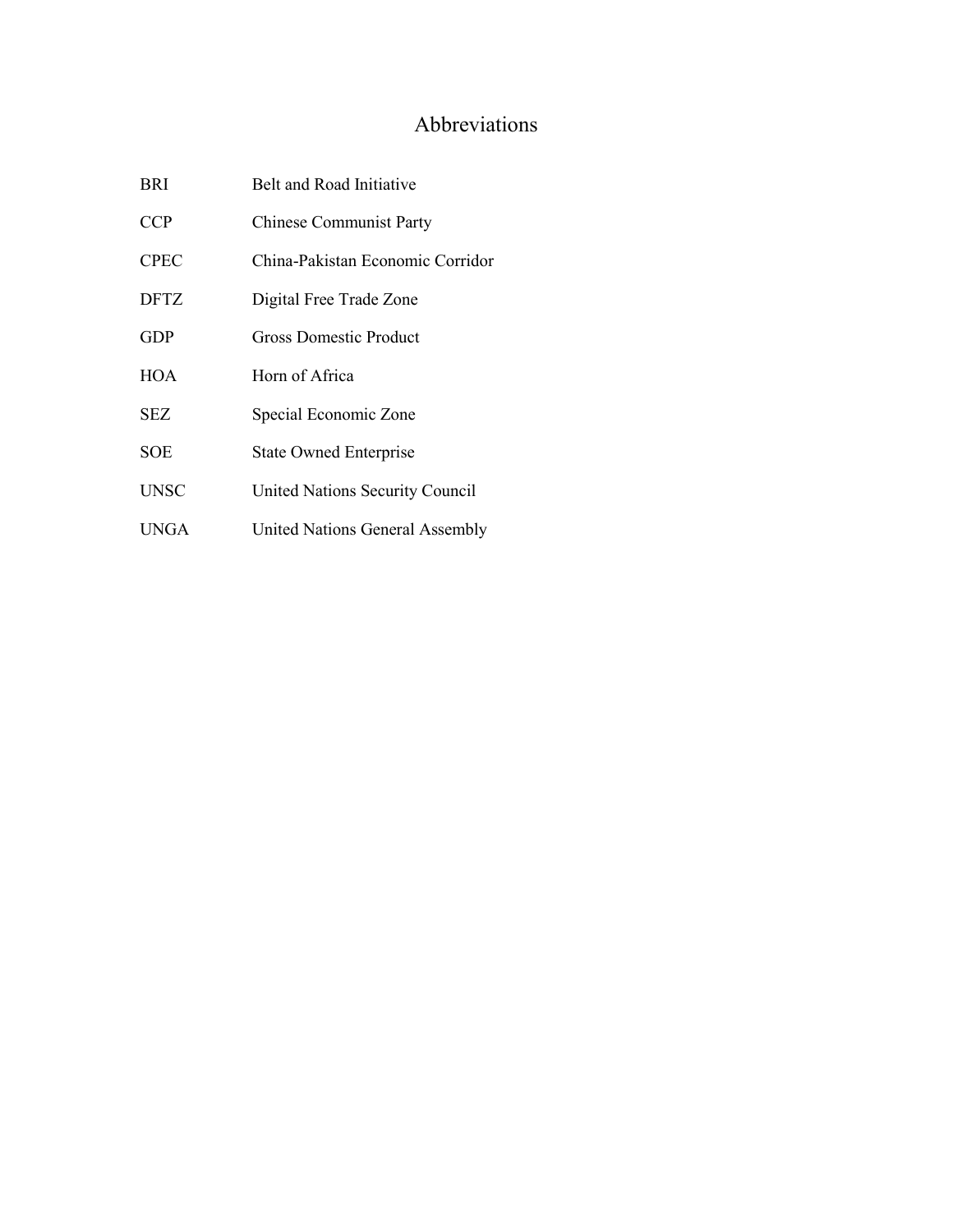# Figures

<span id="page-7-0"></span>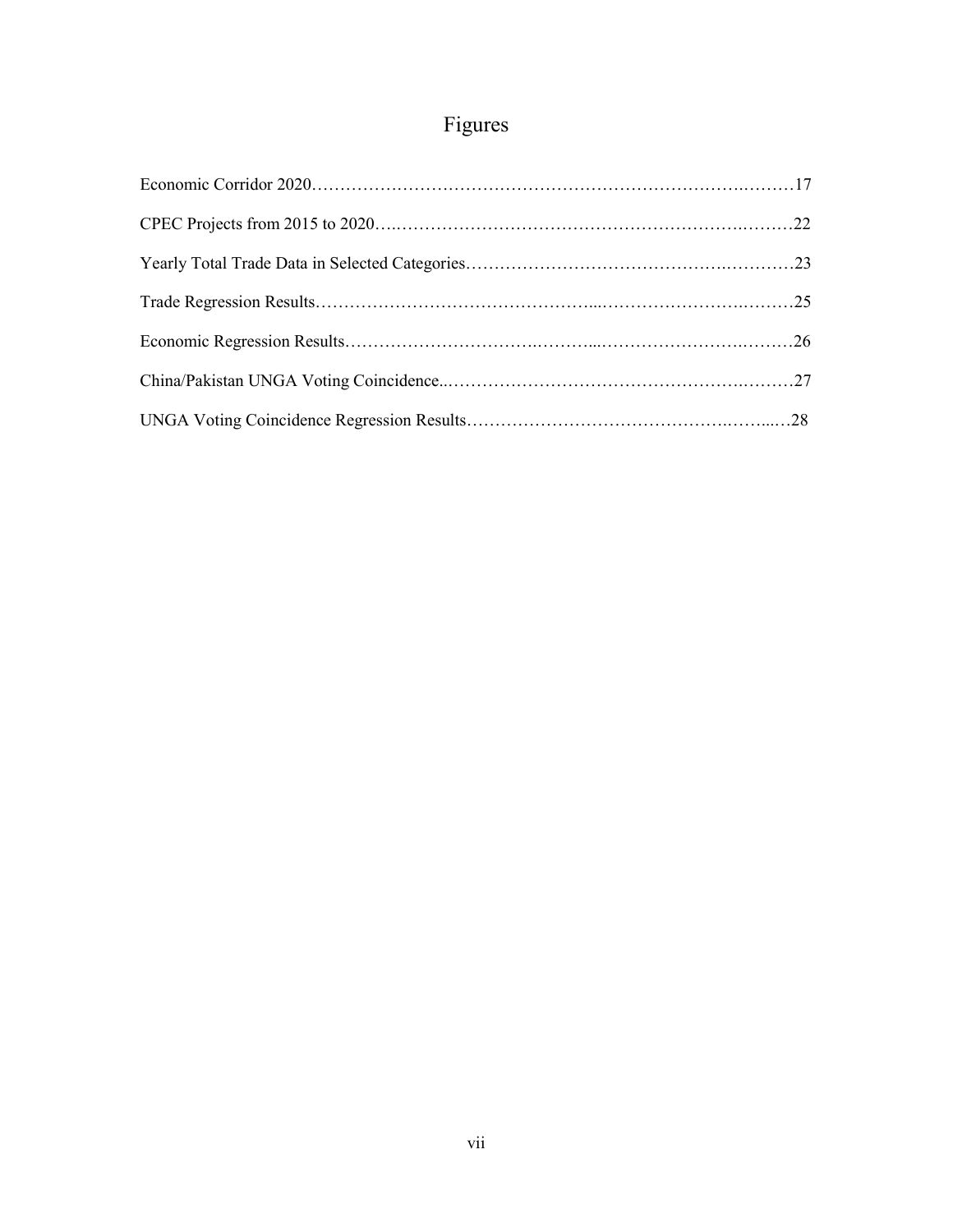## Introduction

<span id="page-8-0"></span>The Belt and Road Initiative is not a tool to advance any geopolitical agenda, but a platform for practical cooperation. It is not a foreign aid scheme, but an initiative for interconnected development which calls for extensive consultation, joint and shared benefits.

—Xi Jinping, *Speech at the BRICS Business Forum in Fujian, China, Sep. 3, 2017.*

Background to the Study

In 2013, as the United States struggled to shake off the great recession and the consequences of sequestration, Chinese President Xi Jinping unveiled his grand strategic vision of economic and cultural connectivity now known as the Belt and Road Initiative (BRI). With the Chinese economy as a guarantor, this ambitious plan called for global international investment, and the funding of projects in numerous nations traditionally aligned with the United States including Poland, Italy, Jamaica, and Thailand. More than just another foreign policy instrument, BRI is now enshrined in the Chinese Communist Party's Constitution and bears Xi Jinping's personal seal of commitment.<sup>1</sup> As with previous Chinese leaders and their paramount projects such as Mao Zedong's Great Leap Forward, BRI is inescapably tied to Xi Jinping and his tenure as China's President for Life.<sup>2</sup>

As part of the BRI, China has invested significant resources in pivotal strategic locations such as Pakistan in a bid to extend its economic and political influence. Pakistan is an important ally to the United States in combating terrorism and a major recipient of weapons sales and foreign aid. A point of contention for the United States and its allies is the China-Pakistan Economic Corridor (CPEC), a set of bilateral agreements between China and Pakistan that greatly

 <sup>1</sup> Wade Shepard, "Why China Just Added the Belt and Road Initiative to its Constitution," *Forbes*, October 25, 2017, accessed September 18, 2020,

[https://www.forbes.com/sites/wadeshepard/2017/10/25/why-china-just-added-the-belt-and-road-initiative](about:blank)[to-its-constitution/?sh=108d58142abc.](about:blank)

<sup>2</sup> David Shepardson, "Trump praises Chinese president extending tenure 'for life'," *Reuters*, March 03, 2018, accessed September 15, 2020, https://www.reuters.com/article/us-trump-china/trump-praiseschinese-president-extending-tenure-for-life-idUSKCN1GG015.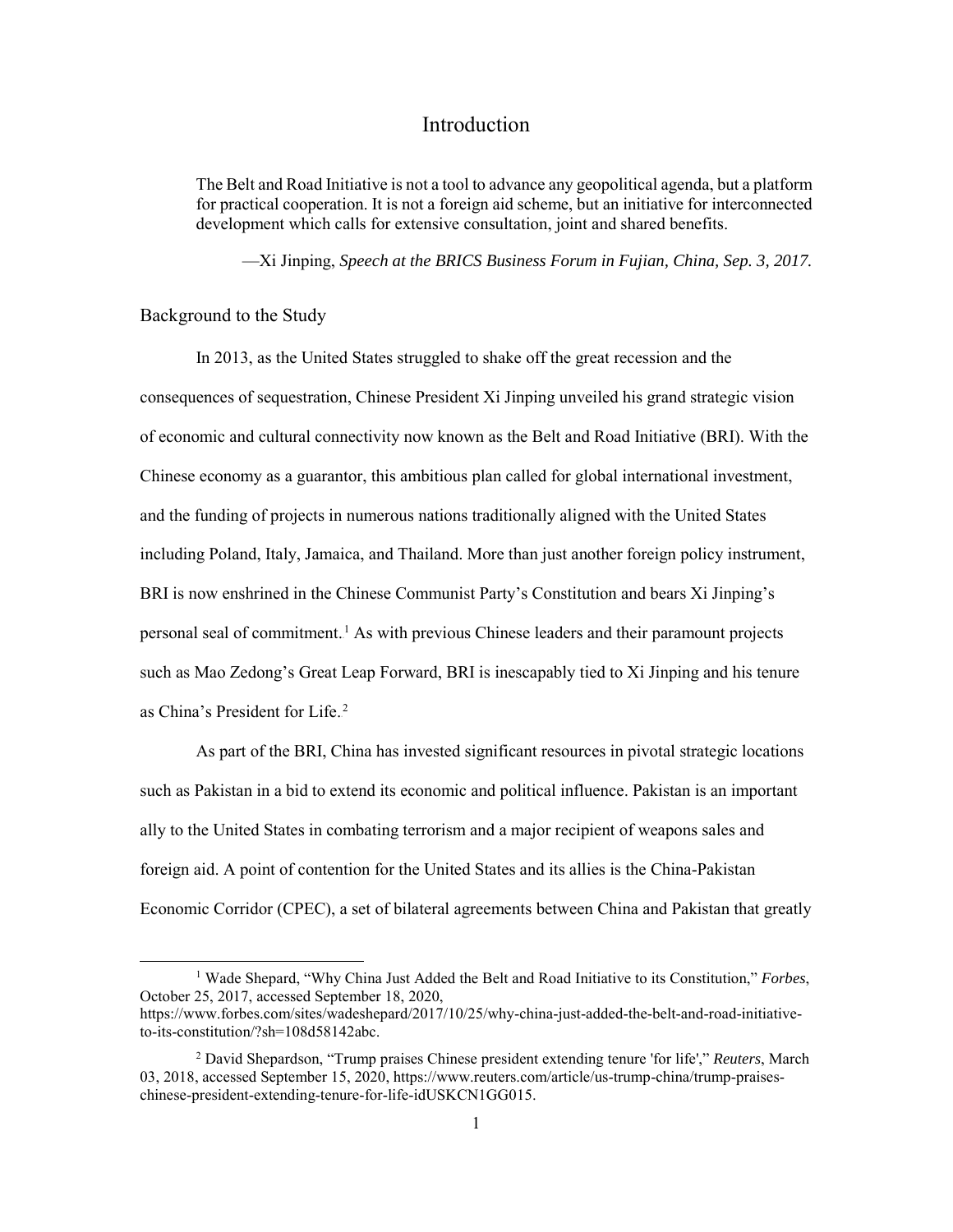increases the interdependence of both nations economically, culturally, and politically.<sup>3</sup> As the only bilateral route on the BRI, CPEC connects Western China to the Arabian Sea via a network of fiber optic cables, pipelines, power plants, roads, and ports.

Pakistani officials touted the project as a major step in modernizing its crumbling infrastructure with an estimated 2.3 million jobs created through Chinese investments.<sup>4</sup> Furthermore, CPEC addressed one of the major weaknesses in Pakistan's economy: the perpetual power shortage that inhibited productivity and GDP growth. From 2009 to 2012, Pakistan experienced a daily shortage of nearly 5,000 megawatts of electricity; the lack of electrical production and distribution hampered all aspects of Pakistan's economy.<sup>5</sup>

From the Chinese perspective, CPEC was a way to capitalize politically and economically on the close relations between the two countries. China and Pakistan have always been amicable, with Pakistan being the first Muslim nation to recognize the People's Republic of China after its inception in 1949. Described as iron brothers and all-weather friends, Pakistan was instrumental in facilitating Henry Kissinger's trip to China and the subsequent establishment of US-China relations.<sup>6</sup> Pakistan's support of China remained steadfast even after the 1989 Tiananmen Square Massacre when a majority of the world condemned the Chinese government's use of lethal force against student activists rallying for democracy.<sup>7</sup>

 <sup>3</sup> Government of Pakistan, "China and Pakistan Diplomatic Relations," Ministry of Foreign Affairs, accessed September 18, 2020, [http://mofa.gov.pk/pakistan-and-china-diplomatic-relations/.](about:blank)

<sup>4</sup> Iftekhar Kahn, "88 CPEC projects to benefit Pakistan with 2.3m jobs by 2030," *The News Pakistan*, August 10, 2020, accessed September 18, 2020, [https://www.thenews.com.pk/print/698539-88](about:blank) [cpec-projects-to-benefit-pakistan-with-2-3m-jobs-by-2030.](about:blank) 

<sup>5</sup> Rashid Aziz, "Pakistan's Power Crisis," *US Institute of Peace*, June 01, 2015, accessed November 19, 2020[, http://www.jstor.org/stable/resrep12401.](about:blank)

<sup>&</sup>lt;sup>6</sup> "Getting To Beijing: Henry Kissinger's Secret 1971 Trip" USC US-China Institute, July 21, 2011, accessed November 10, 2020, [https://china.usc.edu/getting-beijing-henry-kissingers-secret-1971-trip.](about:blank)

<sup>&</sup>lt;sup>7</sup> Hafeez Khan, "China, the emerging economic power: options and repercussions for Pak–US relations," *Int Polit,* November 26, 2020, accessed December 05, 2020, https://doi.org/10.1057/s41311- 020-00265-1.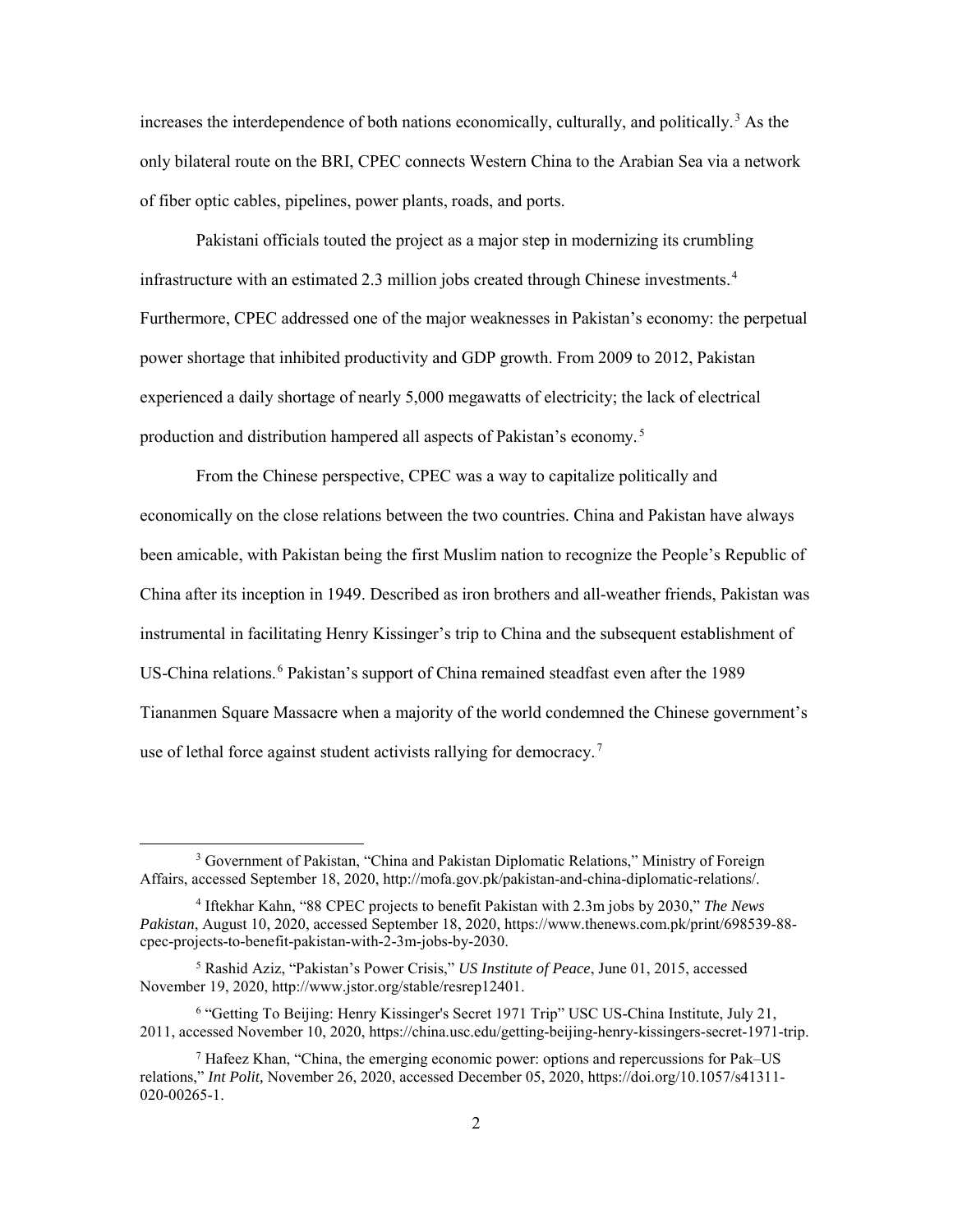Strategically, CPEC offered China three opportunities. The first was having overland access to the Arabian Sea. This allowed China to shorten its trade routes to the Middle East and Europe by some 12,000 kilometers. The overland route bypassed the Strait of Malacca, a maritime chokepoint seen by Beijing as a critical vulnerability to China's economy to due to 85% of the nation's oil imports traversing through the heavily patrolled waterway.<sup>8</sup> This heavy reliance on one thoroughfare placed a heavy emphasis on protecting sea lines of communication.

 The second opportunity for China was to demonstrate an exportable development model to other countries. As a major recipient of Chinese investment and aid, Pakistan's success under BRI can demonstrate the feasibility of the Chinese model for other countries to follow. China's reach and increased ambitions on the global stage will bring it in contact with more conflictridden societies and fragile states. By demonstrating the success of a BRI partner with similar circumstances, China increased its reputation and offer an alternative to the liberal peace model offered by Western nations which hinges on reform and inclusivity.

 The third opportunity for China was to economically and culturally tie Pakistan closer to itself as a counterbalance to India. While trade with India dwarfs Chinese trade with Pakistan, historical animosities and recent border clashes strained China-India relations.<sup>9</sup> As US-China relations soured, Indian Prime Minister Modi continued to grow closer to the United States. China can expound on a 'model friendship' narrative to bolster its international image while simultaneously leveraging the relationship to project power in Indian Ocean region.

 The aforementioned opportunities are mentioned by a variety of scholars who have written about China's interests in the region.<sup>10</sup> However, not all research draws the same

 <sup>8</sup> Muhammad Khan, "China-Pakistan Economic Corridor: Opportunities and Challenges," *Strategic Studies*, May 2019, accessed September 14, 2020, doi:10.2307/48544300.

<sup>&</sup>lt;sup>9</sup> "China exports by country," Trading Economics, accessed November 15, 2020, https://tradingeconomics.com/china/exports-by-country.

<sup>10</sup> Marc Lanteigne, "China's Maritime Security and the Malacca Dilemma," *Asian Security*, 4. 143- 161; Ijaz Saad, "China-Pakistan economic corridor and its impact on rural development and human life sustainability. Observations from rural women," *PLOS ONE*; Khursheed Haider, "China – Pakistan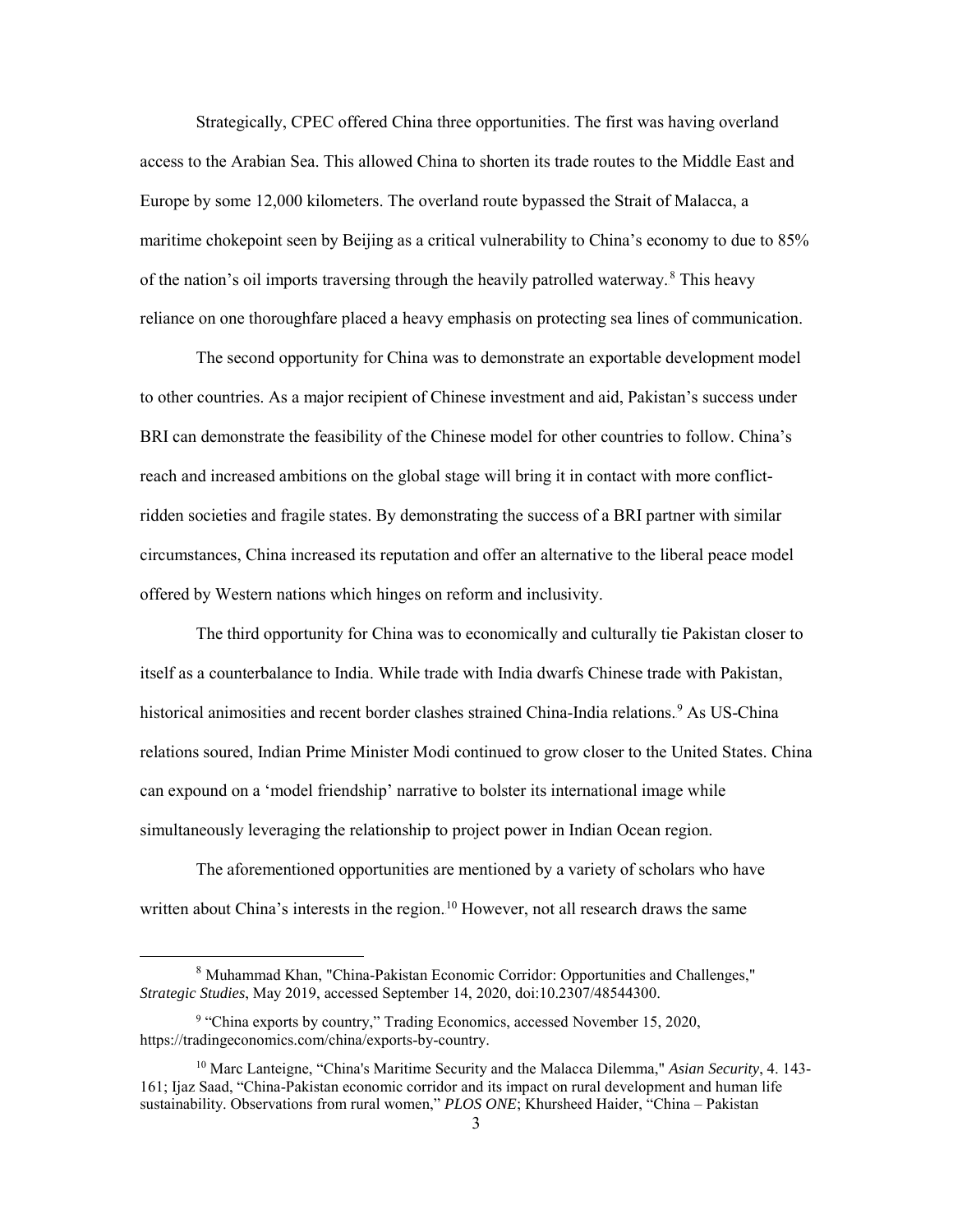conclusion about CPEC. From Western think tanks to Pakistani economists, viewpoints of China's regional political objectives are as diverse as its 5000-year history. However, what has actually materialized between the two nations since the inception of CPEC five years ago? The thesis of this paper is that CPEC, as part of the BRI, gave China access to Pakistani markets, tied the two nations together through economic and cultural means, and allowed China access to strategic ports and power projection capabilities in the Indian Ocean region. In return, Pakistan received support on the UN Security Council, a market for Pakistani goods, revitalization of its crumbling infrastructure, and the continued unwavering support of a rising global power. Statement of the Problem

The United States has labeled China as a competitor, pacing threat, and shirker of international responsibilities while enriching itself from the blood, sweat, and tears of others.<sup>11</sup> The lack of transparency and the closed nature of the Chinese Communist Party has further increased speculation on the real purpose behind CPEC and China's BRI projects in Pakistan. There is significant research into China's planned economic corridor, its political objectives, and feasibility.<sup>12</sup> However, there is little to no published literature on what the corridor has actually accomplished in the past five years pertaining to China-Pakistan bilateral relations, and its impact on trade, voting coincidence, and political support.

While scholars and academics debate the narrative and cost of CPEC, there is an absence of analysis on the changing nature of China-Pakistan relations from the lens of pre and post CPEC. Since CPEC encompasses a multitude of projects broken into definitive time horizons, the

 $\overline{a}$ 

economic corridor: a harbinger of economic prosperity and regional peace," *Asian Europe Studies,* May 2019, accessed November 20, 2020, DOI:10.1186/s40856-019-0044-2.

 $11$  Jim Garamone, "Esper Discusses Moves Needed to Counter China's Malign Strategy," August, 27, 2020, accessed October 28, 2020, https://www.defense.gov/Explore/News/Article/Article/2326863/.

<sup>12</sup> Abdul Mamdani, "Analysis of CPEC Project," *International Journal of Scientific & Engineering Research*, January 2019, 10, 1.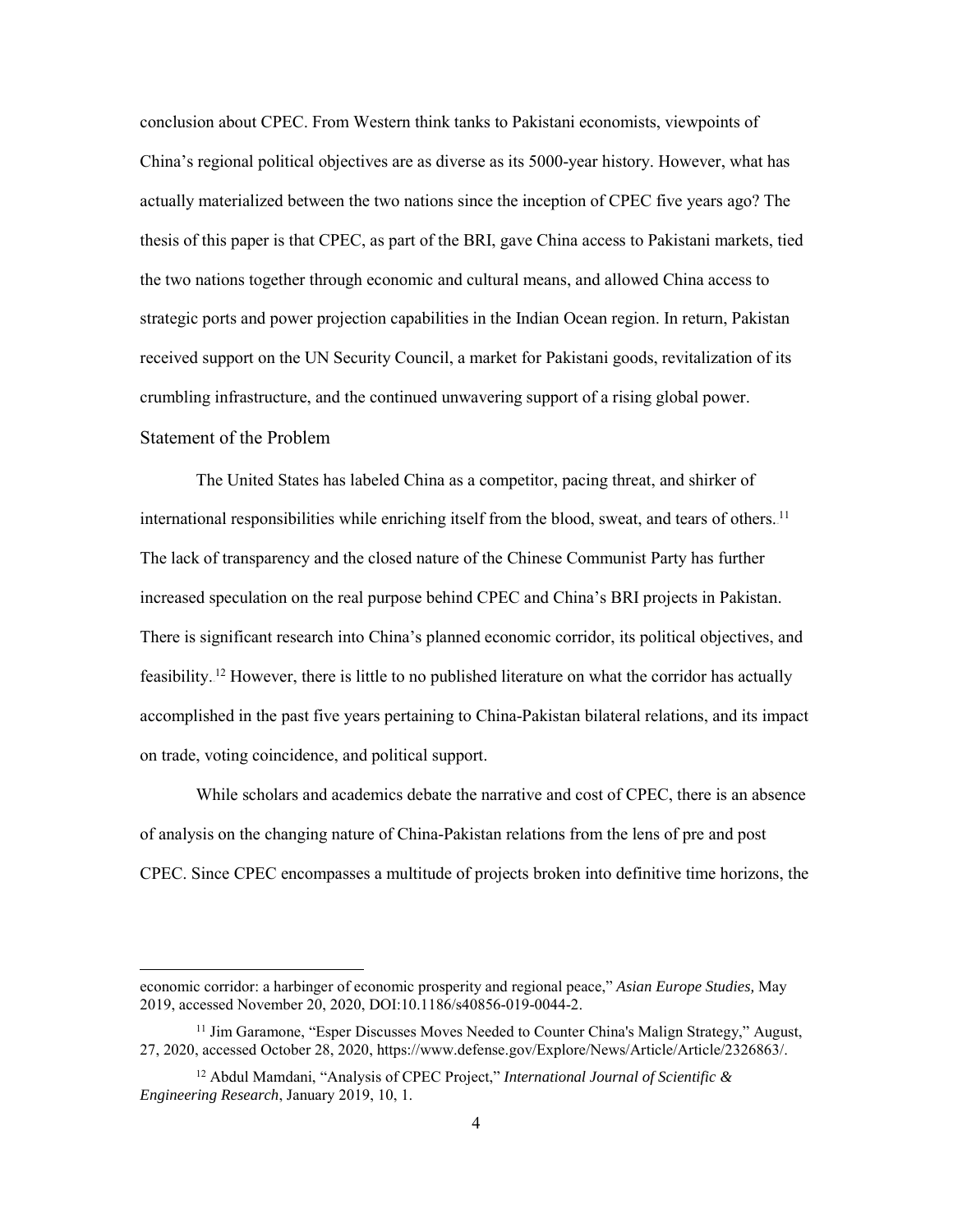analysis of specific metrics such as yearly trade surplus, voting patterns, and unemployment can assist in obtaining clarification on what China and Pakistan gain.

The purpose of this study is to offer quantitative and qualitative analysis on selected aspects of both China and Pakistan's economy and their bilateral relations after the implementation of CPEC. This provides insight on any changes in either nation's economic, political, or strategic standing in the region and their belief in obtaining significant benefits by undertaking such projects.

#### Significance of the Study

When analyzing the effects of Chinese investments in other nations through their Belt and Road Initiative, researchers often remained focused on the economic impacts. Viability, sustainability, and the ability to repay loans were often at the forefront of articles written about CPEC.<sup>13</sup> While economic data and measurable changes in trade were useful, they did not tell the whole story. BRI was not solely economically focused and had deep reaches in China's political, military, and information elements of national power.

Although this study measured quantifiable data and economic metrics such as GDP, unemployment, and trade in order to find any correlations between CPEC implementation and economic changes, it also emphasized the non-economic and unquantifiable benefits that both China and Pakistan receive. There is a propensity for researchers to assess CPEC's success or failure only on economic merits, and this may lead to incorrect assumptions about China's worldwide activities that either build upon or mirror its investments in Pakistan.

#### Theoretical Approach

 Despite China's growing military modernization of the People's Liberation Army (PLA) and its increased force posture in the South and East China Sea region, a preponderance of

<sup>&</sup>lt;sup>13</sup> "CPEC offers enormous potential to Boost Pakistan Economy, Report Says," World Bank, March 22, 2018, accessed November 14, 2020, https://www.worldbank.org/en/news/pressrelease/2018/03/22/cpec-offers-enormous-potential-boost-pakistan-economy.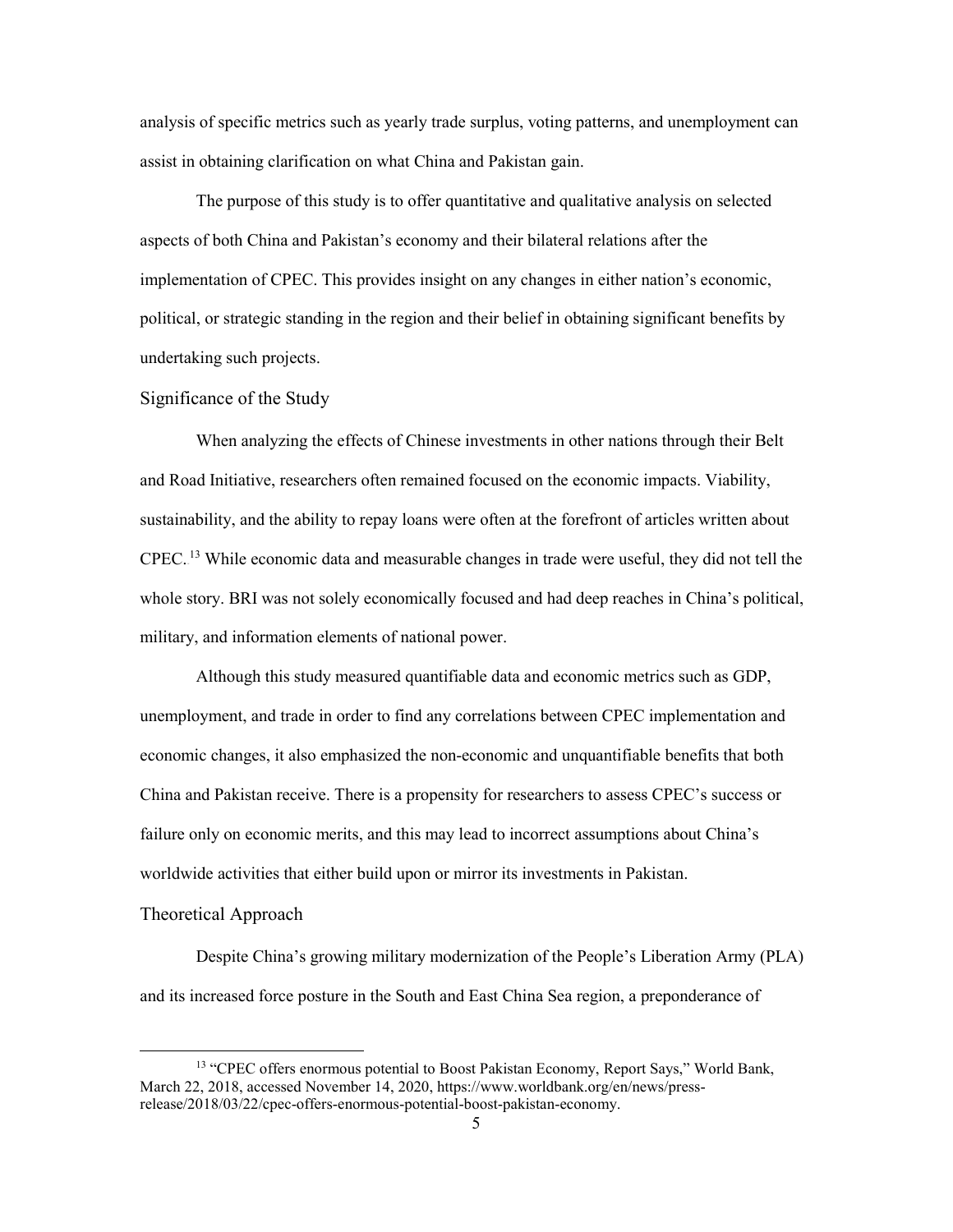China's foreign power and influence stems from its economic and cultural might. The complex interdependence model postulates that a decreased reliance on military force accompanies an increased use of other forms of coercion stemming from the complex interdependencies of two nations.<sup>14</sup>

 Due to the high costs and uncertain effects of using traditional military forces to achieve a political objective, China is relying more and more on its global economic apparatus in conjunction with messaging to achieve its strategic aims. Globalization and the rise of Chinese foreign investment in the last few decades has increased interdependence between China and other nations. This form of coercion uses elements of power most relevant to specific salient issues while "manipulating interdependence, international organizations, and transnational actors" in ways most beneficial for Beijing.<sup>15</sup>

 China-Pakistan relations remained amicable in its seventy years of history, and the two nations share what observers call 'iron brothers' and 'all-weather friends'. However, cordial and supportive does not always mean equal. Using the complex interdependence model to explain the intricacies of China-Pakistan bilateral relations, this study analyzed the costs and benefits of CPEC to both sides and how each country addressed sensitivities and vulnerabilities in accordance with their domestic and international audiences.

#### Definition of Terms

To ensure understanding in analyzing the China Pakistan Economic Corridor and how it affects China's relationship with Pakistan, several terms must be defined. The definitions to these terms were found in Pakistan's official CPEC website, the Organization for Economic

 <sup>14</sup> Robert Keohane, *Power and Interdependence: World Politics in Transition*, (Boston: Little, Brown, 1977).

<sup>15</sup> Keohane, 31.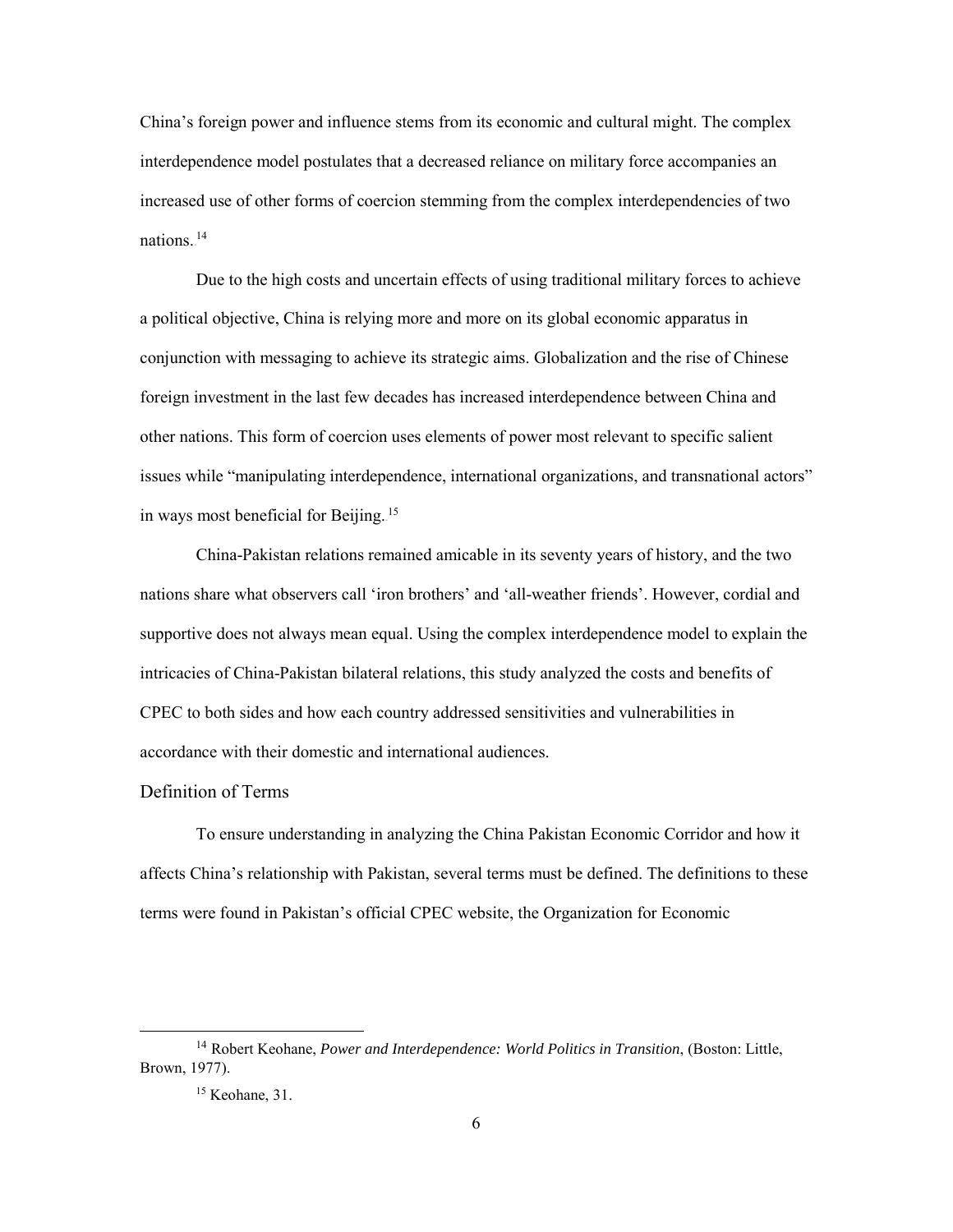Cooperation and Development's State-Owned Enterprise Compendium, and a speech by the previous Chinese president Hu Jintao to the CCP.

Early Harvest is defined as a set of projects that are slated for quick completion to show CPEC progress.<sup>16</sup> State-Owned Enterprises are entities that take part in commercial activities at the behest of one central decision-making body appointed by the Chinese government.<sup>17</sup> The Malacca Dilemma refers to the risk of economic collapse that China faces if challenged by hostile maritime forces near the Strait of Malacca.<sup>18</sup>

#### Hypotheses

Due to the deep historical ties between China and Pakistan and the myriad of political objectives that China has in Southwest Asia, any projects and agreements between the two nations will not solely exist in the economic sphere. This study proposes that China's investment in Pakistan will not see an increase in the traditional held economic metrics such as trade and GDP growth. Instead, both China and Pakistan will benefit strategically in their relationships to other nations that have a vested interest in the region with a focus on India and the United States.

 In examining economic data from 2013-2018, this study hypothesizes that CPEC projects will not have a statistically significant effect on Pakistan's economy when viewed through the lens of trade in consumer goods, raw materials, textiles, and total surpluses. Furthermore, CPEC will not increase measured Pakistani per capita GDP nor decrease local unemployment. Rather than measurable economic benefits, this study proposes that both China and Pakistan gain in the

<sup>&</sup>lt;sup>16</sup> Government of Pakistan, "CPEC Frequently Asked Questions," Ministry of Planning and Development, accessed September 19, 2020[, http://cpec.gov.pk/faqs.](about:blank) 

<sup>&</sup>lt;sup>17</sup> Organization for Economic Cooperation and Development, "Ownership and Governance of State-Owned Enterprises," accessed on November 13, 2020, [http://www.oecd.org/corporate/Ownership](about:blank)[and-Governance-of-State-Owned-Enterprises-A-Compendium-of-National-Practices.pdf.](about:blank)

<sup>18</sup> Ian Storey, "China's Malacca Dilemma," *Jamestown Foundation*, April 26,2006, accessed on October 18, 2020, https://jamestown.org/program/chinas-malacca-dilemma/.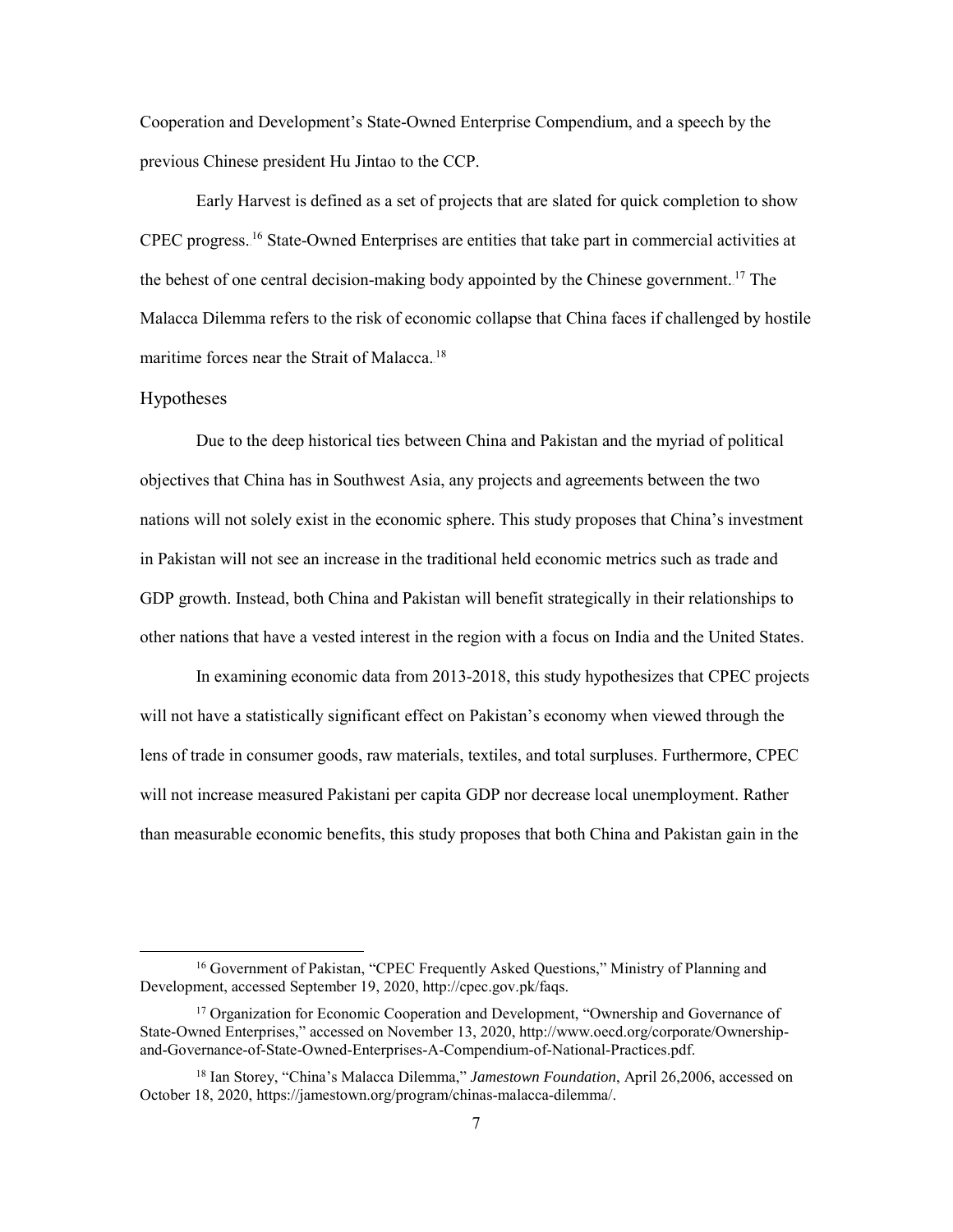political sphere with increasing UN General Assembly voting coincidences and statements of mutual support in international flashpoint issues such as COVID-19, Taiwan, and Hong Kong. Research Questions

Primary research question: What does China and Pakistan each gain from CPEC? Secondary research questions:

1. What is the relationship between CPEC and trade?

2. How has CPEC affected local Pakistani per capita GDP and unemployment?

3. What is the relationship between CPEC and UN voting coincidence between China and Pakistan?

#### Delimitation

The delimitations utilized in this study are the focus on key metrics for measuring CPEC effects on bilateral relations. The researcher selected trade, per capita GDP, unemployment rate, and voting records due to the measurability, ease of definition, and secondary/tertiary implications of each. The years collected ranged from 2013 to 2019. Starting the examination by looking at 2013 allowed for the collection of two years' worth of status quo information before the initiation of any CPEC project, and 2019 was the last year of available data from the World Bank's trade database.

Trade data concentrated on categories that represented large percentages of overall trade between Pakistan and China. For example, consumer goods represented over 20% of all exports from China to Pakistan, and were included in the analysis. Food products, representing only 0.46%, were not included. These categories were selected in order to provide the best chances of observing changes year over year for Chinese exports to Pakistan after the implantation of CPEC. Analysis included export and import data for both countries in order to measure the change (if any) that CPEC produced on either country's economy.

8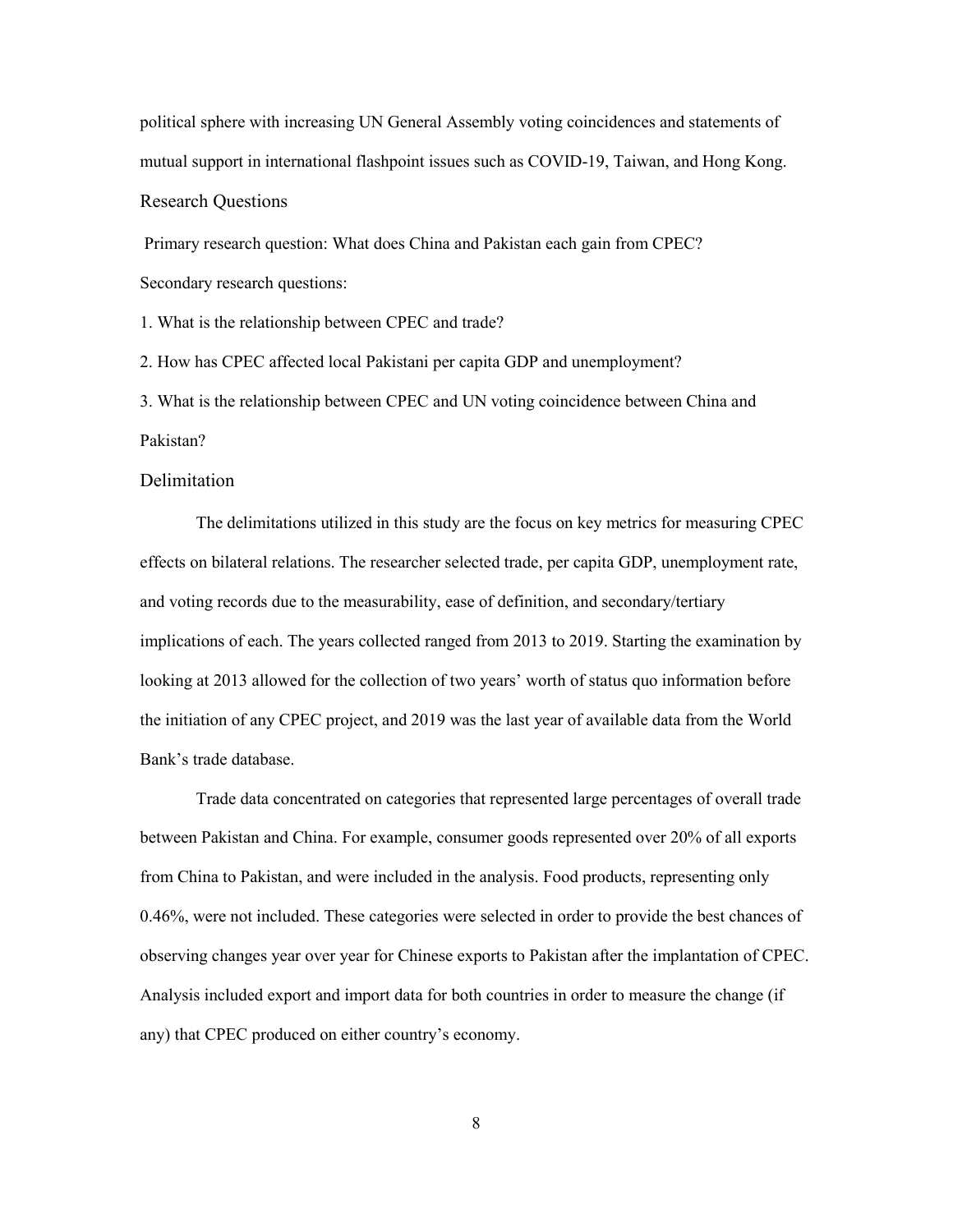Data for per capita GDP and unemployment rates only measured Pakistan's change from 2013-2019. This was due to the relative size of CPEC projects, and trade with respect to each respective economy. China's exports to Pakistan only accounted for 0.68% of their total while Pakistan's trade to China represented 7.69% of their total exports.<sup>19</sup> The researcher postulated that although significant, CPEC expenditures would not have any measurable effect on China's per capita GDP or unemployment due to the sheer size of its population.

In regard to changes in voting patterns, the researcher selected each country's UN General Assembly voting records to analyze. This is due to the availability and accuracy of records in a body that is known for its strict adherence to voting procedures and transparency. Organization of the Paper

Six sections divide this research study. Section one includes the background of the study, statement of the problem, purpose of the study, theoretical approach, definition of terms, hypotheses, research questions, delimitations, and the organization. Section two presents a review of the relevant literature, focusing on CPEC, BRI, and China's historical relations with Pakistan. Section three describes the methodology used for this research study. It includes the selection of data, interpretation methods, and procedures for analysis. Section four presents the final analysis of the study, addresses the hypotheses, and answers the research questions. Section five provides a summary of the entire study, discussion of the findings, implications of the finding for U.S. regional interests, recommendation for further research, and conclusions.

## Literature Review

<span id="page-16-0"></span>There has been significant literature, think tank studies, and conclusions written on the efficacies and challenges of the BRI. Opinions vary across a broad spectrum ranging from calling fears of debt-trap diplomacy "exaggerated," to appeals for a full United States whole of

<sup>&</sup>lt;sup>19</sup> "Pakistan Exports 2018," World Bank, accessed November 06, 2020, https://wits.worldbank.org/CountryProfile/en/Country/PAK/Year/LTST/TradeFlow/Export/Partner/all/.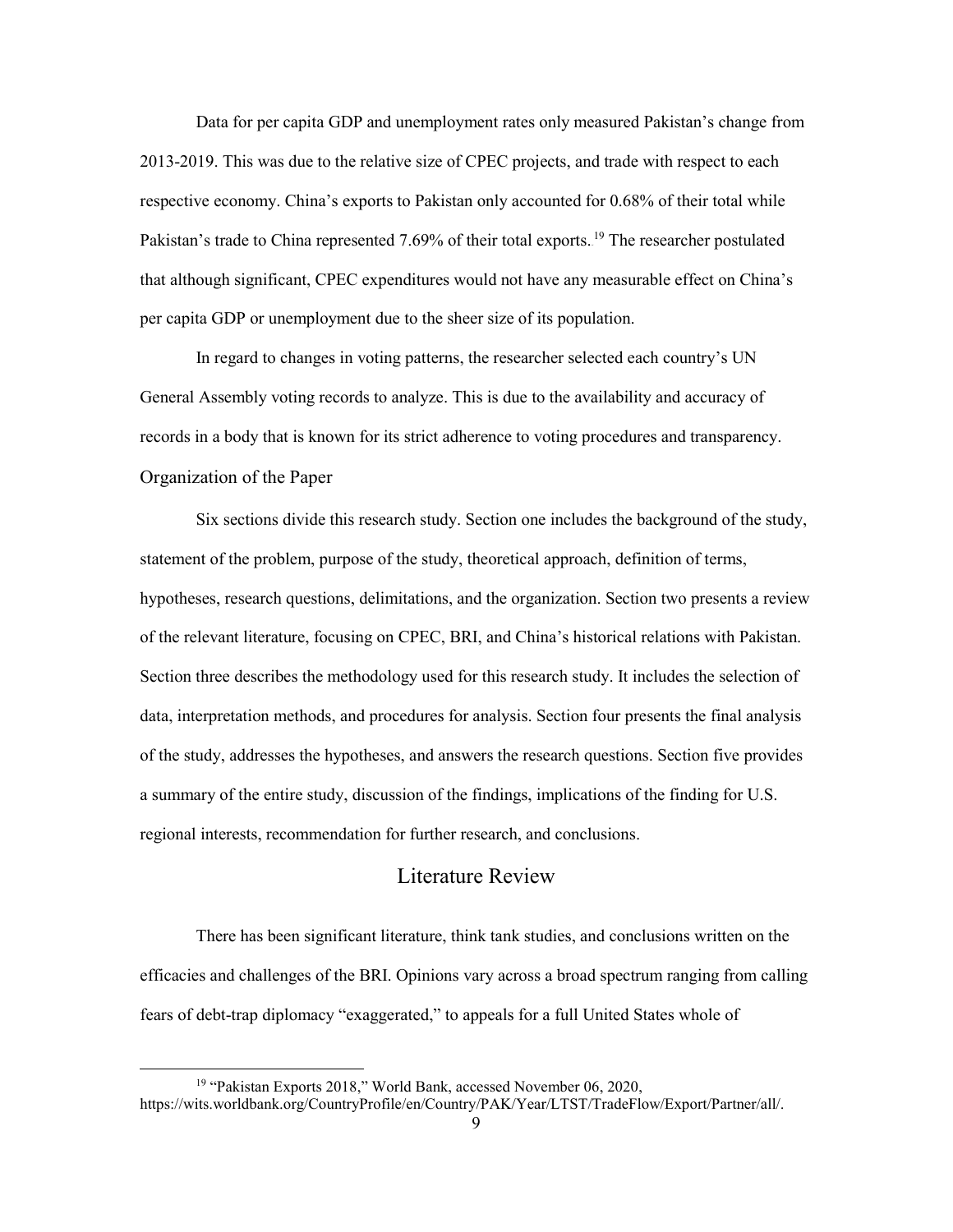government intervention to counter a perceived Chinese threat.<sup>20</sup> However, the term debt-trap diplomacy itself originates from a meme created by an Indian think tank with possible biases against regional Chinese interests.<sup>21</sup> Two graduate students at the Harvard Kennedy School perpetuated this meme in a yearlong capstone project and the resulting publication is a raison d'etre for widespread usage of the term.  $^{22}$  The term has gained such widespread negative connotations that Xi Jinping himself spoke against it at a summit in Papua New Guinea.<sup>23</sup>

In addition to the economic, political, and social changes created by the BRI, the special relationship between China and Pakistan must also be taken into account. This literature review explains the close relationship China has with Pakistan, the unique political and economic realities of both countries, and the perceived benefits and costs of the BRI's specially designed Pakistan model.

 Bilateral cooperation between China and Pakistan differs from that of most other nations in three ways. First, the two countries have maintained amicable ties since Pakistan's independence in 1947 and the founding of the People's Republic of China in 1949. Second, the relative political stability of the hegemonic power to resist short term domestic political pressure allows it to pursue goals in accordance with stated national objectives. Third, the specter of regional competitors like India and the United States brings incentives to increase military and economic cooperation.

https://www.belfercenter.org/sites/default/files/files/publication/Debtbook%20Diplomacy%20PDF.pdf.

 $20$  David Dollar, "Seven Years into the Belt and Road Initiative," Brookings, October 01, 2020, accessed November 08, 2020, [https://www.brookings.edu/blog/order-from-chaos/2020/10/01/seven-years](about:blank)[into-chinas-belt-and-road/.](about:blank) 

<sup>&</sup>lt;sup>21</sup> Deborah Brautigam, "A critical look at Chinese 'debt-trap diplomacy': the rise of a meme," *Area Development and Policy*, accessed October 17, 2020, 5, 1-14, 10.1080/23792949.2019.1689828.

<sup>&</sup>lt;sup>22</sup> Sam Parker and Gabrielle Chefitz, "Debtbook Diplomacy," Harvard University Belfer Center, May 2018, accessed October 18, 2020,

<sup>23</sup> "Full text of Xi Jinping's Speech at APEC", *China Daily,* accessed October 07, 2020, https://www.chinadailyhk.com/articles/150/101/53/1542452384820.html.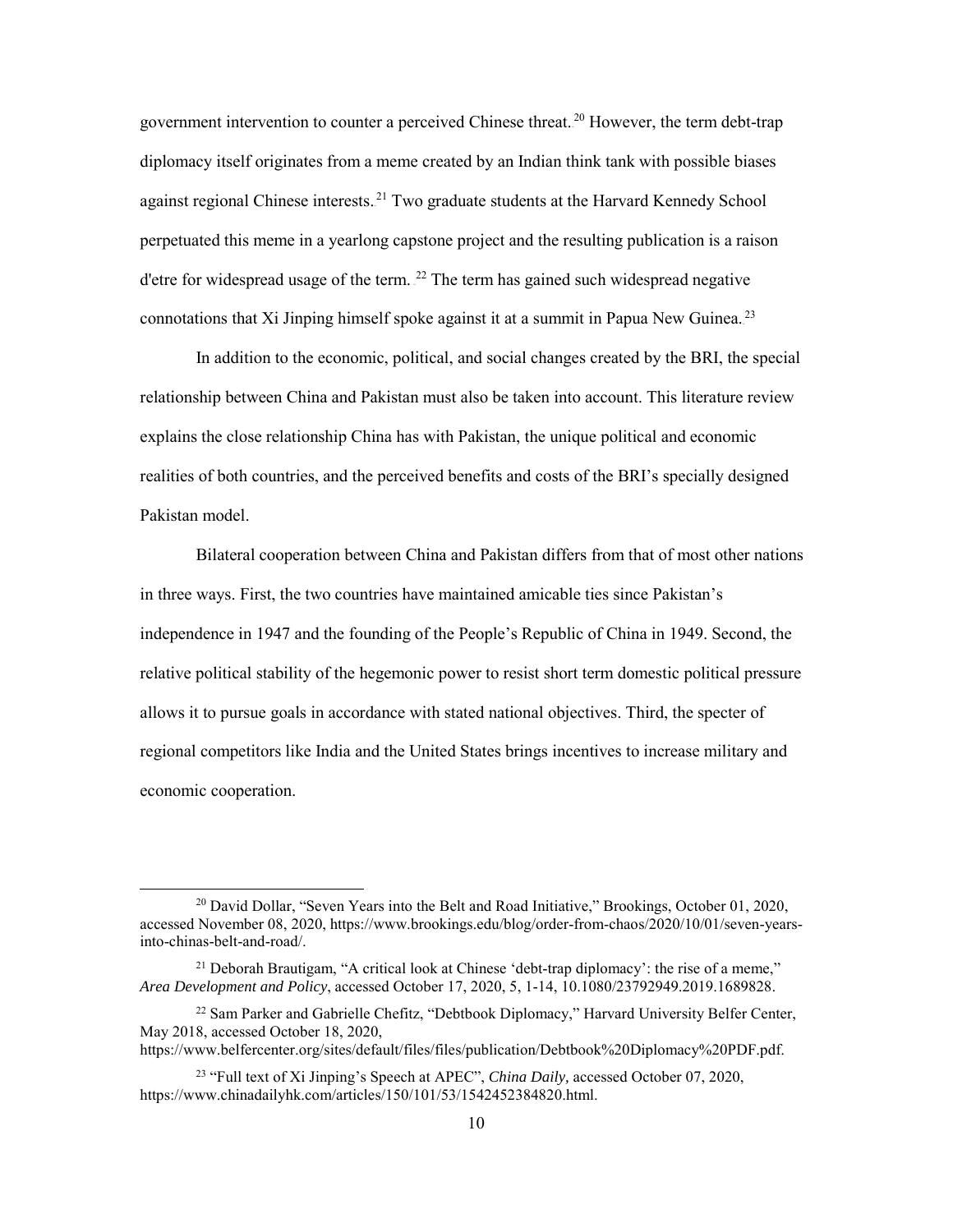Pakistan and China have enjoyed friendly ties since the founding of both nations. Unlike the United States who has fought major wars with its closest allies and neighbors in the past, the China-Pakistan relationship has a foundation of mutual support, acknowledgement, and people to people exchanges.<sup>24</sup> Pundits and global leaders have compared this relationship to another special bilateral relationship: the enduring ties between the United States and Israel.<sup>25</sup> The official magazine of the Pakistani Armed Forces claims that the ties between China and Pakistan are "the stuff of legends and envy of other nations."<sup>26</sup> Chinese President Xi Jinping himself claimed that Pakistan is an "Iron Brother" and a stalwart ally of the PRC.<sup>27</sup>

 Platitudes and photo opportunities aside, China's friendship with Pakistan has yielded immense benefits for both sides over the past seventy years. Pakistan was one of the first countries to sever ties with Taiwan, and officially recognize the sovereignty of the Chinese Communist Party in Beijing.<sup>28</sup> It was instrumental in facilitating President Nixon's engagement with China, and the subsequent establishment of China-US relations.<sup>29</sup> In return, China attempts to shield Pakistan from economic and diplomatic sanctions applied by the United States and other Western entities in response to its nuclear program. $^{30}$ 

<sup>&</sup>lt;sup>24</sup> Chinese Ministry of Foreign Affairs, "Joint Press Release of the 2nd Round of China-Pakistan Foreign Ministers' Strategic Dialogue," August 22, 2020, accessed October 07, 2020, https://www.fmprc.gov.cn/mfa\_eng/zxxx\_662805/t1808344.shtml.

<sup>25</sup> Thalif Deen, "Pakistan is our Israel," *Aljazerra*, October 28, 2010, accessed October 07, 2020, https://www.aljazeera.com/features/2010/10/28/china-pakistan-is-our-israel.

<sup>26</sup> Sardar Kahn, "Iron Brothers," *Pakistan Armed Forces Magazine*, accessed October 12, 2020, [https://www.hilal.gov.pk/eng-article/iron-brothers/MTc2MA==.html.](about:blank)

<sup>27</sup> Imtiaz Ahmed, "Iron Brothers vow to fight terror," *Hindustan Times,* April 22, 2015, accessed October 05, 2020[, https://www.hindustantimes.com/world/iron-brothers-vow-to-fight-terror-xi-s-pak-visit](about:blank)[hailed-a-success/story-0zSmQl6B1peIrB20FLZReN.html.](about:blank)

<sup>28</sup> Zamir Awan, "China-Pakistan Journey of Friendship," *Global Times*, May 21, 2020, accessed October 05, 2020[, https://www.globaltimes.cn/content/1189007.shtml.](about:blank)

<sup>29</sup> USC US-China Institute, 2011.

<sup>&</sup>lt;sup>30</sup> Igbal Muhammad, "Vacillation between Soft and Hard Balancing: China-Pakistan versus Indo-US Strategies," *Strategic Studies,* 36, 1, 2016, 74-91, accessed November 5, 2020. doi:10.2307/48535935.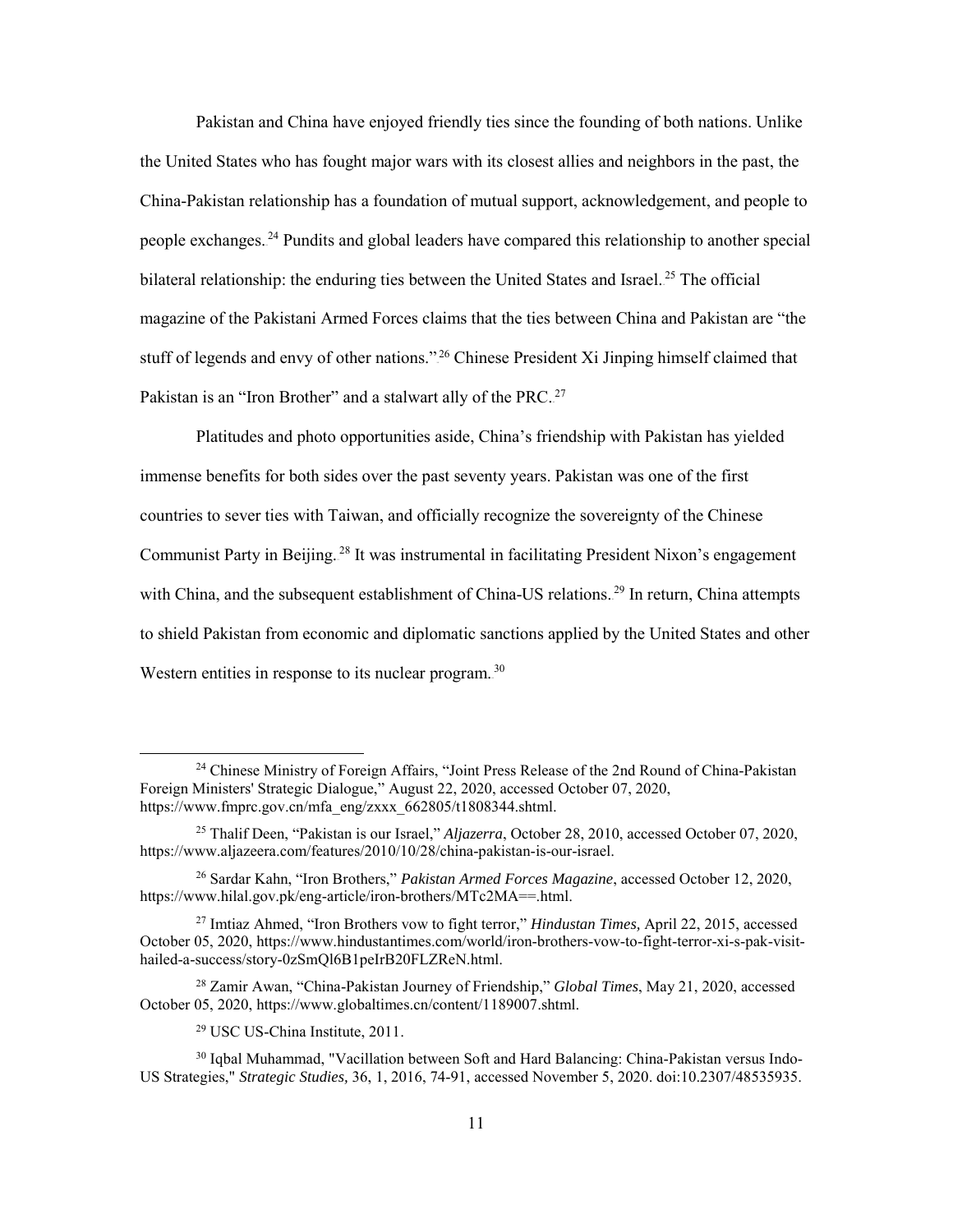The relative stability of China's Communist Party and Xi Jinping's rule in particular underpins China's ability to pursue its interests abroad in a coherent and iterative way. Seen as a nominative president for life, Xi's consolidation on power has only deepened with the latest CCP Fifth Plenum declaring him "the core navigator and helmsman" of the party and country.<sup>31</sup> With a solid grip on power unchallenged for the foreseeable future, China's ability to conduct foreign policy "are informed by a longer-term global governance strategy, which few countries can rival in terms of planning, coordination or financial support."<sup>32</sup>

 While unprecedented in its scale and scope, China's Belt and Road Initiative projects are not guaranteed to make economic and political windfalls for Beijing. There are several challenges that accompany countries who accept BRI projects along with risks for China. First, the recipient country's leadership must overcome any innate political distrust of China from both the elite and general population. Second, local and regional instability lowers the confidence of potential investors while raising the cost of doing business. Finally, mismatched interests between China's desired projects, and the recipient nation's desired infrastructure and economic investments, lowers the benefits of development. Taken together, these challenges pose significant obstacles for the success of BRI and foreign reception of Chinese investments.<sup>33</sup>

Despite these listed challenges, Pakistani government officials and Pakistani scholars support the viewpoint that China's venture into Pakistan with the China-Pakistan Economic Corridor has sufficient political and economic backing to succeed.<sup>34</sup> Official Chinese documents

<sup>&</sup>lt;sup>31</sup> Jude Blanchette, "China's Fifth Plenum," *CSIS*, October 30, 2020, accessed November 13, 2020, https://www.csis.org/analysis/chinas-fifth-plenum-reading-initial-tea-leaves.

<sup>32</sup> Alice Ekman, "Chinese Futures: Horizon 2025," *European Union Institute for Security Studies*, 2017, 35-40, accessed November 2, 2020, http://www.jstor.org/stable/resrep07065.9.

<sup>33</sup>Peter Cai, "Understanding China's Belt and Road Initiative," *Lowy Institute*, May 2019, accessed November 05, 2020,

https://www.lowyinstitute.org/sites/default/files/documents/Understanding%20China%E2%80%99s%20Be lt%20and%20Road%20Initiative\_WEB\_1.pdf.

<sup>34</sup> Khan, 2019.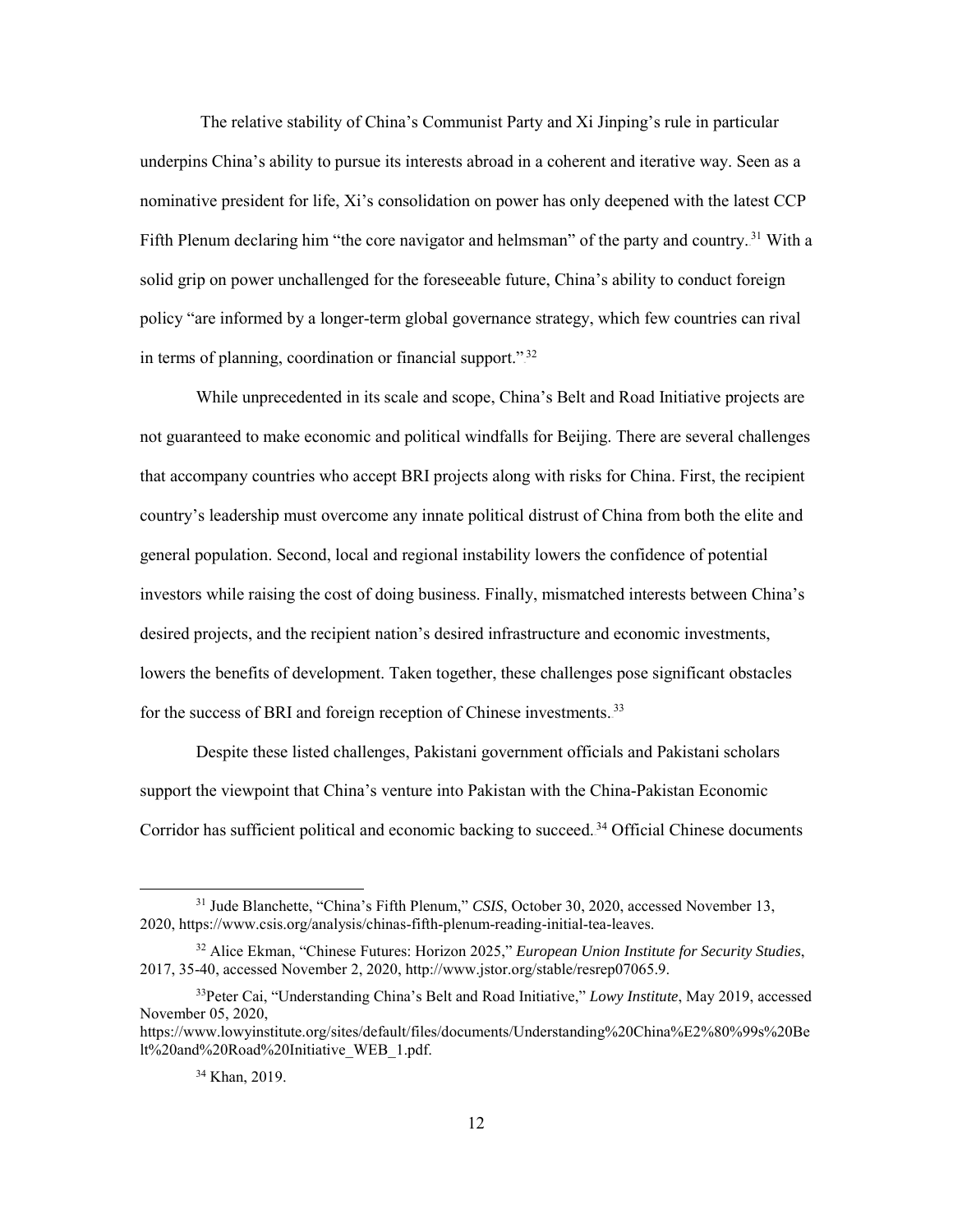list five overarching priorities for any BRI project: policy coordination, facilities connectivity, unimpeded trade, financial integration, and people-to-people bonds.<sup>35</sup> Additionally, BRI planners and the Chinese central government place a premium on Central and Southwest Asia connections due to a desired increase for tourism, development, and trade through both the Yunnan Province and Tibet Autonomous Region.<sup>36</sup> Using these priorities as a planning consideration, China's investment in Pakistan shows due consideration for social stability, matching projects with local demand, and cooperation at all levels of society.

Reticent nations and governments pose a significant challenge to the acceptance of BRI as a model for economic development. Potential partners like the Philippines have seen BRI projects delayed due to "technical problems, the Philippine military, and the Filipino people's distrust of China because of the South China Sea issue in particular, and its behavior as an emergent power in East Asia in general."<sup>37</sup> While China's true intentions are debatable, BRI is irrespectively seen as its overseas brand, and any local disruption or protest against projects cause national embarrassment in Beijing.

 Unlike China's BRI proposals to traditionally Western aligned nations who may view Beijing's economic motives with unease or suspicion, Islamabad is a close ally and stalwart friend of the People's Republic of China. As a flagship model that Beijing is looking to verify and export, Pakistan's success under BRI is essential in gaining increased support for other projects overseas. Given the close relations of China and Pakistan over the last half century, leaders of both nations have strived for increased economic interdependence.

 <sup>35</sup> "Vision and actions on jointly building Belt and Road," Xinhua Belt and Road Forum, accessed November 05, 2020[, http://2017.beltandroadforum.org/english/n100/2017/0410/c22-45-3.html.](about:blank) 

<sup>36</sup> Ibid.

<sup>37</sup> Derek Grossman, "China Refuses to Quit on the Philippines," *RAND*, July 22, 2020, accessed November 10, 2020, https://www.rand.org/blog/2020/07/china-refuses-to-quit-on-the-philippines.html.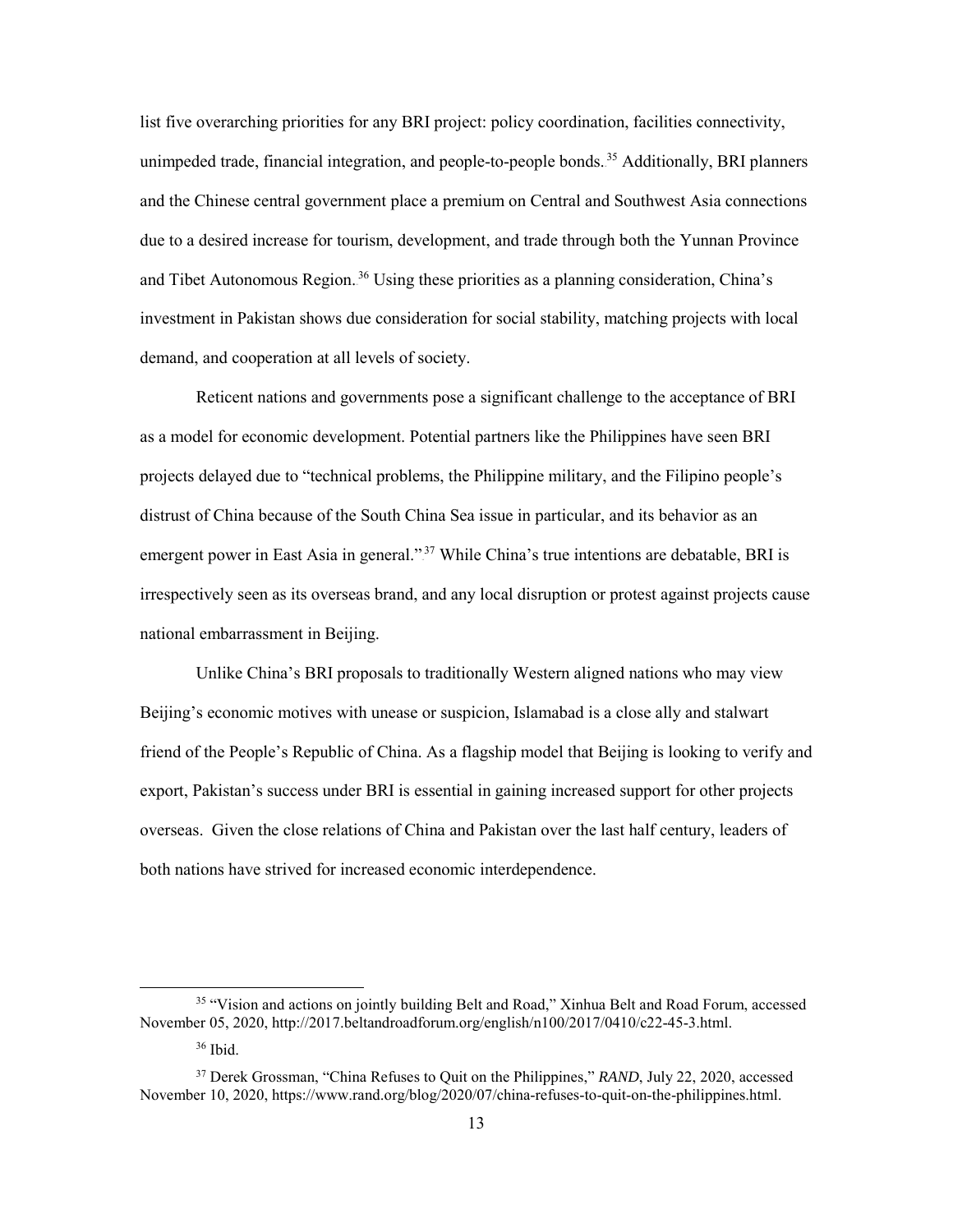Instability in host nations, violent or otherwise, is of paramount concern to both the Chinese government and other potential investors. Since projects are both labor and capital intensive with a large migrant Chinese workforce assigned to many ventures, safety of sites and personnel remains a top issue. While the government of Pakistan acknowledges that inherent instability in South Asia stemming from a "mix of international, regional, national and extremist factors,"<sup>38</sup> they have also raised a division of 12,000 troops in the Pakistani Army solely dedicated to ensuring security and protecting Chinese nationals working on BRI projects.<sup>39</sup>

Several researchers have pointed out the differences between how China seeks stability with their project recipients versus how a typical Western model pursues stability through liberal reforms and inclusive political systems.<sup>40</sup> Whereas Western nations may demand political reform, China emphasizes maintaining the status quo. As expected of a central government that places a premium on social stability, Chinese investments follow the philosophy of "state-led development and the provision of economic opportunities should take precedence over political reforms, the stability and power of governing institutions is more important for this task than their inclusiveness, and technical aid and investment by external actors should be provided without political strings attached."<sup>41</sup> Due to Pakistan's inherent distrust of Western models as a result of UN sanctions and the close United States ties with India, China's investment model is appealing on many fronts.

The third challenge to China's investment in Pakistan stems from matching proposed projects with local economic realities. Detractors of BRI criticize the opaqueness of the project

 <sup>38</sup> Government of Pakistan, "CPEC FAQs," 2020.

<sup>39</sup> Khan, 2019.

<sup>40</sup> Ivan Campbell, "China and Conflict Affected States," *Saferworld*, January 2012, accessed November 05, 2020[, https://assets.publishing.service.gov.uk/media/57a08aad40f0b649740006f2/China](about:blank)[and-conflict-affected-states.pdf.](about:blank)

<sup>41</sup> Pascal Abb, "China's emergence as a peacebuilding actor," *The Asia Dialogue*, December 24, 2018, accessed November 10, 2020, https://theasiadialogue.com/2018/12/24/chinas-emergence-as-apeacebuilding-actor-from-peaceful-development-to-developmental-peace/.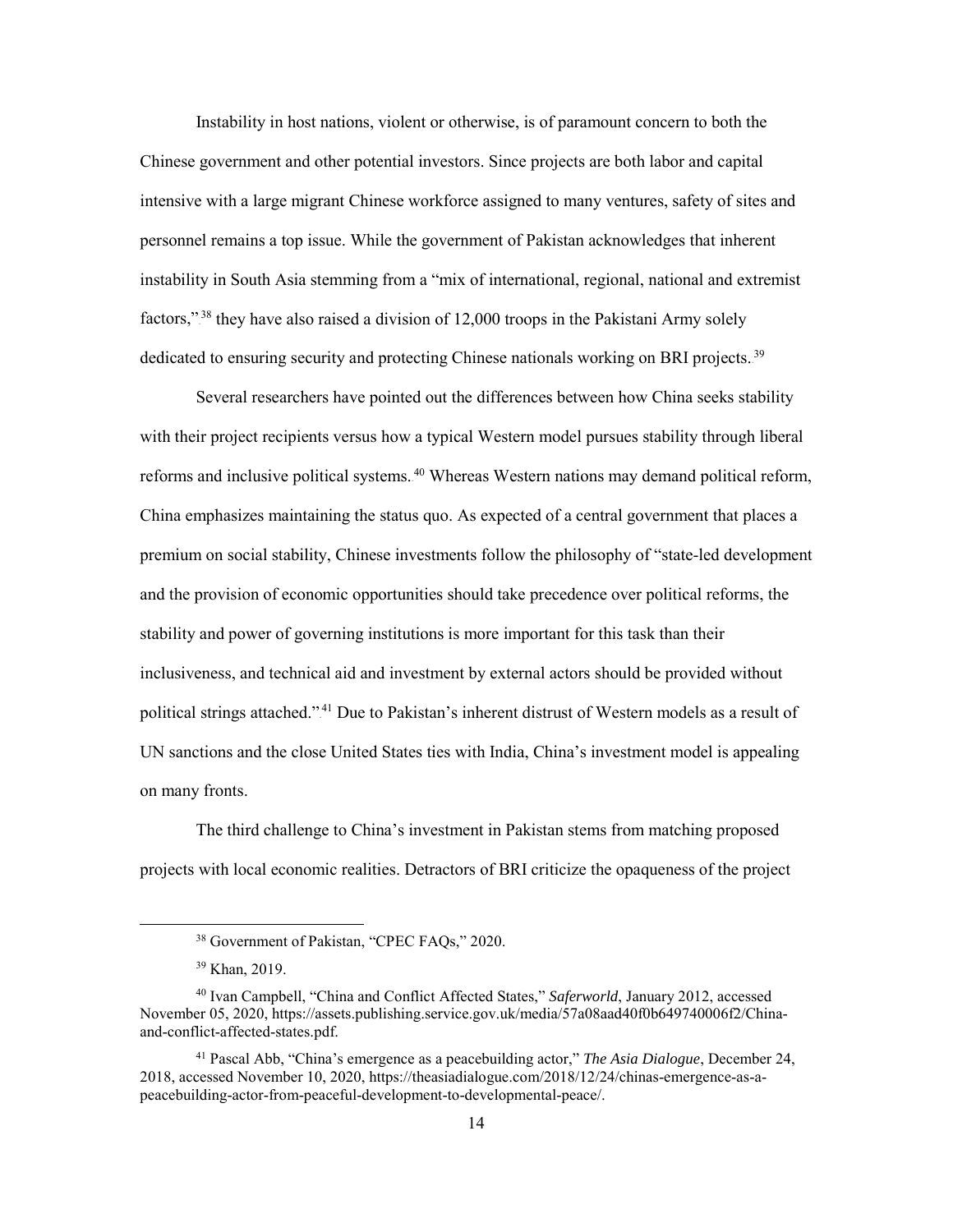design and selection process, with Secretary of State Mike Pompeo calling it "corrupt infrastructure deals in exchange for political influence." $42$  Despite these criticisms, there is literature to support viewing Chinese project selection in a more positive light. CPEC projects are overwhelmingly infrastructure and energy based, and these two categories are critically needed in Pakistan.<sup>43</sup> Projects in Pakistan are specially chosen to address acute local needs in regards to power generation, transportation, and infrastructure. A 2019 survey of local citizens conducted by a combined effort from Chinese and Pakistani universities show a majority view CPEC in a positive light.<sup>44</sup>

 This review of the literature shows a unique relationship between China and Pakistan built from decades of mutual cooperation, interdependence, and pragmatism. Even with the identified challenges of BRI and critiques in academic and political sectors, China can leverage CPEC and take advantage of a generally supportive local population, a host nation dedicated to project security, and the absence of overall distrust that China faces in other BRI countries.

 <sup>42</sup> David Dollar, "Understanding China's Belt and Road Infrastructure in Africa," *Brookings*, September 2019, accessed November 08, 2020[, https://www.brookings.edu/wp](about:blank)[content/uploads/2019/09/FP\\_20190930\\_china\\_bri\\_dollar.pdf.](about:blank)

<sup>43</sup> Aziz, 2020.

<sup>44</sup> Ahmad Saad, "China-Pakistan Economic Corridor and Its Influence on Perceived Economic and Social Goals," *Sustainability,* September 11, 2019, accessed November 10, 2020, https://www.mdpi.com/2071-1050/11/18/4949/pdf.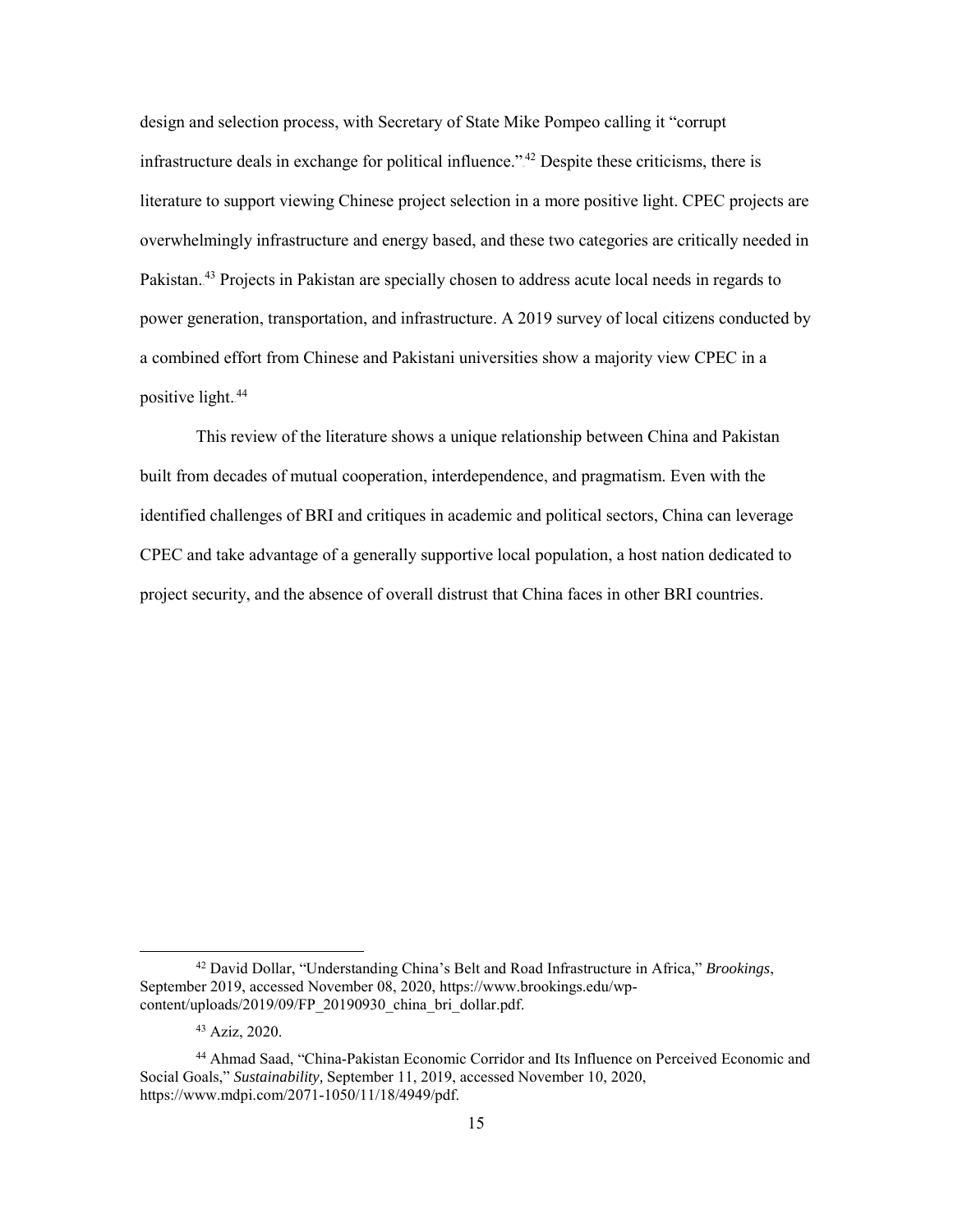

Figure 1. *Economic Corridor 2020.* Infographic created by Jacob Mardell, May 20, 2020, accessed September 18, 2020, https://merics.org/sites/default/files/2020- 05/UpdateEconomicCorridor2020-1.jpg.

The infographic above (Figure 1) shows geographical locations of Chinese projects as part of its planned Pakistani economic corridor. Of note is the location of Gwadar port and its link to China through a series of pipelines. This allows China to import oil through Chinese and Pakistani controlled infrastructure and bypass the heavily patrolled Strait of Malacca.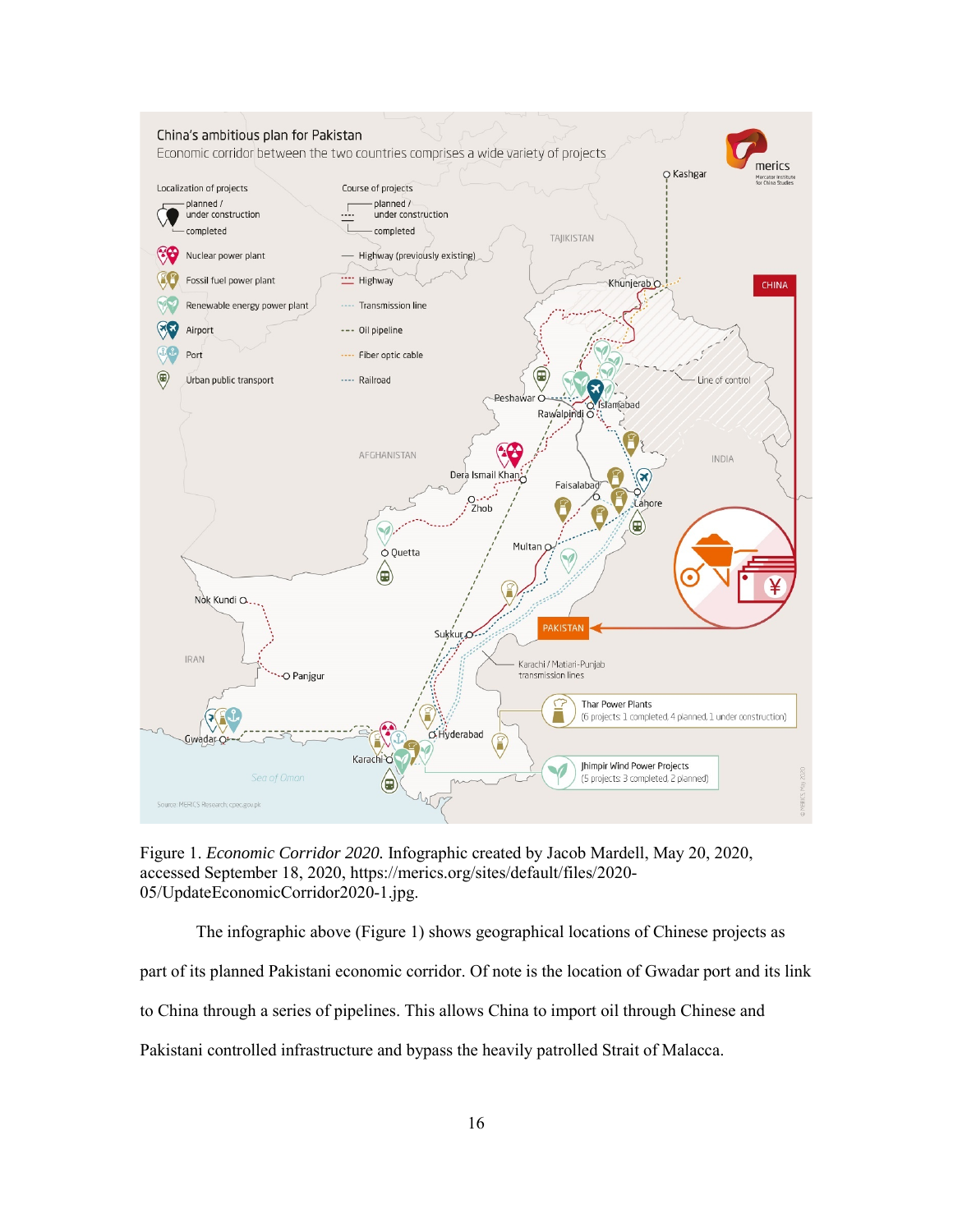## Methodology

This was a mixed methods quantitative and qualitative analysis of CPEC and its effects on China-Pakistan bilateral ties. The explanatory sequential mixed methods approach allowed for the examination of both quantitative economic metrics and qualitative strategic aims in assessing the benefits of CPEC to both nations. The advantage of using such a method was the ability to demonstrate "how the qualitative findings help to explain the quantitative results."<sup>45</sup> Examining CPEC in an economic lens required quantitative analysis. Examining CPEC in a political or strategic lens required open ended questions conducive of qualitative analysis. By explaining the quantitative results through a political or strategic lens, this research provided a more accurate analysis of specific findings.

To gain the requisite data for analyzing CPEC's effectiveness, this research used data collected from several different databases. The first was a database of UN General Assembly voting records compiled by Professor Erik Voeten from Georgetown University.<sup>46</sup> Voting data can be used to show voting coincidence between two members of the UN General Assembly. Analysis of voting coincidence shows national preference, political agreement, and diplomatic maneuverings. As a unique way of observing national preference in a controlled and structured environment, UN voting patterns are a straightforward and measurable way of discerning international cooperation.<sup>47</sup> Variations of this voting correlation between CPEC project years can show changing national preferences and attitudes that Pakistan holds toward China.

 <sup>45</sup> John Creswell, *Research Design: Qualitative, Quantitative, and Mixed Methods Approaches,* (Los Angeles: Sage, 2009), 442.

<sup>46</sup> Erik Voeten, "United Nations General Assembly Voting Data," 2009, accessed October 28, 2020, [https://doi.org/10.7910/DVN/LEJUQZ.](about:blank) 

<sup>47</sup> Erik Voeten and Michael Bailey, "A Two-Dimensional Analysis of Seventy Years of United Nations Voting" *Public Choice,* April 17, 2018, accessed November 10, 2020, https://ssrn.com/abstract=3166115 or http://dx.doi.org/10.2139/ssrn.3166115.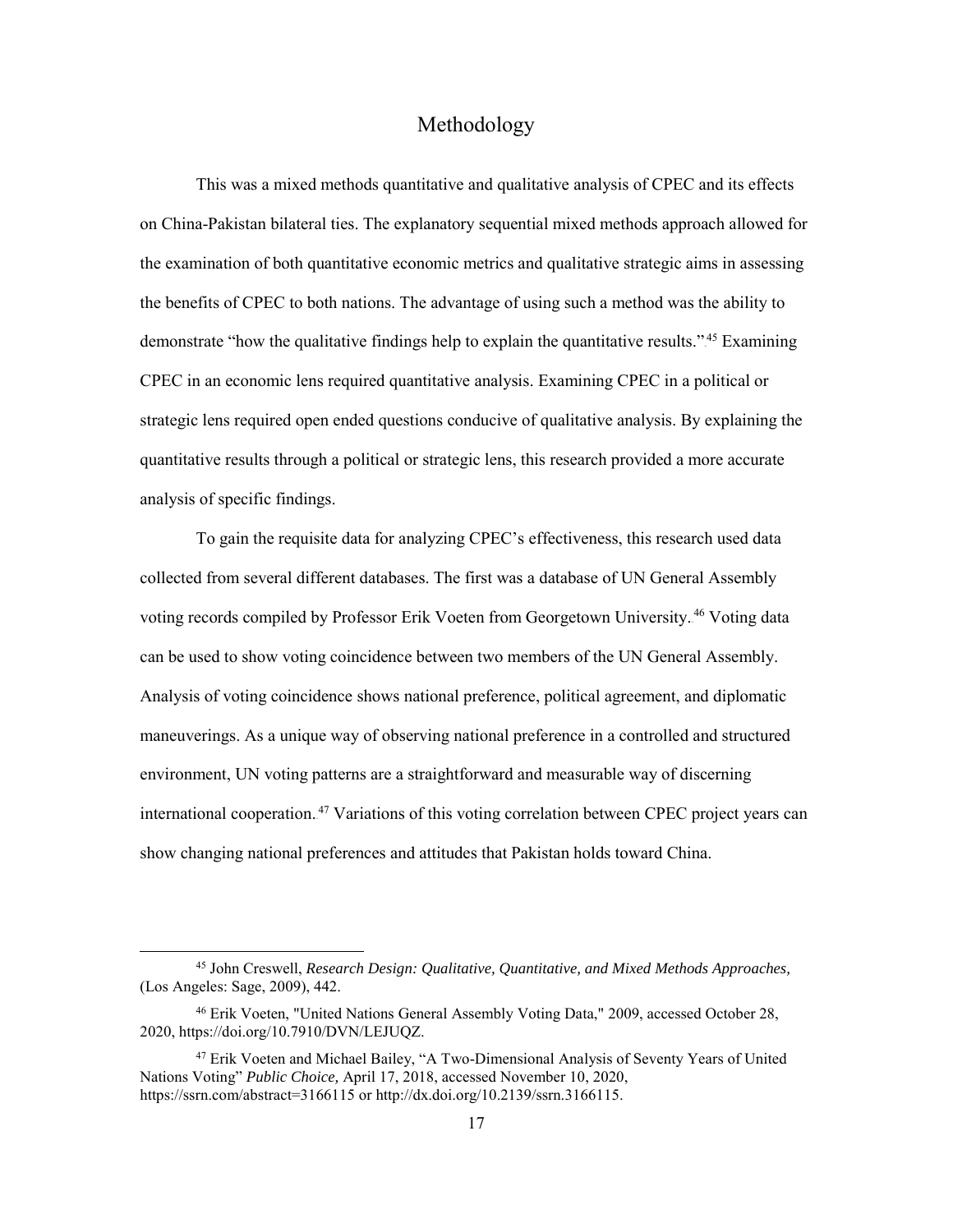A second database used to calculate CPEC effects is the World Bank's World Integrated Trade Solution.<sup>48</sup> Due to the myriad categories of trade, this report will examine the specific subcategories of consumer goods, raw materials, and clothing. These categories are the largest trade items between China and Pakistan. Any changes in trade due to the onset of CPEC will be more recognizable in these areas. In addition to changes in trade, analyzing this dependent variable can also show any trade imbalances such as increased exports from one country but not the other. The dataset used for trade analysis originates from the World Bank with the latest data being 2018.

A third database was the World Bank's Gross Domestic Product and economic listing.<sup>49</sup> As a measurement of productivity, GDP and per capita GDP are indicators of CPEC economic success (workers spending money in the host country, projects profitable, etc.) and economic burden (increased local unemployment and inefficient use of new infrastructure). Statistical measurements using data collected from this source were used to show the effects of CPEC on year over year unemployment rates and per capita GDP.

This research looked at several key variables to assess correlation between Chinese investment in CPEC and its effects on bilateral cooperation. Independent variables are those that are used to make predictions while the dependent variable is one which the model attempts to predict.<sup>50</sup> In examining CPEC, there were two independent variables and multiple dependent variables.

 The independent variable was the number of projects themselves differentiated by year. Since projects are multi-year endeavors with lag time between proposal, initiation, and completion, this research showed the ongoing effects of any one project as a proxy variable that

 <sup>48</sup> World Bank, 2020.

<sup>49</sup> Ibid.

<sup>50</sup> "Linear Regression" UC Berkeley, accessed November 10, 2020, https://www.stat.berkeley.edu/~spector/s133/Lr0.html.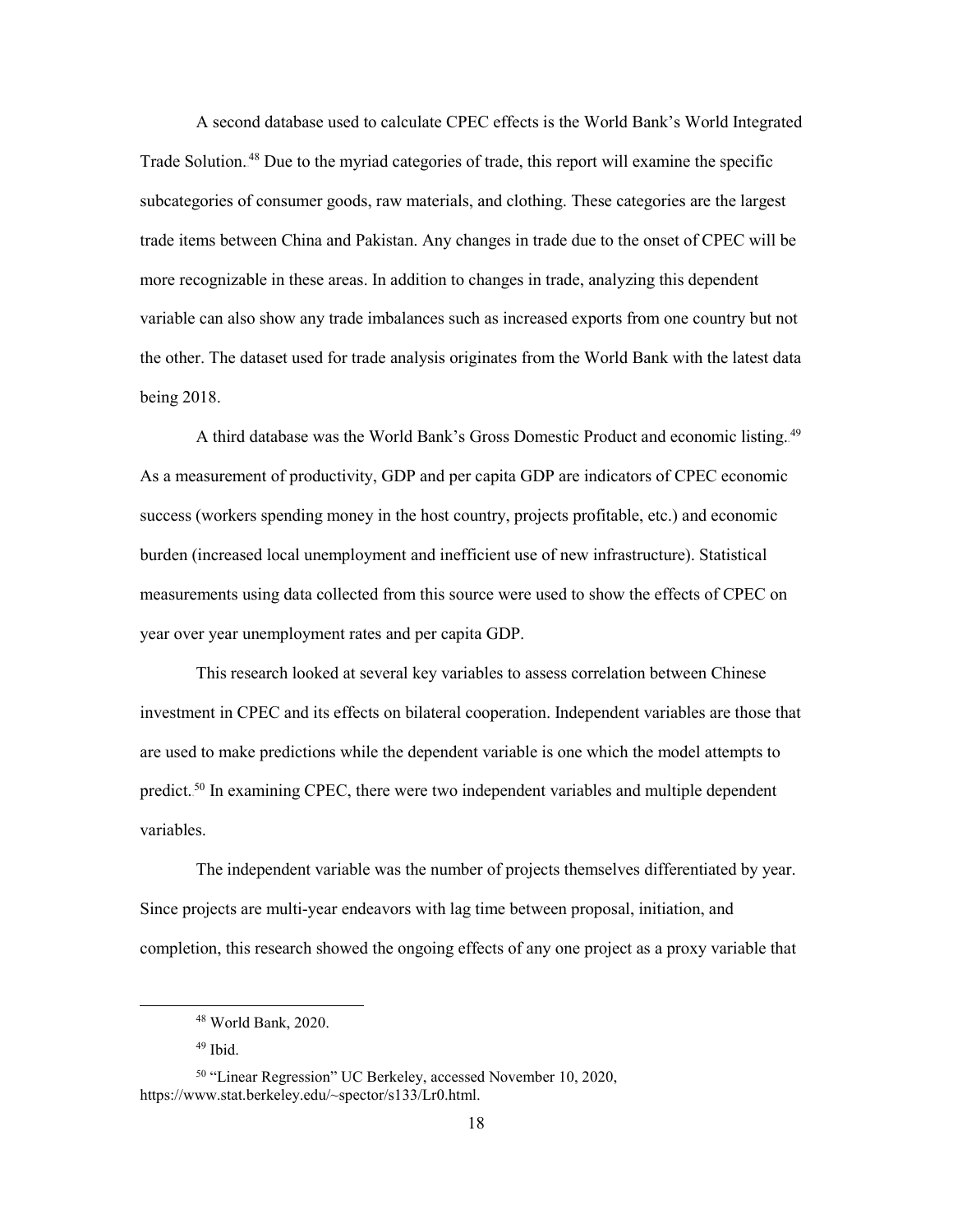represents conditions on the ground that arise from construction. Until a project was completed, it was represented as either in the initiation year or subsequent under construction years through this proxy variable.

The dependent variables were those which this research made predictions for based on models and the hypotheses. These variables were GDP, unemployment, trade deficits, total trade, consumer goods trade, raw materials trade, textile trade, and voting coincidence. All of these variables contributed to the analysis on if the implementation of CPEC and its projects had a statistically significant effect on the respective dependent variable and overall economic or diplomatic relations.

 In addition to quantitative methods and statistical analysis for economic variables, this report also used qualitative research as part of the explanatory sequential mixed methods approach. This approach followed an initial phase of quantitative calculations with qualitative analysis that allowed findings from both to be combined during interpretation. Qualitative research has an advantage over quantitative methods when examining events such as "human thought and behavior in a social context and covers a wide range of phenomena in order to understand and appreciate them thoroughly."<sup>51</sup> When analyzing statements of support, leaders and politicians who make them cannot be examined in a vacuum and researchers should "try to develop a complex picture of the problem or issue under study."<sup>52</sup> Statements are made with a political purpose in mind and are carefully crafted as a narrative for both international and domestic audiences.<sup>53</sup>

<sup>&</sup>lt;sup>51</sup> Eyisi Daniel, "The Usefulness of Qualitative and Quantitative Approaches and Methods," *Journal of Education and* Practice, 7, 5, 2016, accessed November 10, 2020, [https://files.eric.ed.gov/fulltext/EJ1103224.pdf.](about:blank)

<sup>52</sup> Creswell, 377.

<sup>53</sup> Robert Putnam, "Diplomacy and Domestic Politics: The Logic of Two-Level Games," *International Organization*, 42, 3, 1988, pp. 427–460.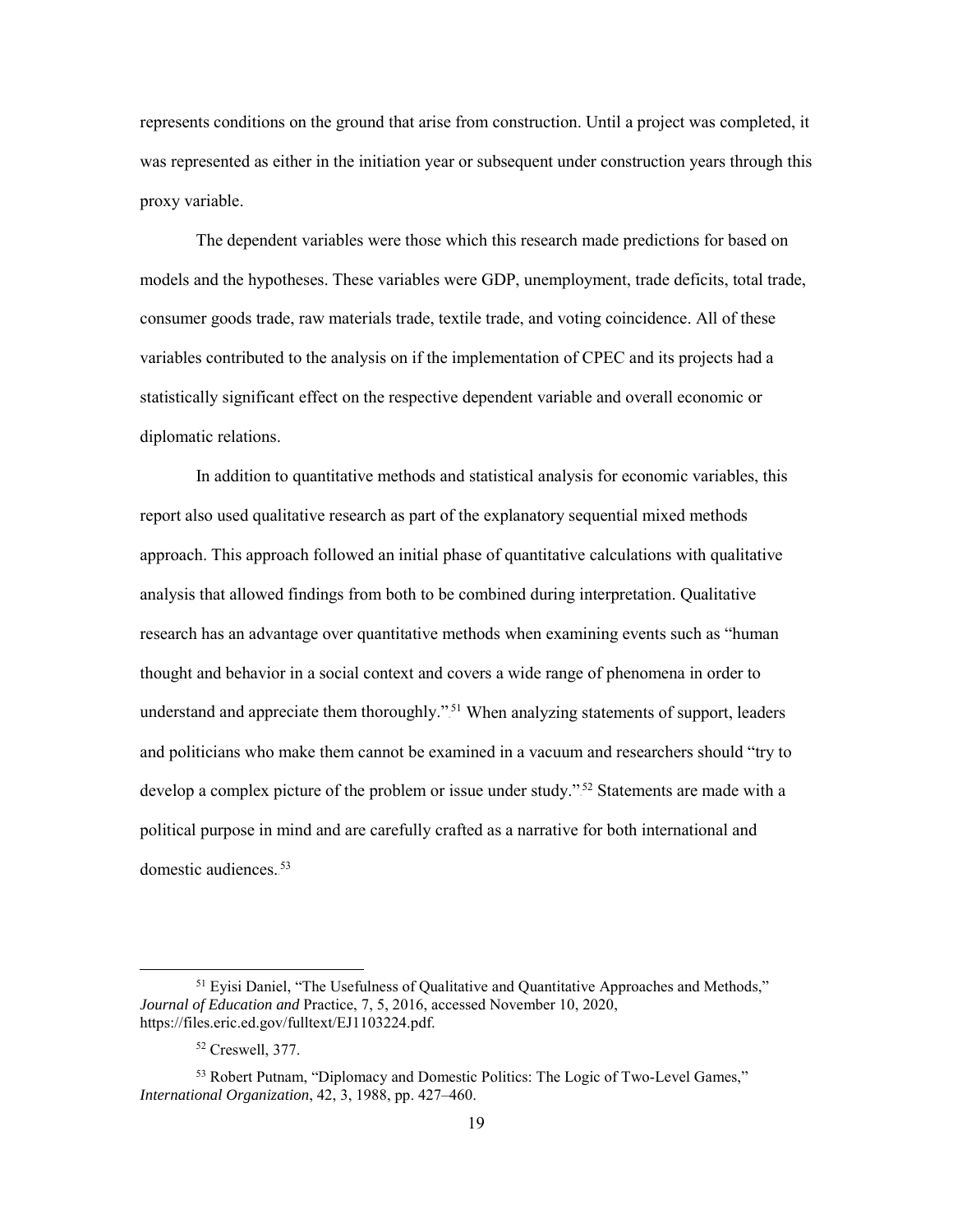This report qualitatively analyzed political and leadership statements of mutual support. China's image in the world community has been tumultuous in the last few years. From COVID-19 to crackdowns on Hong Kong dissidents, international criticism against China has been abundant. Statements, tweets, articles, and speeches made by the leadership of either nation defending the other after 2015 are of great interest. This is especially true for Pakistan whom is the recipient of CPEC funding and support.

## The Effects of CPEC

 In 2013, Xi Jinping announced CPEC as the next step in China-Pakistan bilateral relations and a major milestone in BRI. However, work on the first five Pakistani projects did not begin until 2015.<sup>54</sup> These five projects consisted of power plants and hydroelectric dams as part of an early harvest development plan. While these projects were being constructed, Pakistan initiated six more energy and infrastructure projects. In areas surrounding Gwadar, Hyderabad, and Karachi, Pakistan started building their highway, rail, and pipeline networks. The types of early harvest projects are important to recognize due to their impacts on the Pakistani economy. Roads and power plants do not by themselves bring jobs or economic growth, but are prerequisites for future development. The decrease in 2020 was largely due to COVID concerns, but the stoppage was temporary as projects have recovered and more have been planned for the future.<sup>55</sup>

 <sup>54</sup> Government of Pakistan, "Progress Update," accessed November 12, 2020, [http://cpec.gov.pk/progress-update.](about:blank)

<sup>55</sup> Muhammed Notezai, "CPEC 2.0 Full Speed Ahead," *The Diplomat*, September 10, 2020, accessed November 13, 2020, https://thediplomat.com/2020/09/cpec-2-0-full-speed-ahead/.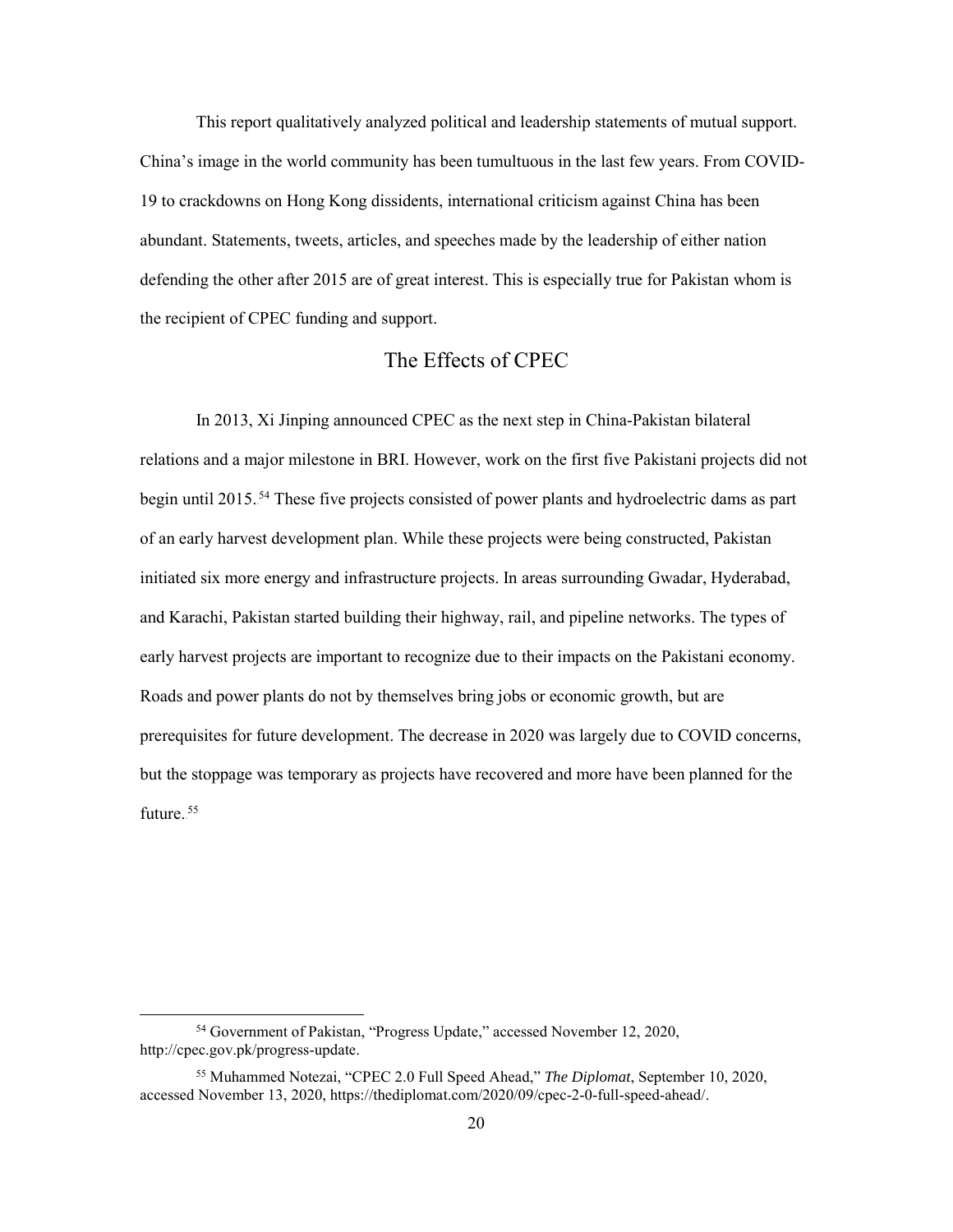The chart below (Figure 2) shows all CPEC projects since 2015 separated by project type, initiation year, construction duration, and completion year. It also displays the total number of projects undergoing construction for a given year across all project types.

|                | <b>Energy</b>  |                | Infrastructure |      | Rail |                |                |
|----------------|----------------|----------------|----------------|------|------|----------------|----------------|
|                |                |                |                |      |      |                |                |
| Category       | Project#       | 2015           | 2016           | 2017 | 2018 | 2019           | 2020           |
|                |                |                |                |      |      |                |                |
|                | $\overline{2}$ |                |                |      |      |                |                |
|                | 3              |                |                |      |      |                |                |
|                | $\overline{4}$ |                |                |      |      |                |                |
| Energy         | 5              |                |                |      |      |                |                |
|                | 6              |                |                |      |      |                |                |
|                | $\overline{7}$ |                |                |      |      |                |                |
|                | $\,8\,$        |                |                |      |      |                |                |
|                | 9              |                |                |      |      |                |                |
|                |                |                |                |      |      |                |                |
| Infrastructure | $\mathbf{1}$   |                |                |      |      |                |                |
|                | $\overline{2}$ |                |                |      |      |                |                |
|                | 3              |                |                |      |      |                |                |
| Rail           |                |                |                |      |      |                |                |
|                | $\mathbf{1}$   |                |                |      |      |                |                |
| Yearly Total   |                | $\overline{5}$ | 10             | 13   | 8    | $\overline{7}$ | $\overline{4}$ |

<span id="page-28-0"></span>Figure 2. *CPEC Projects from 2015 to 2020*. Chart created by author. Data from the Pakistan Government's CPEC website, accessed September 18, 2020, http://cpec.gov.pk/index.

### Changes in Total Trade and Selected Trade Categories

 The chart below (Figure 3) shows that trade between China and Pakistan increased dramatically between 2013 and 2018. Furthermore, the trade surplus enjoyed by China has increased by a factor of three between the inception of CPEC and 2018. In every category measured, Chinese exports to Pakistan increased between 2013 and 2017 with a slight dip in 2018. This could be explained by five projects being completed in 2017 which resulted in less active projects for 2018. If observers only take these numbers at face value, they can argue for a correlation between total trade value and CPEC projects. However, data analysis shows otherwise.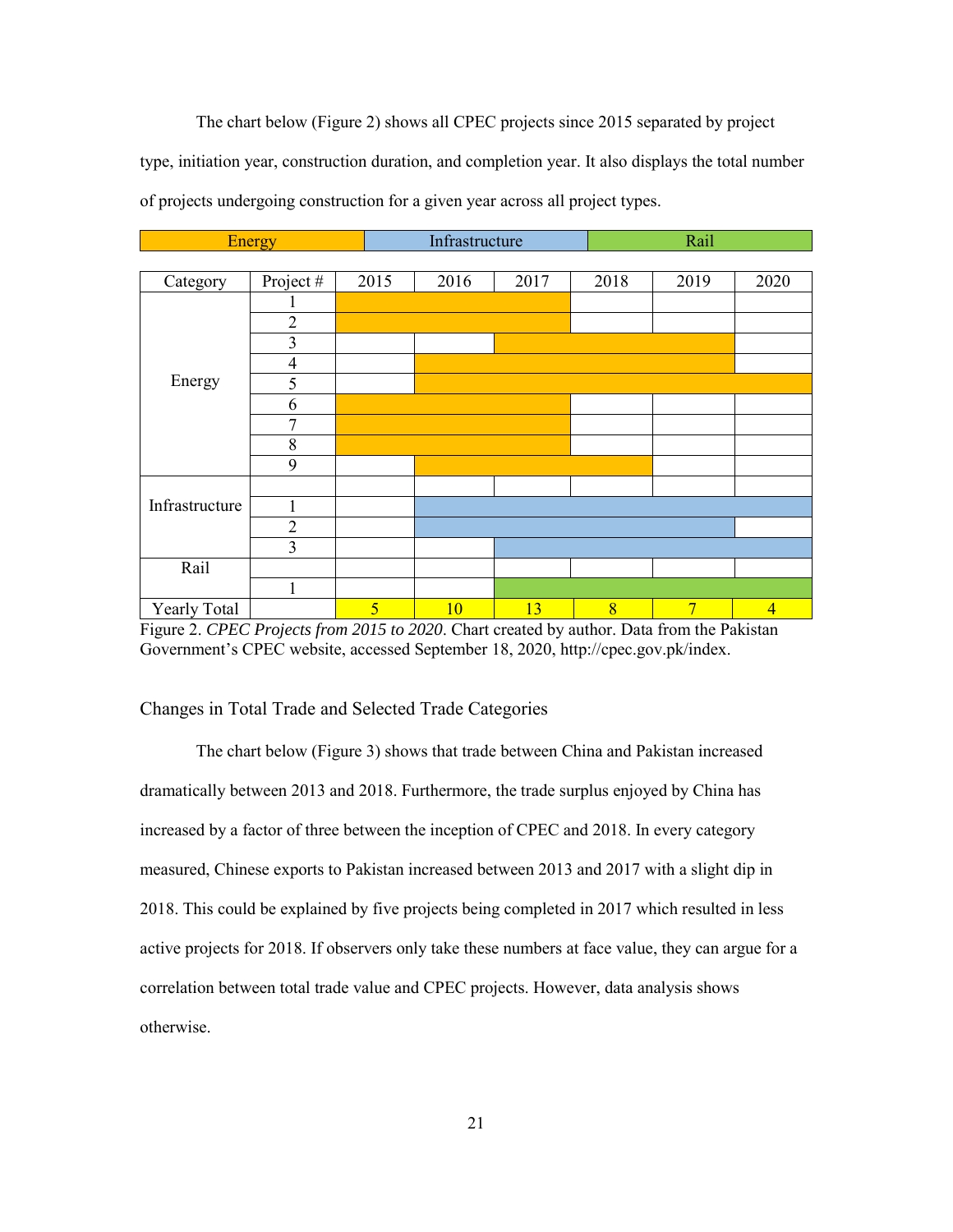

Figure 3. *Yearly Total Trade Data in Selected Categories.* Chart created by author. Data from the World Bank, accessed September 18, 2020, [https://wits.worldbank.org/CountryProfile/en/Country/PAK.](about:blank)

In a regression analysis of trade data, there were two independent variables used. The first was the number of CPEC projects in a given year under construction, and the second was whether CPEC was in effect for that year at all. This allowed the researcher to determine if an increasing number of simultaneous projects had effects on selected trade categories. CPEC projects began in 2015. The dataset compared the years 2013-2018 with 2013 and 2014 acting as baselines for trade values without the onset of CPEC. From 2015-2018, Pakistan began seeing increasing amounts of construction, information, and policy related to CPEC projects promulgating through society. Several of the early harvest projects such as power plants and dams were completed in 2017.<sup>56</sup> This caused a drop in total CPEC projects in progress for 2018.

 The dependent variable in this regression was the total trade value between the two countries. From 2013-2018, trade between the two countries nearly doubled. From a little over \$9 billion to over \$16 billion five years later, export totals from China to Pakistan increased

 <sup>56</sup> Government of Pakistan, 2020.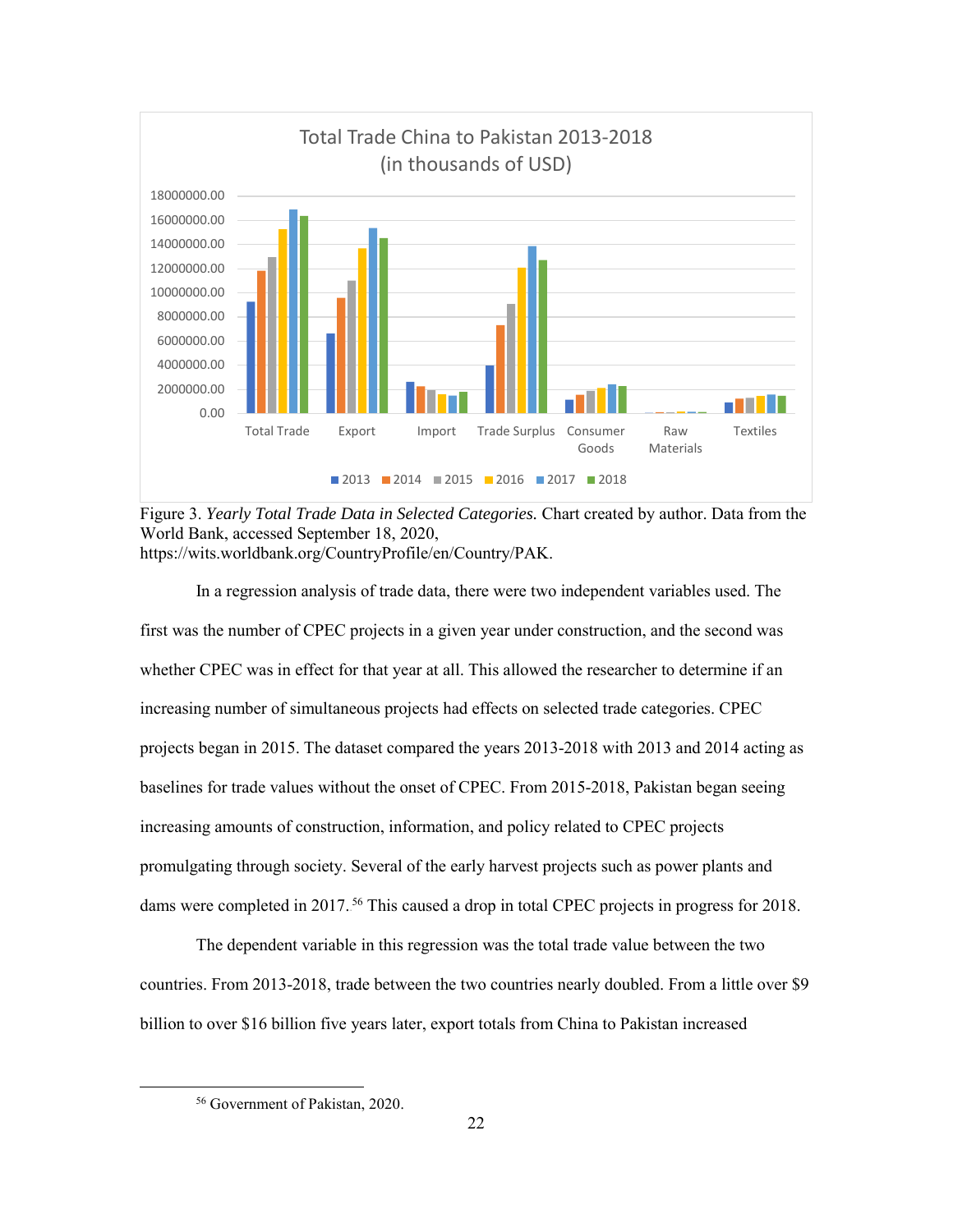dramatically. Furthermore, the trade surplus that benefited China increased nearly fourfold from \$4 billion to over \$14 billion during the same time period. However, Chinese imports from Pakistan remained relatively unchanged. These numbers show a markedly uneven trade partnership between the two nations with a majority of the \$16 billion yearly trade stemming from Chinese exports to Pakistan.

The two aforementioned independent variables explained approximately 76.5% of the variation in trade data year over year as shown in the chart below (Figure 4). However, neither of these variables proved significant. This resulted in an inability to reject the null hypothesis of change due to CPEC being zero. At P-values 0.17 and 0.73 respectively, both variables fall far short of the nominal 0.05 threshold for null hypothesis rejection. Even with a significant increase in total trade between the two nations, this change cannot be labeled as an effect of initiating CPEC projects.

One possibility for the dramatic increase in trade may be the implementation of a Free Trade Agreement in 2010.<sup>57</sup> The early years of CPEC coincided with China's maximum use of the FTA between the two countries. As China is the more powerful manufacturer and can take advantage of production at scale, this may help explain why the trade surplus is so large.

 <sup>57</sup> Ahmad Malik, "The Pakistan-China Bilateral Trade: The Future Trajectory," *Strategic Studies* 37, 1, 2017, accessed December 03, 2020, doi:10.2307/48535987.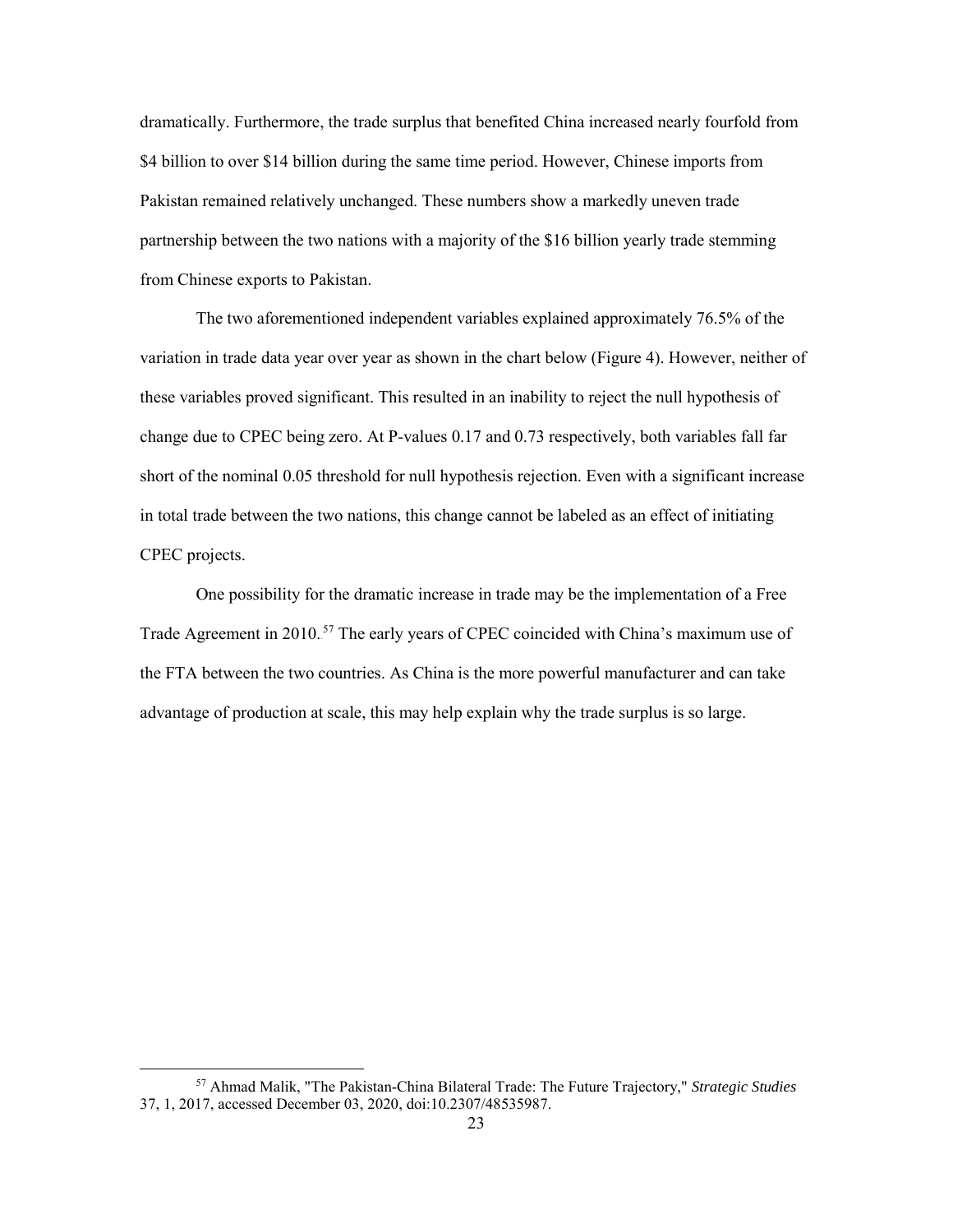| <b>Regression Statistics</b> |              |                       |             |          |                |             |
|------------------------------|--------------|-----------------------|-------------|----------|----------------|-------------|
| Multiple R                   | 0.926702111  |                       |             |          |                |             |
| R Square                     | 0.858776802  |                       |             |          |                |             |
| Adjusted R Square            | 0.764628004  |                       |             |          |                |             |
| <b>Standard Error</b>        | 1427333.688  |                       |             |          |                |             |
| Observations                 | 6            |                       |             |          |                |             |
|                              |              |                       |             |          |                |             |
| <b>ANOVA</b>                 |              |                       |             |          |                |             |
|                              | df           | SS                    | МS          | F        | Significance F |             |
| Regression                   | 2            | 3.71661E+13           | 1.8583E+13  | 9.121484 | 0.053071219    |             |
| Residual                     | 3            | 6.11184E+12           | 2.03728E+12 |          |                |             |
| Total                        | 5            | 4.32779E+13           |             |          |                |             |
|                              |              |                       |             |          |                |             |
|                              | Coefficients | <b>Standard Error</b> | t Stat      | P-value  | Lower 95%      | Upper 95%   |
| Intercept                    | 10559932.19  | 1009277.33            | 10.46286474 | 0.001864 | 7347961.28     | 13771903.1  |
| <b>CPEC Projects</b>         | 431130.6047  | 244785.7081           | 1.761257257 | 0.176412 | -347886.7675   | 1210147.977 |
| CPEC?                        | 929686.2976  | 2526160.044           | 0.368023515 | 0.737289 | $-7109682.4$   | 8969054.995 |

Figure 4. *Trade Regression Results*. Chart created by author. Data from the World Bank, accessed September 18, 2020, [https://wits.worldbank.org/CountryProfile/en/Country/PAK.](about:blank)

Changes to the local economy

Another aspect to examine using CPEC data is the effect it has on national unemployment rates and the strength of the host nation economy in per capita GDP. China has touted CPEC as a driver for economic growth by elevating local quality of life, increasing local productivity, and creating 2.3 million jobs by 2030.<sup>58</sup> In assessing CPEC's efficacy in these claims, the number of ongoing CPEC projects and the presence of CPEC itself are the two independent variables. Dependent variables analyzed are Pakistan's per capita GDP and national unemployment rate.

 The presence or even number of CPEC projects has little significance in affecting the national unemployment rate. The P-value for both independent variables are well above the significance threshold, and results in failing to reject the null hypothesis of no change.

 Per Capita GDP is an indicator of individual productivity of a country's citizens. Factors of productivity can include having the right infrastructure, enough power to support industry,

<sup>&</sup>lt;sup>58</sup> Yao Jing, Speech at the 5<sup>th</sup> CPEC Media Forum, accessed November 18, 2020, http://pk.chineseembassy.org/eng/zbgx/t1718338.htm.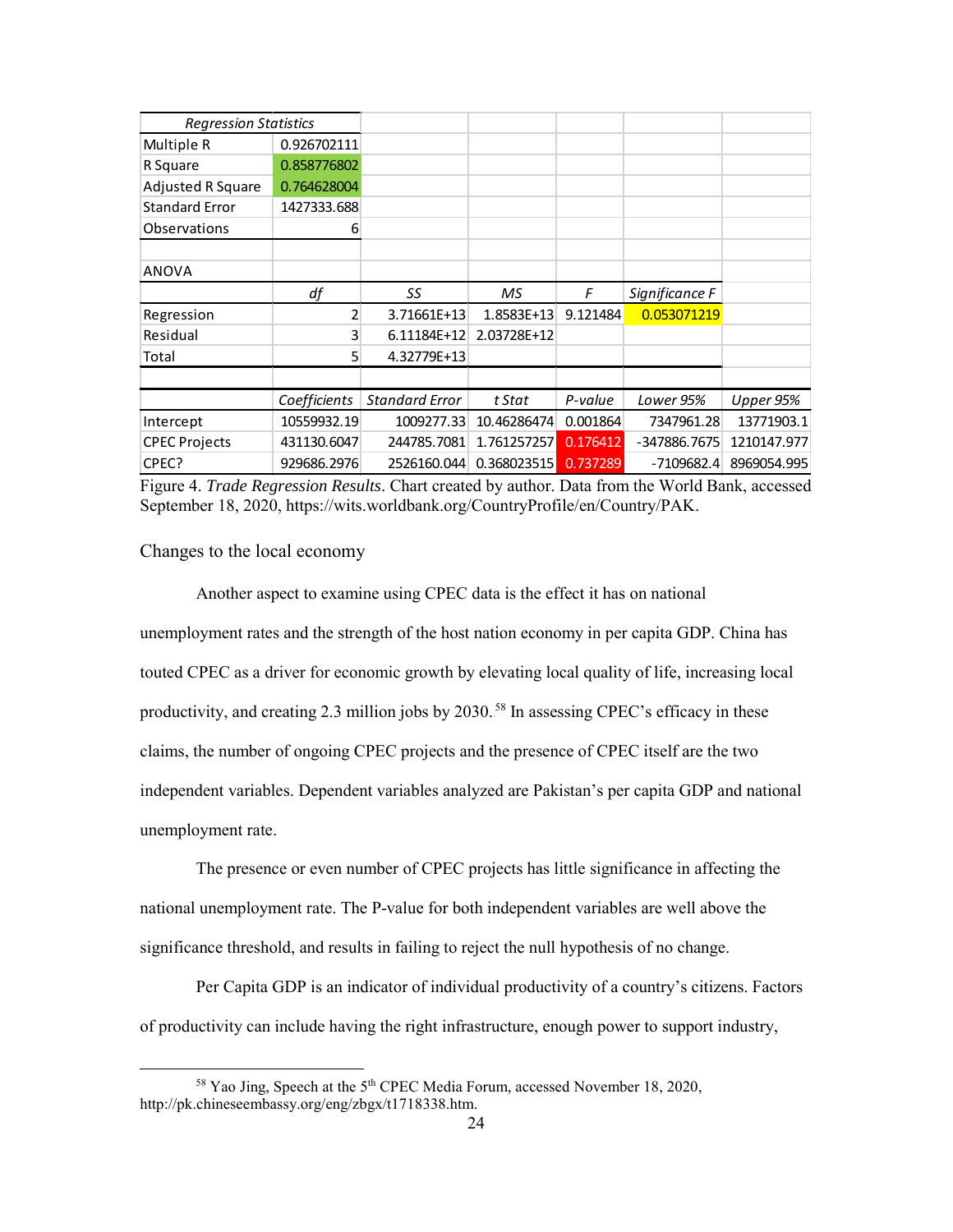adequate education and schools for a skilled workforce, and overall social stability. Although CPEC planners designed projects to address both infrastructure and energy, the overall effects are still muted. At a high 0.27 and 0.42 P-value, both variables have a negligible effect on per capita GDP. As shown below (Figure 5), the analysis fails to reject the null hypothesis using CPEC project numbers as the independent variable.

| Per Capita GDP           |              |                       |             |             |                |  |  |
|--------------------------|--------------|-----------------------|-------------|-------------|----------------|--|--|
| Multiple R               | 0.897662059  |                       |             |             |                |  |  |
| R Square                 | 0.805797172  |                       |             |             |                |  |  |
| <b>Adjusted R Square</b> | 0.708695758  |                       |             |             |                |  |  |
| <b>Standard Error</b>    | 54.26024585  |                       |             |             |                |  |  |
| Observations             |              |                       |             |             |                |  |  |
|                          |              |                       |             |             |                |  |  |
| <b>ANOVA</b>             |              |                       |             |             |                |  |  |
|                          | df           | SS                    | МS          | F           | Significance F |  |  |
| Regression               | 2            | 48864.52642           | 24432.26321 | 8.298511191 | 0.037714738    |  |  |
| Residual                 | 4            | 11776.69712           | 2944.17428  |             |                |  |  |
| Total                    | 6            | 60641.22354           |             |             |                |  |  |
|                          |              |                       |             |             |                |  |  |
|                          | Coefficients | <b>Standard Error</b> | t Stat      | P-value     | Lower 95%      |  |  |
| Intercept                | 1230.03      | 38.36778779           | 32.05892419 | 5.64344E-06 | 1123.503943    |  |  |
| <b>CPEC Projects</b>     | 11.21327957  | 8.896317772           | 1.260440539 | 0.276026055 | $-13.48685836$ |  |  |
| CPEC?                    | 79.4377957   | 88.96317772           | 0.892928937 | 0.422361103 | $-167.5635836$ |  |  |

Figure 5. Economic Regression Results. Chart created by author. Data from the World Bank, accessed September 18, 2020, [https://wits.worldbank.org/CountryProfile/en/Country/PAK.](about:blank)

#### Change in UN Voting Patterns

 To see if China's economic initiatives in Pakistan have an effect on political cooperation, UN General Assembly voting patterns give a controlled and measurable way of assessing national preferences year over year. The voting coincidence between two countries is calculated by comparing four possible outcomes for each vote of one country against the actions of the other. The four actions of each vote are support, oppose, abstain, and absent. Support and oppose are simply for and against a given resolution, respectively. Abstain refers to a country deciding not to vote on a resolution despite being present during the process. Absent means the country was not present during the voting process. Voting coincidence is calculated by the percentage of times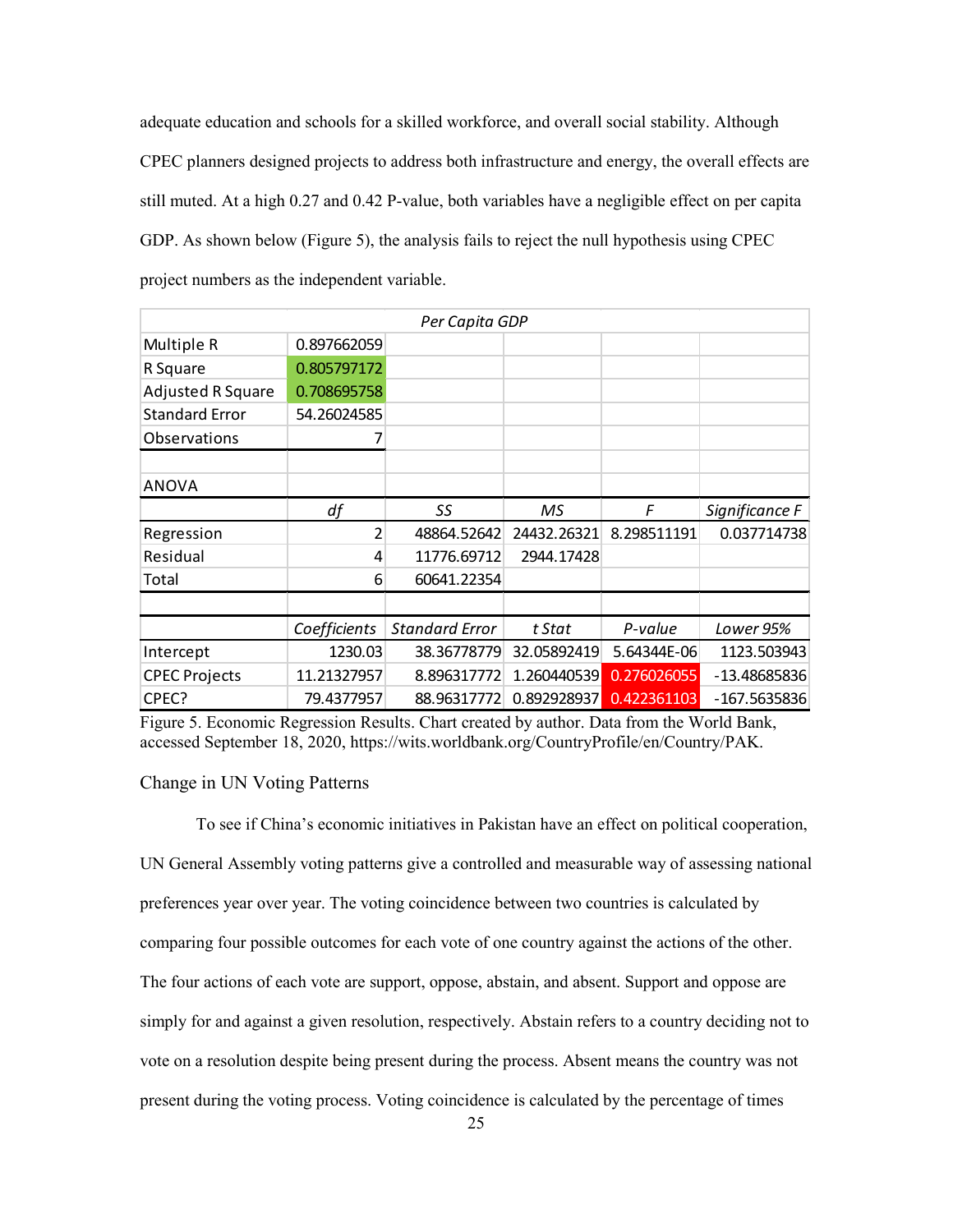two nations acted in lock step with double abstaining situations counted as an instance of positive voting coincidence. Absences on either or both sides count as an instance of negative voting coincidence.



Figure 6. China/Pakistan UNGA Voting Coincidence 2013-2018. Chart created by author. Data from the United Nations General Assembly Voting Data, accessed September 18, 2020, https://doi.org/10.7910/DVN/LEJUQZ.

Figure 6 shows voting coincidence patterns for China and Pakistan from 2013 to 2018 in the category of what the United States Department of State calls important actions. Important actions are defined as "votes on issues which directly affected important United States interests and on which the United States lobbied extensively."<sup>59</sup> General Assembly voting coincidence between China and Pakistan have remained above 90% over the last forty years when all votes are included. <sup>60</sup> The real effects of implementing CPEC can better be obtained from analyzing votes that the Department of State deems important actions. Starting with 2014, voting coincidence percentages on important actions between China and Pakistan have fluctuated

 <sup>59</sup> "Important Votes and Consensus Actions," US Department of State, accessed November 10, 2020, [https://2009-2017.state.gov/p/io/rls/rpt/2015/practices/260116.htm.](about:blank) 

<sup>60</sup> "Data Analysis: Who Votes With China," June 10, 2018, accessed November 20, 2020, https://yiqinfu.github.io/posts/united-nations-general-assembly/.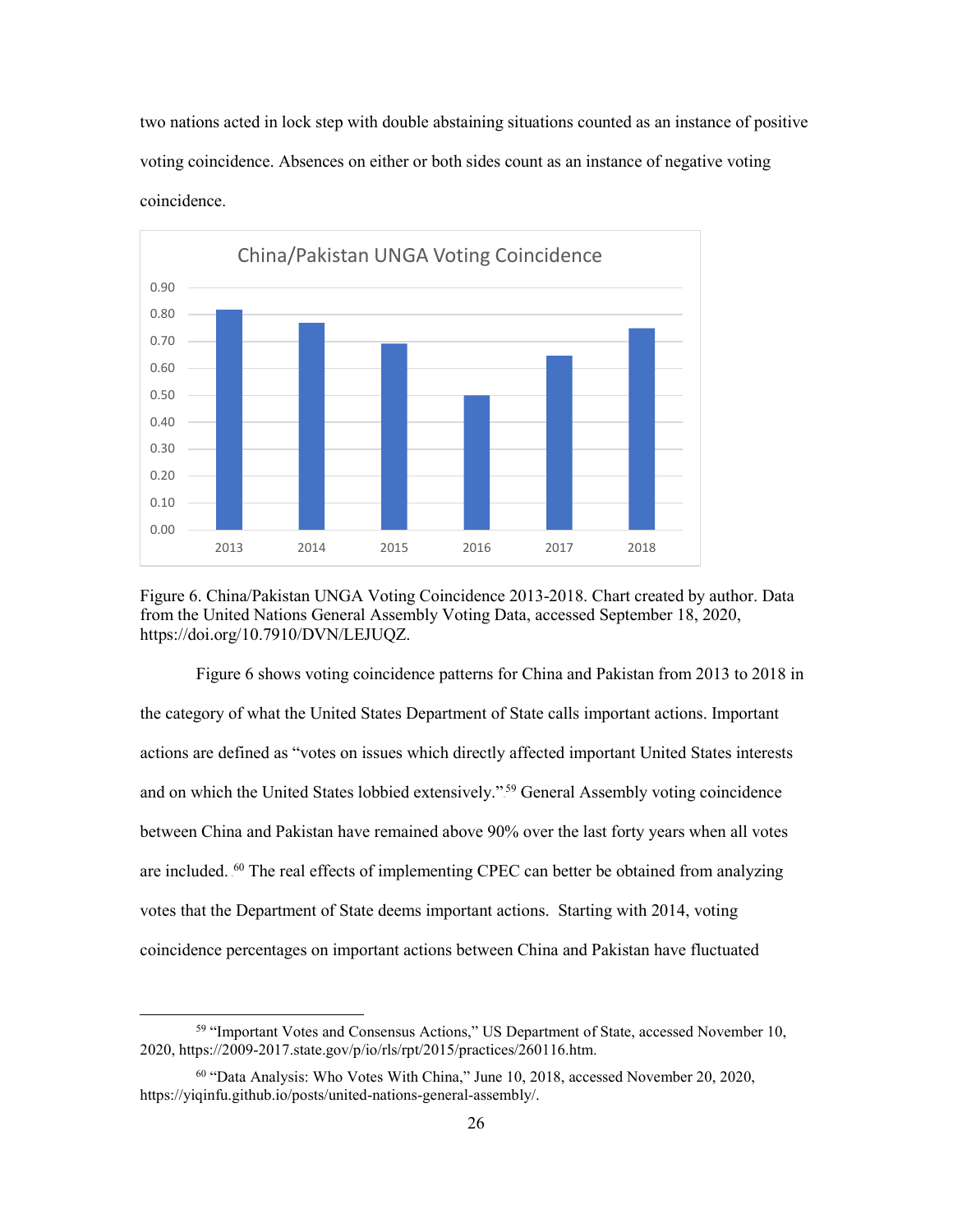dramatically. From a high of 81.82% to a low of 50%, voting coincidences between China and Pakistan are not nearly as mutually supportive when viewed from the lens of selected actions deemed important to the United States.<sup>61</sup>

| <b>UNGA Voting Coincidence</b> |            |          |            |           |                |          |  |  |
|--------------------------------|------------|----------|------------|-----------|----------------|----------|--|--|
| Multiple R                     | 0.727523   |          |            |           |                |          |  |  |
| R Square                       | 0.52929    |          |            |           |                |          |  |  |
| <b>Adjusted R Square</b>       | 0.293935   |          |            |           |                |          |  |  |
| <b>Standard Error</b>          | 0.092018   |          |            |           |                |          |  |  |
| Observations                   |            |          |            |           |                |          |  |  |
|                                |            |          |            |           |                |          |  |  |
| <b>ANOVA</b>                   |            |          |            |           |                |          |  |  |
|                                | df         | SS       | МS         | F         | Significance F |          |  |  |
| Regression                     | 2          | 0.038084 | 0.019042   | 2.248899  | 0.221568049    |          |  |  |
| Residual                       | 4          | 0.033869 | 0.008467   |           |                |          |  |  |
| Total                          | 6          | 0.071953 |            |           |                |          |  |  |
|                                |            |          |            |           |                |          |  |  |
| Coefficientsandard Err         |            | t Stat   | P-value    | Lower 95% | Upper 95%      |          |  |  |
| Intercept                      | 0.793707   | 0.065066 | 12.19844   | 0.000259  | 0.613053675    | 0.974359 |  |  |
| <b>CPEC Projects</b>           | $-0.00955$ | 0.015087 | $-0.63298$ | 0.561127  | $-0.05143758$  | 0.032338 |  |  |
| CPEC?                          | $-0.07371$ | 0.150869 | $-0.48854$ | 0.65074   | $-0.492584304$ | 0.345173 |  |  |

Figure 7. UNGA Voting Coincidence Regression Results. Chart created by author. Data from the United Nations General Assembly Voting Data, accessed September 18, 2020, [https://doi.org/10.7910/DVN/LEJUQZ.](about:blank)

The null hypothesis is CPEC has no measurable effect on the UN General Assembly voting patterns between China and Pakistan. In assessing the efficacy of CPEC on voting patterns, the dependent variable of the regression was the yearly voting coincidence between the two nations. The two independent variables were the number of CPEC projects per year and if CPEC was implemented for the year of measurement. These two independent variables only account for 29.39% of the model's variability as shown in Figure 7. Therefore, changes in voting coincidences are likely to be explained by factors outside of Chinese economic investment.

 <sup>61</sup> US Department of State, 2020.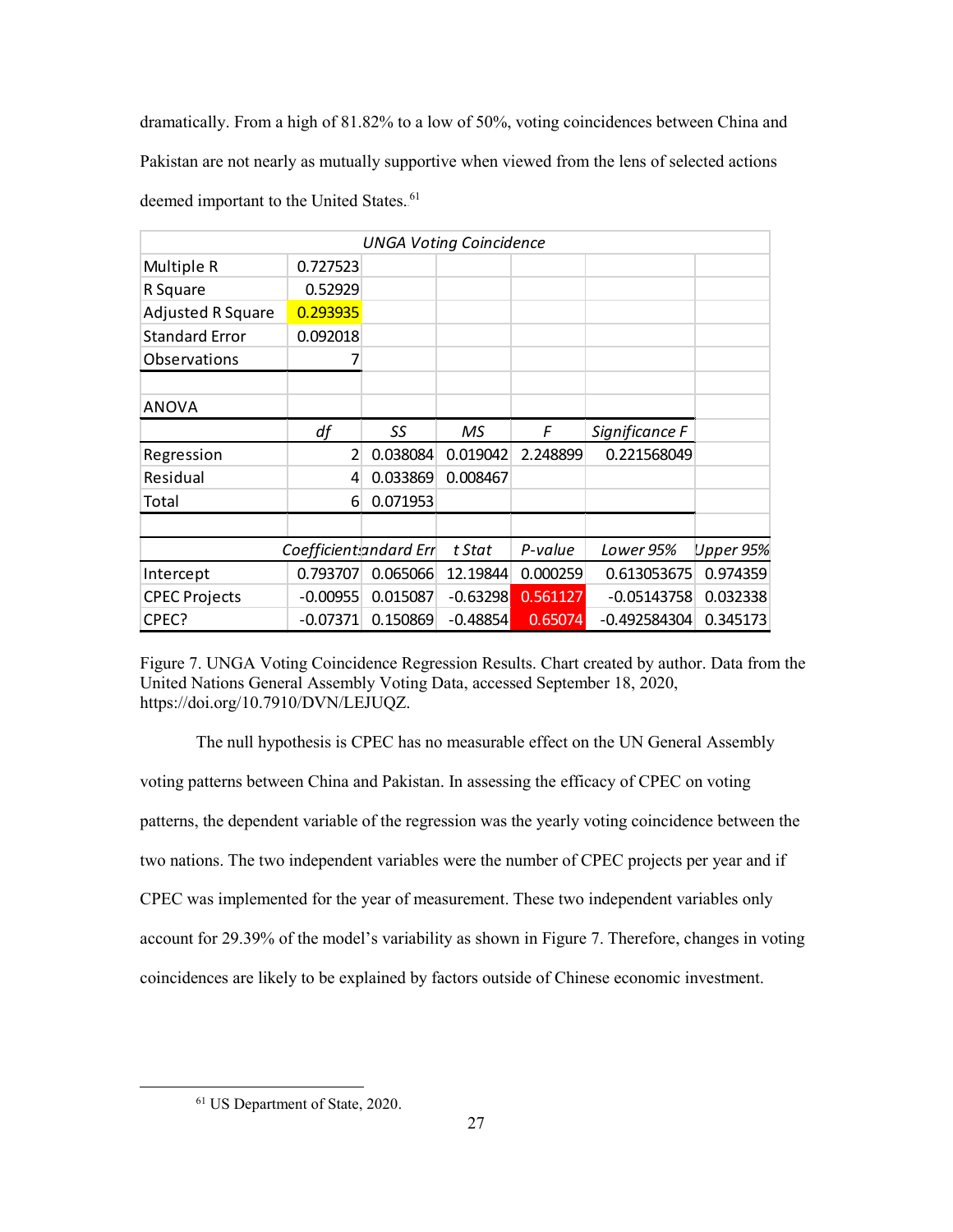The p-values of both independent variables are well above the 0.05 threshold for significance. At 0.56 and 0.65 respectively, neither the number of projects per year nor the simple presence of CPEC have strong correlations with year over year voting coincidences. Therefore, the null hypothesis of CPEC having no measurable effect on UN voting actions and voting coincidences between China and Pakistan cannot be rejected.

#### Change in Statements of Mutual Support

Pakistan has given China immense political support through some of the most sensitive issues faced by the Chinese Communist Party. Whereas the United States and other Western nations have often criticized China over topics such as environmental degradation, human rights, unfair trade practices, and political reform, Pakistan has stood by its close ally and iron brother.<sup>62</sup> Since 2015 and the inception of CPEC projects, there has been a flurry of political statements and mutual affirmation from both Beijing and Islamabad.

China's maritime dispute with its neighbors is a cause for concern in the views of many Asian nations. From the Scarborough Shoal dispute with the Philippines to the Senkaku Island standoff with Japan, China's recent assertions of maritime dominance has made it a target of international arbitration and political pushback.<sup>63</sup> While courts and tribunals have overwhelmingly sided with the targets of perceived Chinese aggression, Pakistan has nonetheless continued to support China.<sup>64</sup> Despite affirmation from numerous nations such as the United

 $62$  Shannon Tiezzi, "Which Countries Support China on Hong Kong's National Security Law," *The Diplomat,* October 09, 2020, accessed December 13, 2020, *https*[://thediplomat.com/2020/10/which](https://thediplomat.com/2020/10/which-countries-support-china-on-hong-kongs-national-security-law/)[countries-support-china-on-hong-kongs-national-security-law/.](https://thediplomat.com/2020/10/which-countries-support-china-on-hong-kongs-national-security-law/)

<sup>63</sup> James Stavrivdis, "World Cannot Ignore Chinese Aggression in South China Sea," May 30, 2020, accessed October 23, 2020, [https://asia.nikkei.com/Opinion/World-cannot-ignore-Chinese](https://asia.nikkei.com/Opinion/World-cannot-ignore-Chinese-aggression-in-South-China-Sea)[aggression-in-South-China-Sea.](https://asia.nikkei.com/Opinion/World-cannot-ignore-Chinese-aggression-in-South-China-Sea)

<sup>64</sup> Nargiza Salidjanova, "South China Sea Arbitration Ruling," US-China Economic and Security Review, July 12, 2016, accessed November 10, 2020, [https://www.uscc.gov/research/south-china-sea](https://www.uscc.gov/research/south-china-sea-arbitration-ruling-what-happened-and-whats-next)[arbitration-ruling-what-happened-and-whats-next.](https://www.uscc.gov/research/south-china-sea-arbitration-ruling-what-happened-and-whats-next)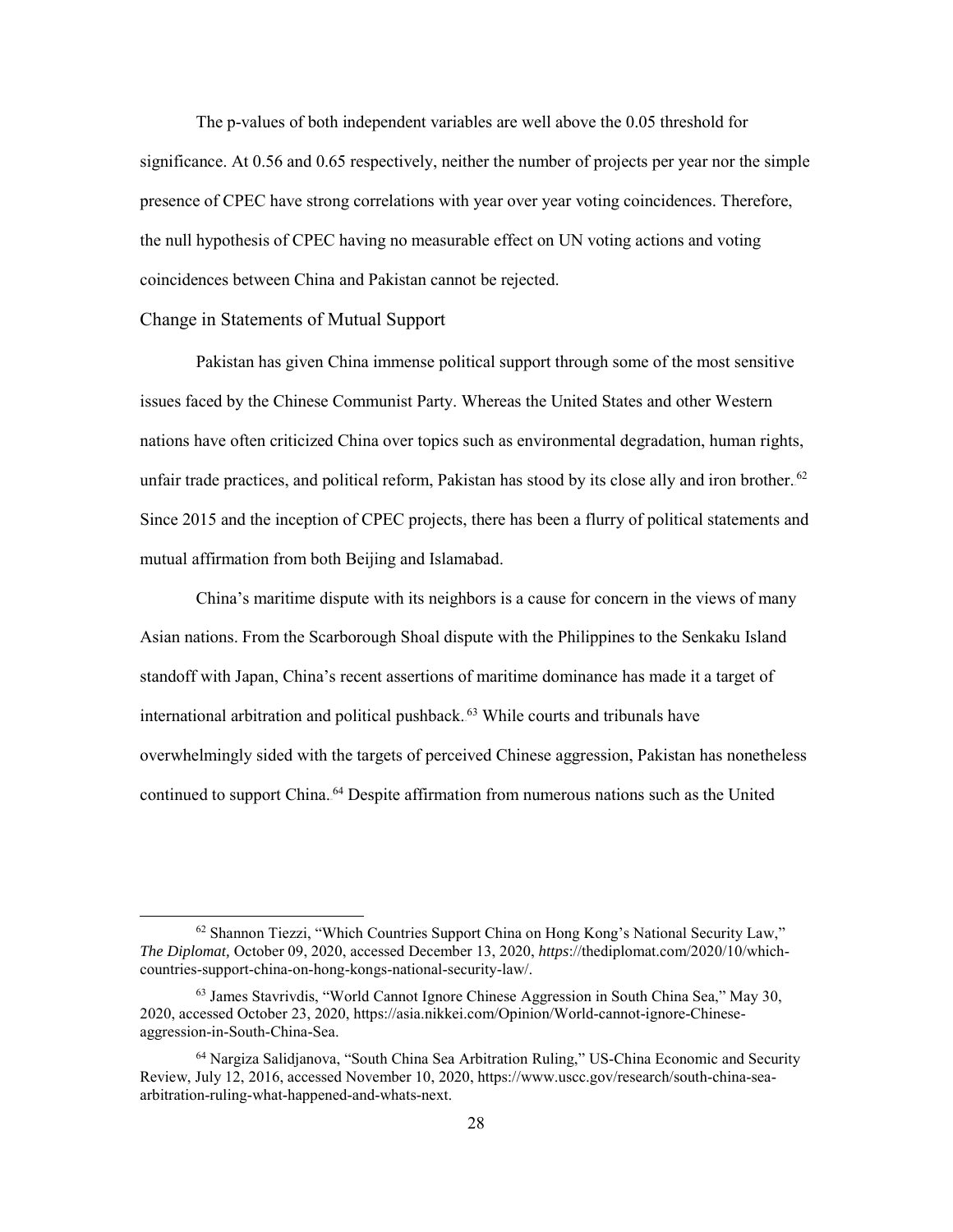States, Pakistan opposed the international arbitral tribunal's findings and criticized the ruling as an "imposition of unilateral will" against its friend and ally.<sup>65</sup>

Another issue of international censure is China's treatment of its Muslim Uighur population in the Xinjiang Autonomous Region. Not bowing to increasing international pressure, China continues to separate, detain, and forcibly reeducate over one million ethnic Uighurs in over 1200 suspected camps often labeled as job training centers.<sup>66</sup> With suspicion and detainment following simple actions such as attending service at a mosque or sending Quran verses over text, many Uighurs are targeted solely on their religious beliefs.<sup>67</sup>

Given Pakistan's status as a prominent Islamic country that is outspoken on the mistreatment of Muslims worldwide, the lack of Pakistani criticism towards Beijing stemming from their treatment of ethnic Uighurs is noticeable. At the World Economic Forum, Prime Minister Imran Khan publicly acknowledged that his country and government were appreciative of Beijing's support, and that "they came to help us when we were at rock bottom."<sup>68</sup> When questioned about China's persecution of the Uighurs, Prime Minister Khan attempted to redirect the conversation towards India and its actions in the Kashmir region.<sup>69</sup>

Messaging and statements after China's recent crackdown on Hong Kong democracy protesters is another example of Pakistani support to its close ally. Beijing recently enacted a national security law that removed the remaining vestiges of Hong Kong legislative independence

 <sup>65</sup> "South China Sea: US, India say 'accept ruling' while Pakistan backs China," *Times of India*, July 13, 2016, accessed November 10, 2020, https://timesofindia.indiatimes.com/india/South-China-Sea-India-US-say-accept-ruling-while-Pakistan-backs-China/articleshow/53178722.cms.

<sup>66</sup> Lindsay Maizland, "China's Repression of Uighurs in Xinjiang," *Council on Foreign Relations*, July 26, 2020, accessed October 07, 2020, [https://www.cfr.org/backgrounder/chinas-repression-uighurs](https://www.cfr.org/backgrounder/chinas-repression-uighurs-xinjiang)[xinjiang.](https://www.cfr.org/backgrounder/chinas-repression-uighurs-xinjiang)

 $67$  Ibid.

<sup>68</sup> Rhea Mahbubani, "Pakistani leader Imran Khan admitted he refuses to criticize China's treatment of its Uighur minority because they 'helped us when we were at rock bottom,'" *Business Insider,* January 22, 2020, accessed October 12, 2020, https://www.businessinsider.com/imran-khan-pakistan-wontcriticize-china-on-uighurs-2020-1.

 $69$  Ibid.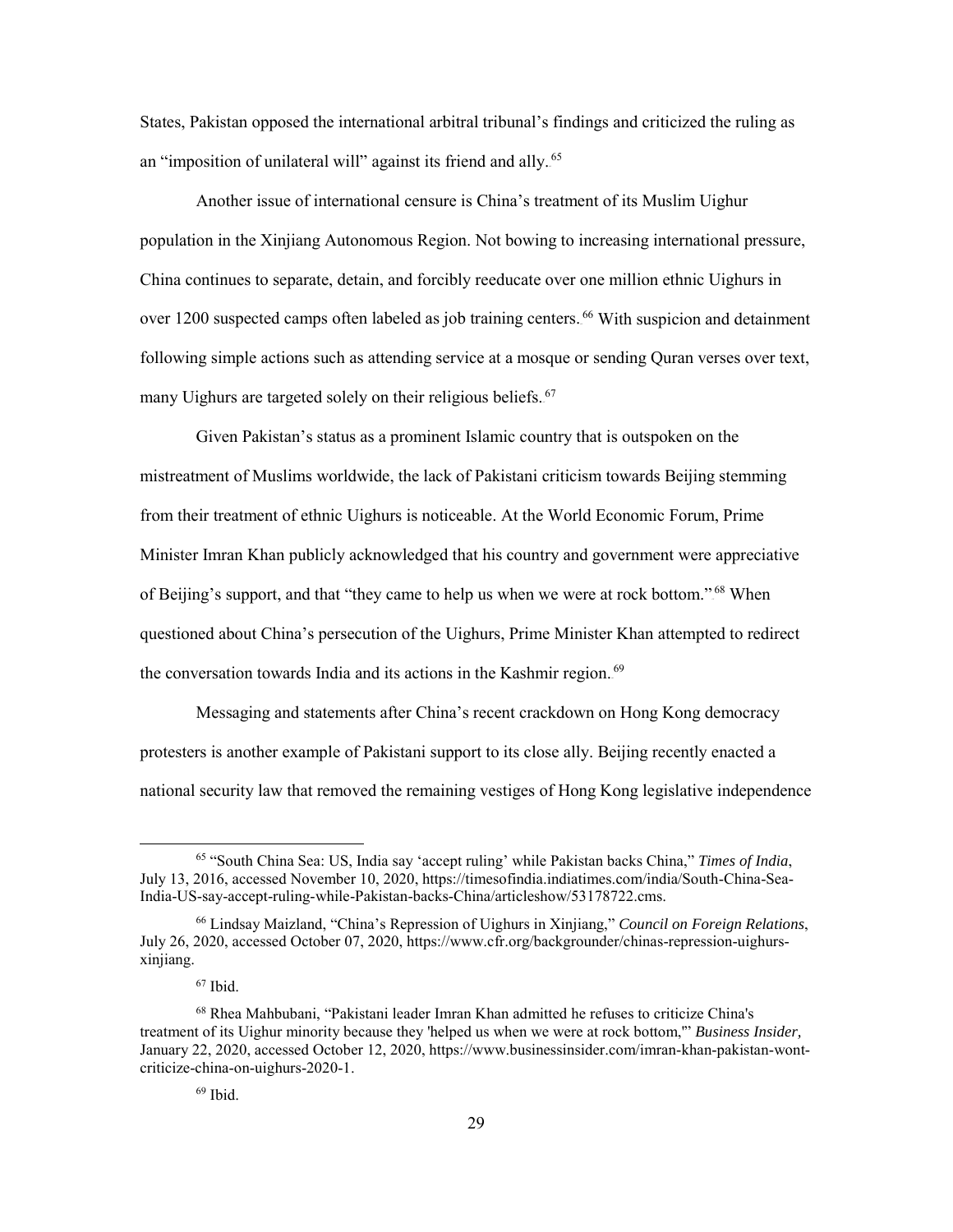and freedom of expression.<sup>70</sup> Concerns mounted in Hong Kong and abroad about what is perceived as a nail in the coffin on China's "one country, two systems" framework of governing the former British colony. While the United States, Canada, Australia, New Zealand, and the United Kingdom released a joint statement condemning China's actions as "a clear breach of its international obligations under the legally binding, UN-registered Sino-British Joint Declaration," Pakistan once again remained supportive of its ally.<sup>71</sup> In a statement to the United Nations General Assembly, Pakistan's representative labeled Hong Kong as "an inalienable part of China," and that Hong Kong remained a part of "China's internal affairs that brook no interference by foreign forces.".<sup>72</sup>

Of all the flashpoint issues between China and the United States, none are as sensitive as Taiwan's relationship with Beijing. As the last bastion of the Republic of China government after their defeat at the hand of the communists in 1949, Beijing views Taiwan as a de-jure province and an inseparable part of its national sovereignty.<sup>73</sup> Any mention of independence, foreign weapons sales, or Taiwanese interaction with foreign heads of state result in angry rhetoric from China. In support of its ally, Pakistan has made it clear that it supports the One-China policy, and that Taiwan is irrefutably a part of China.<sup>74</sup>

A final issue that shows stalwart Pakistani support is that of COVID-19. In an effort to maintain bilateral relations and continue to receive Chinese capital investment, Pakistan refused

 <sup>70</sup> Anthony Wallace, "Hong Kong Security Law," *BBC International,* June 30, 2020, accessed October 15, 2020, https://www.bbc.com/news/world-asia-china-52765838.

 $71$  "Joint Statement on Hong Kong," US Department of State, 2020, accessed November 21, 2020, https://www.state.gov/joint-statement-on-hong-kong/.

<sup>72</sup> "Hong Kong is China's internal affair, Pakistan tells UN," *Pakistan Today,* October 08, 2020, accessed November 03, 2020, https://www.pakistantoday.com.pk/2020/10/07/hong-kong-chinas-internalaffair-pakistan-tells-un/.

<sup>73 &</sup>quot;Xi Jinping says Taiwan 'must and will be' reunited with China," *BBC International,* January 02, 2019, accessed November 03, 2020, https://www.bbc.com/news/world-asia-china-46733174.

<sup>74</sup> Huan Xiao, "Full text of China-Pakistan joint statement," *Xinhua,* March 18, 2020, accessed November 03, 2020, http://www.xinhuanet.com/english/2020-03/18/c\_138888840.htm.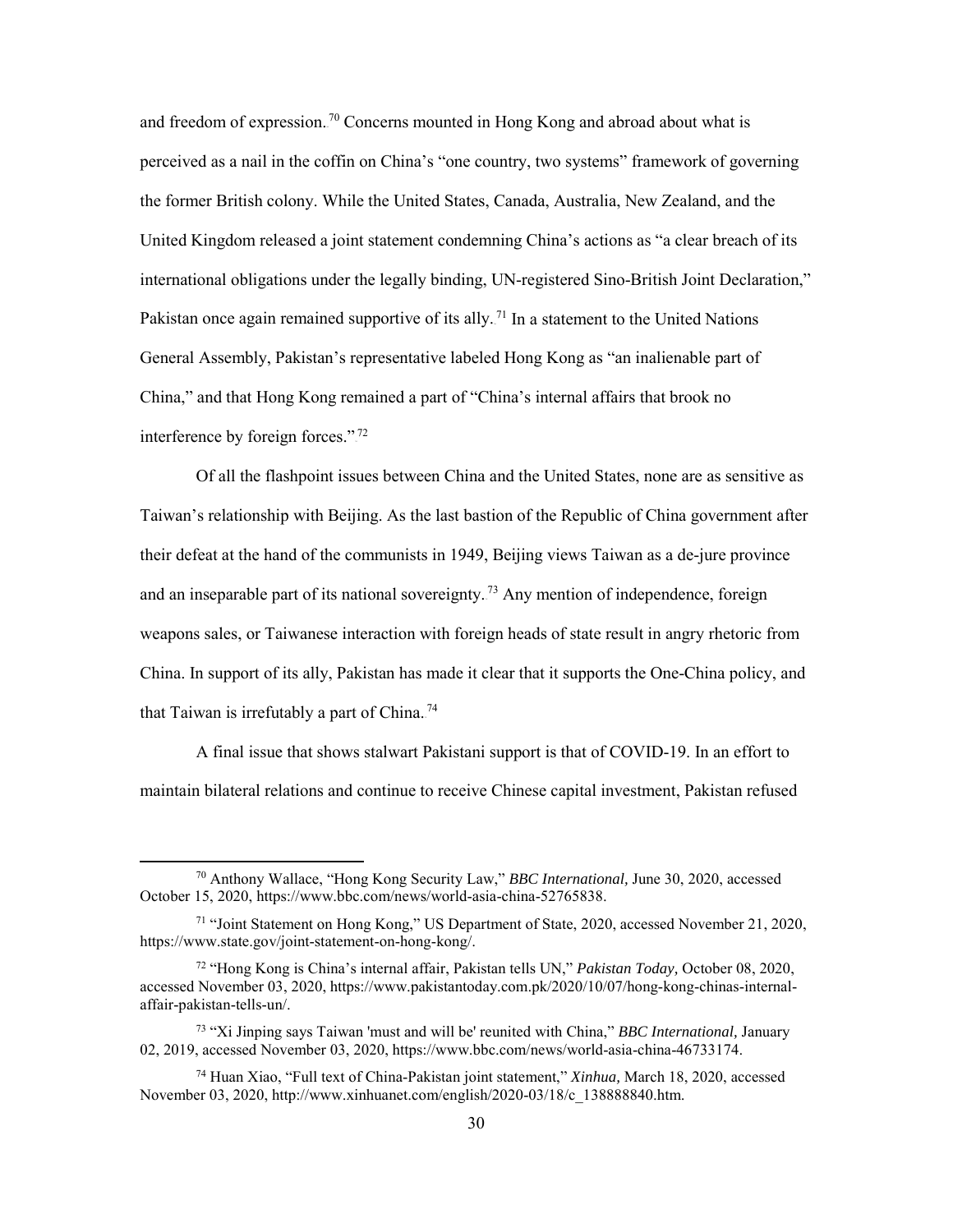to evacuate thousands of students from Wuhan, the epicenter and origin of the deadly coronavirus.<sup>75</sup> Even with mounting pressure from students and families pressing for evacuation, Prime Minister Khan stuck with his ally and claimed that "in a few days everything would be normal."<sup>76</sup> Furthermore, when world leaders criticized China for its slow response and attempts to silence early whistleblowers, Pakistan refrained from making any comments to that effect.

In the five years since the inception of CPEC, the world has seen Pakistan siding with China on issues of maritime disputes, religious persecution, crackdowns on democratic reform, Taiwan, and a pandemic that continues to ravage the world. Due to economic and historical ties, it is unlikely that Pakistan will criticize its powerful neighbor even if faced with similar issues in the future. Pakistani statements of support to China and actions portraying trust and friendship are highly appreciated by Beijing. From Xi Jinping to various ambassadors and ministers, China has not been reticent in thanking Pakistan for its seemingly unwavering support in the forms of infrastructure investments, state visits, and student exchanges. $^{77}$ 

 <sup>75</sup> Diaa Hadid, "Pakistani Students In Wuhan Say Pakistan Won't Evacuate Them For Political Reasons," *NPR*, February 16, 2020, accessed November 03, 2020, https://www.npr.org/2020/02/16/806417296/.

 $76$  Suchitra Karthikeyan, "Imran Khan Breaks Silence on Pakistan Students Stuck in China's Coronavirus-hit Wuhan," *Republic World*, March 17, 2020, accessed November 16, 2020, https://www.republicworld.com/world-news/pakistan-news/imran-khan-breaks-silence-on-pakistanstudents-stuck-in-china.html.

<sup>77 &</sup>quot;China appreciates Pakistan's support on Hong Kong stance," *Pakistan Today,* October 10, 2020, accessed November 03, 2020, https://www.pakistantoday.com.pk/2020/10/10/china-appreciatespakistans-support-on-hong-kong-stance/.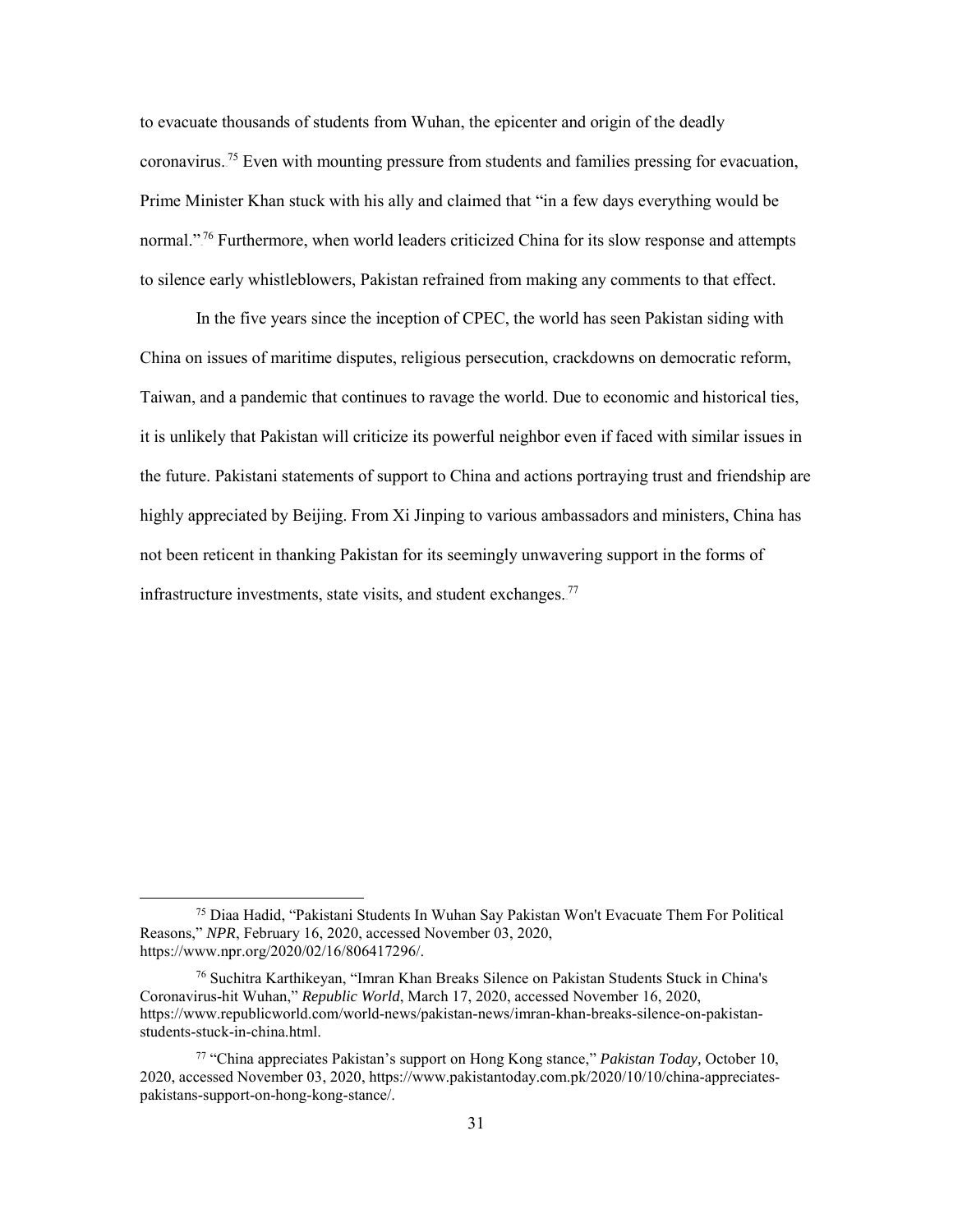## Findings and Analysis

This paper's primary research question asked what China and Pakistan gained from implementing CPEC. The secondary research questions asked how CPEC affected the categories of trade, per capita GDP, unemployment rates, bilateral voting coincidences, and statements of mutual support. Although the analysis of data collected from 2013-2018 showed that ongoing commitments of CPEC had no measurable impact on bilateral trade, UN voting coincidence, or local unemployment rates, the overall effects of CPEC on China-Pakistan bilateral relations cannot be disregarded for three important reasons. First, CPEC is still in its initial stages with only nine early harvest projects complete for measurement. Second, many of the benefits for China in their Pakistan investment strategy may be intangible or otherwise difficult to measure. Finally, as seen in the world today, perception and messaging often trump facts and calculations.

 CPEC was announced in 2015 by Xi Jinping in a state visit to Pakistan. However, the first projects did not complete construction until 2017 with a majority of these early harvest projects being coal power plants, hydroelectric dams, and other energy generating infrastructure.<sup>78</sup> This is understandable as Pakistan is chronically short on power generation, and its industry suffers from sporadic power outages, overconsumption, and inefficient energy allocation across different provinces. At the height of its power woes, some regions in Pakistan remain without power for up to eighteen hours a day.<sup>79</sup>

Chinese early harvest projects appear to have been designed to address these energy shortfalls, and can be considered quick and decisive wins for government messaging. With almost 11,000 megawatts of power generation capacity, these projects boost Pakistan's energy

 <sup>78</sup> Government of Pakistan, 2020.

 $79$  Robert Ichord, "Transforming the power sector in developing countries: Geopolitics, poverty, and climate change in Pakistan," *Atlantic Council*, January 09, 2020, accessed November 03, 2020, https://www.atlanticcouncil.org/in-depth-research-reports/issue-brief/transforming-the-power-sector-indeveloping-countries-geopolitics-poverty-and-climate-change-in-pakistan/.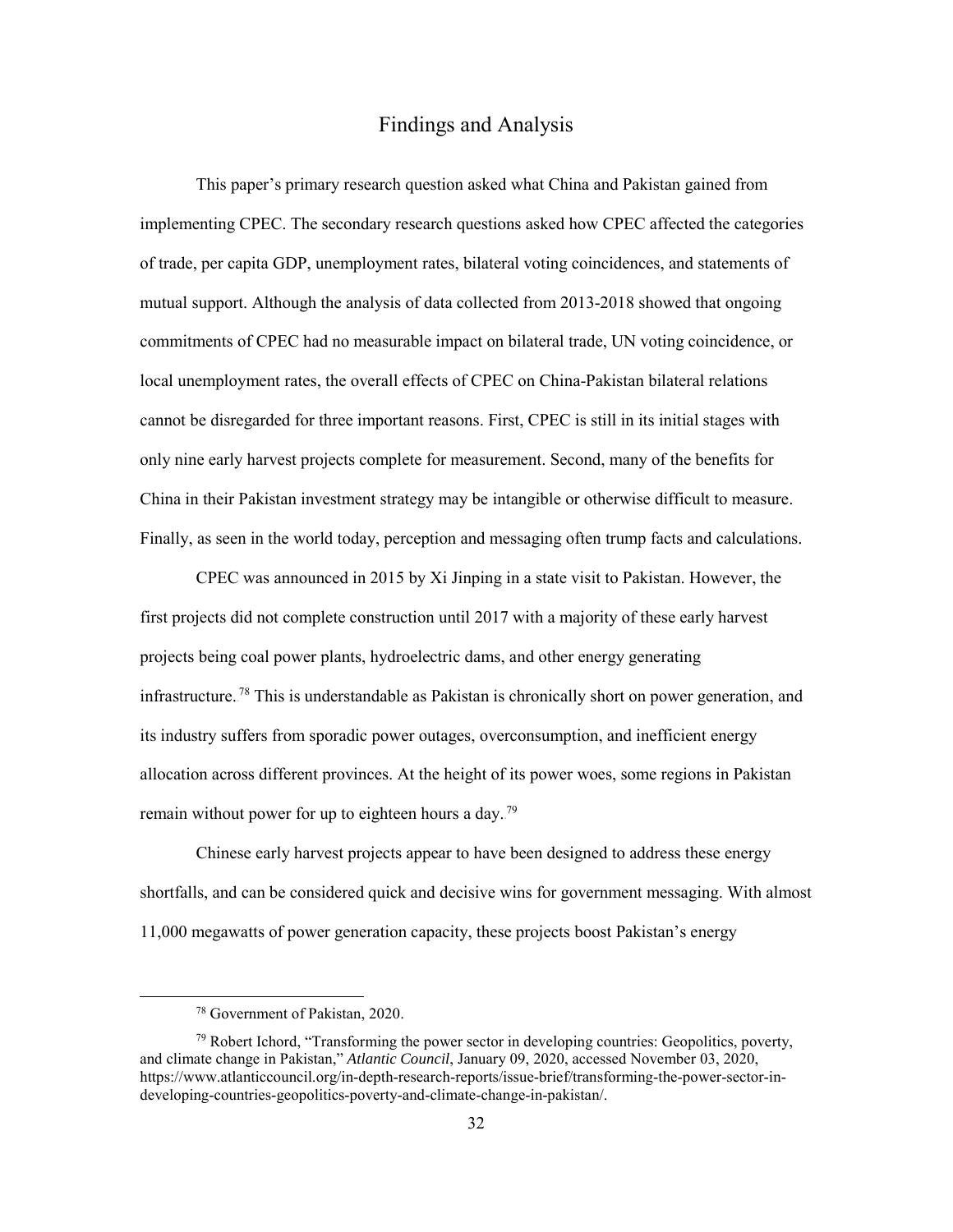production by almost 40% from pre-CPEC data..<sup>80</sup> However, there are two factors that continue to plague Pakistan even with this additional capacity. First, the crumbling power distribution infrastructure cannot handle the vast demand for a nation of over 200 million people. Second, institutional barriers such as government control of transmission and distribution inhibits the profitability and efficiency of the Pakistani power sector.<sup>81</sup>

As a developing nation with over 200 million people and a geography that spans from dense coastal cities to sparsely populated mountainous tribal areas, building and maintaining reliable power distribution infrastructure is a colossal undertaking. In addition to power generating facilities such as coal power plants and hydroelectric dams being built through CPEC early harvest projects, Pakistan is in need of complementary infrastructure. The country possesses deteriorating transmission lines, transformers, and other parts of a vital system that has historically been underfunded, mismanaged, or damaged by natural disasters.<sup>82</sup> The increase in consumer demand as electronic devices reach more households in conjunction with a growing population only places additional stress on an already taxed electric grid.

 In addition to a demand side increase, government mismanagement and corruption have also contributed to the Pakistani power crisis. State bureaucratic hurdles, political patronage, and theft have reduced the overall profitability of the entire sector. As a majority state run industry with allocation amounts controlled by the government, even the increase in power generation capacity given by CPEC projects cannot completely overcome institutional hurdles of getting electricity to households and businesses. A weak legal enforcement framework and rampant power theft also contributes to the deterioration of providing electricity to Pakistani citizens.<sup>83</sup>

 <sup>80</sup> Ichord, 2020.

<sup>81</sup> Fatima Habib, "Power shortages in Pakistan: Causes and Solutions," *International Growth Centre,* July 2018, accessed November 03, 2020, https://cdpr.org.pk/wp-content/uploads/2018/07/Poweroutages-final-brief.pdf.

<sup>82</sup> Ibid.

 $83$  Ibid.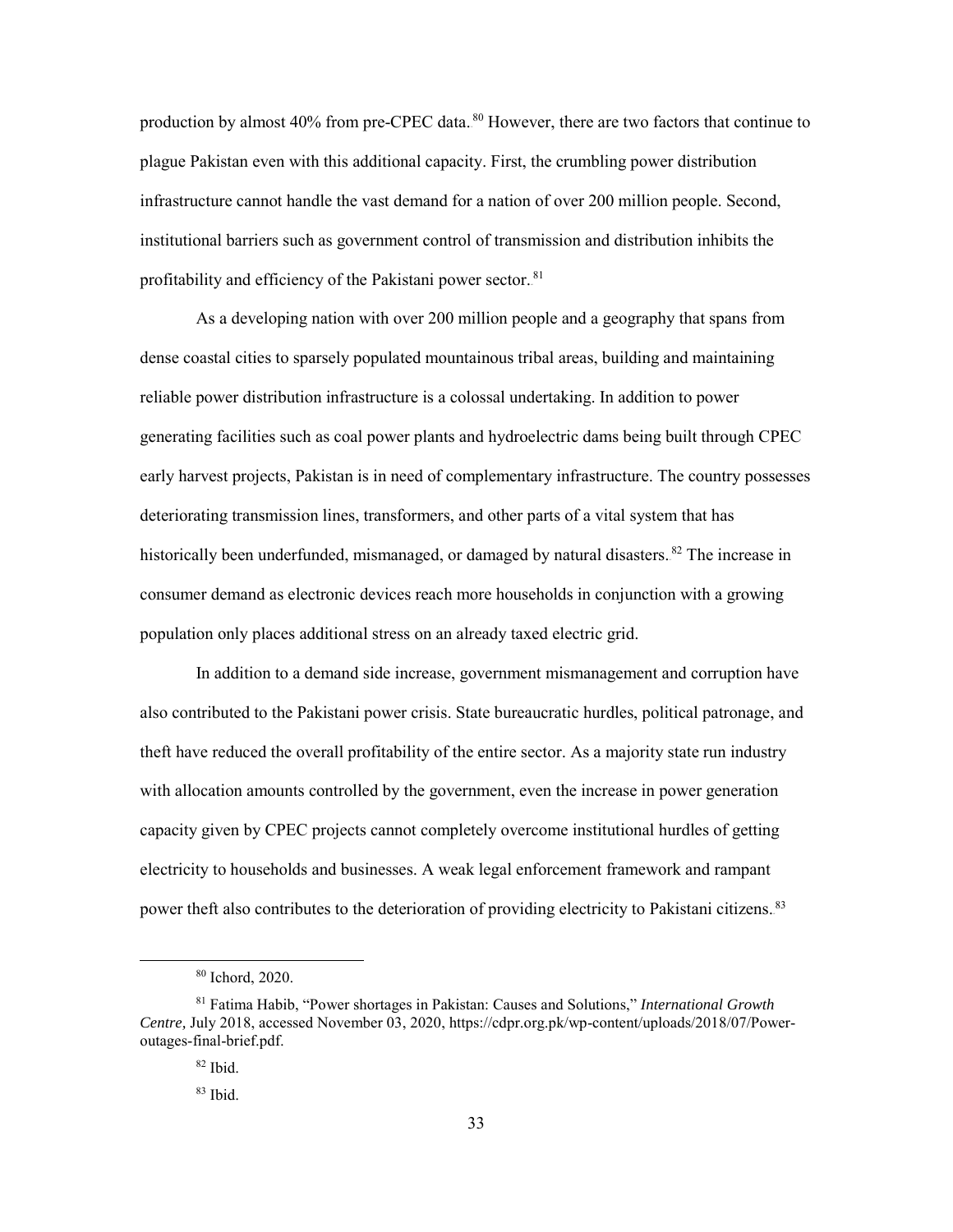As discussed previously, planning and building power generation capacity will not solve Pakistan's energy crisis by itself. Complementary improvements to the electric grid and government reforms are needed. Since these types of projects are the only ones complete in the early harvest phase, it is not surprising that an increase in absolute megawatt output does not directly translate to measurable increases in economic gains. This may be one reason why analysis of economic data from 2013-2019 does not show a discernible change after the implementation of several CPEC projects.

A second and more controversial reason why China is investing in Pakistani infrastructure is that the gains for China through CPEC are not primarily measured in trade volume or GDP growth. As scholars have pointed out, "CPEC is not just an economic project; it has political and strategic dimensions for both, Pakistan and China."<sup>84</sup> The potential political and strategic gains are numerous, but three stand out that deserve further analysis. First, China stands to gain a position of relative strategic advantage in the Pakistani port city of Gwadar. Second, the development of Special Economic Zones (SEZs) gives China opportunities to expand and showcase its technology companies to audiences outside Pakistan. Finally, measured CPEC progress gives China an exportable model of development for use in other nations.

Situated close to Iran in Southwest Pakistan with access to the Gulf of Oman, the port city of Gwadar is located at a strategic geographic position that links western China directly with shipping routes to the Middle East and Africa. Prior to the opening of Gwadar as a port for use by Chinese state-owned enterprises (SOEs), raw materials and petroleum products had to transit the Strait of Malacca. The strait is a narrow body of water patrolled by the navies of India, the United States, Singapore, Malaysia, Indonesia, and Vietnam. Since China is either in competition or

 <sup>84</sup> Khan, 2019.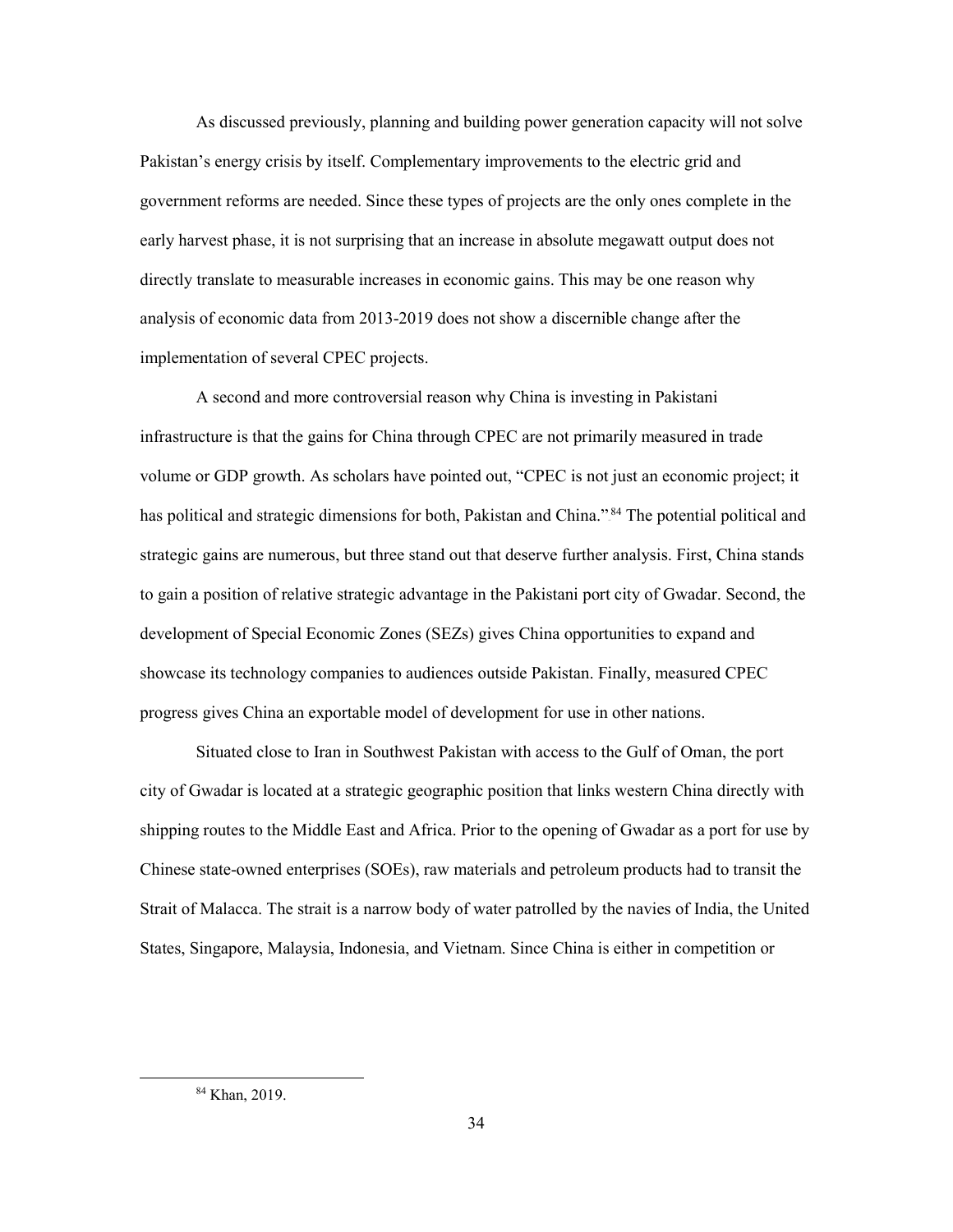territorial disputes with all of these nations, creating an alternative to using the Strait of Malacca is a shrewd strategic move. 85

 Gwadar's location on the Gulf of Oman, and its connectivity to western China through rail and pipeline, allows Beijing to theoretically bypass the Strait of Malacca. Having a direct land route that is completely within friendly controlled territory, as opposed to the Bangladesh China India Myanmar Corridor which travels through major regional competitors, reduces the risk to a raw material and petroleum dependent economy. This negates the advantages that the United States, India, and other partner nations have over China in naval power projection, and presents a dilemma to strategic planners in how to counter growing Chinese assertiveness in South Asia.<sup>86</sup>

The nomination of Gwadar as a regional trade hub follows what analysts coin the "portpark-city" model of development.<sup>87</sup> Although Pakistan rejected the use of the Chinese Renminbi as currency in Gwadar citing economic sovereignty, the city itself contains numerous logistics, communications, and transportation projects that make it a prime example of the Chinese development model.<sup>88</sup> As more countries agree to become a part of BRI and its development model, Chinese state-owned enterprises stand to gain international recognition and prestige as the partner of choice for others to follow.

 In addition to Gwadar and the technological commitments of building a modern cosmopolitan city, China has secured markets for its SOEs in various special economic zones

 <sup>85</sup> "Territorial Dispute in the South China Sea," *Council on Foreign Relations,* accessed November 02, 2020, https://www.cfr.org/global-conflict-tracker/conflict/territorial-disputes-south-china-sea.

<sup>86</sup> Daniel Markey, "Why the China-Pakistan Economic Corridor Will Worsen Tensions in Southern Asia," *War on the Rocks*, September 28, 2017, accessed November 02, 2020, https://warontherocks.com/2017/09/why-the-china-pakistan-economic-corridor-will-worsen-tensions-insouth-asia/.

<sup>87</sup> Veerle Nouwens, "China's 21st Century Maritime Silk Road," *RSUI Occasional Paper*, February 2019, accessed November 02, 2020,

https://rusi.org/sites/default/files/20190214\_nouwens\_maritime\_silk\_road\_web.pdf.

<sup>88</sup> Ibid., 17.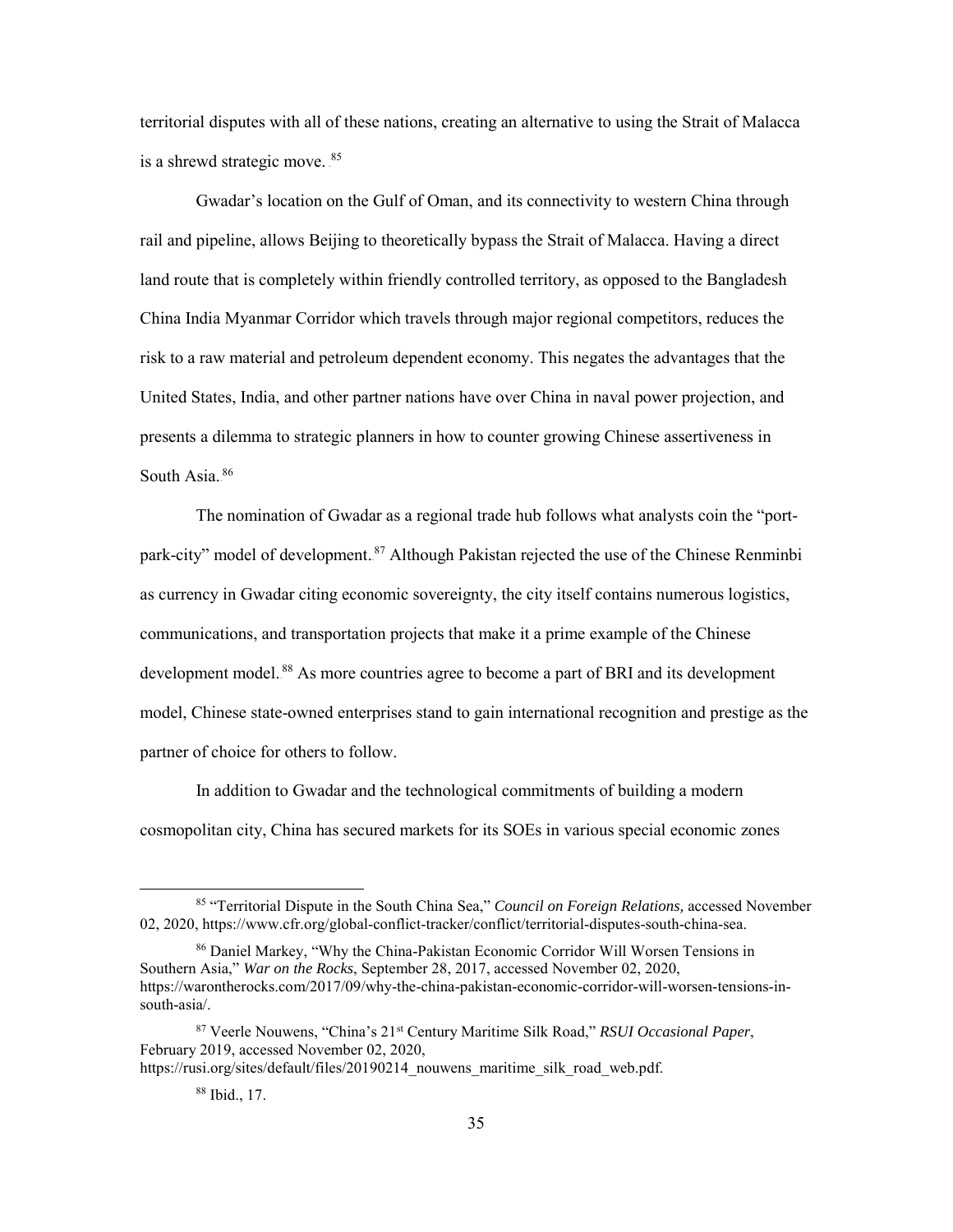throughout Pakistan. From Islamabad to Dhabeji, these designated zones provide a wealth of opportunities such as tax incentives, relaxed financial regulations, and concentrated resources for manufacturing and engineering.<sup>89</sup> One often overlooked advantage of SEZs is the communications infrastructure that is required to sustain them. Like their design of digital free trade zones (DFTZs) in Malaysia, gaining access to markets and infrastructure development allows China to saturate a developing market with its own brand of technology and ecommerce institutions.<sup>90</sup>

Through SEZs and DFTZs in Pakistan and Malaysia respectively, China can design, implement, and control many of the commonly used platforms for digital access. The proliferation and use of Chinese made applications, smart phones, and other devices with data connectivity gives Beijing a major advantage when competing against local service providers if they have not been priced out of the market. By leveraging its superior communications infrastructure and economy of size, China has the ability to influence the digital development of a region for its own economic and political purposes.

 As discussed previously, CPEC is a framework for China to show credibility in its development model of choice, and any perceived success can result in an increase in perceived viability for BRI. The success of this framework as an exportable model relies on two overarching requirements: success in the information realm and sustainability from an economic view. While scholars have cast doubts over the success of CPEC, the information and messaging from both Pakistan and China have been adamant in its continued success.<sup>91</sup> To cope with the

 <sup>89</sup> Government of Pakistan, 2020.

<sup>&</sup>lt;sup>90</sup> Hugh Harsono, "The China-Malaysia Digital Free Trade Zone: National Security Considerations," *The Diplomat*, July 25, 2020, accessed on November 02, 2020, https://thediplomat.com/2020/07/the-china-malaysia-digital-free-trade-zone-national-securityconsiderations/.

<sup>91</sup> Andrew Small, "Returning to the Shadows: China, Pakistan, and the Fate of CPEC," *Center for Asian Law,* September 2020, accessed November 20, 2020, https://www.law.georgetown.edu/law-asia/wpcontent/uploads/sites/31/2020/09/Small-China-Pakistan-CPEC-GMF-GCAL-report-17-September-1.pdf.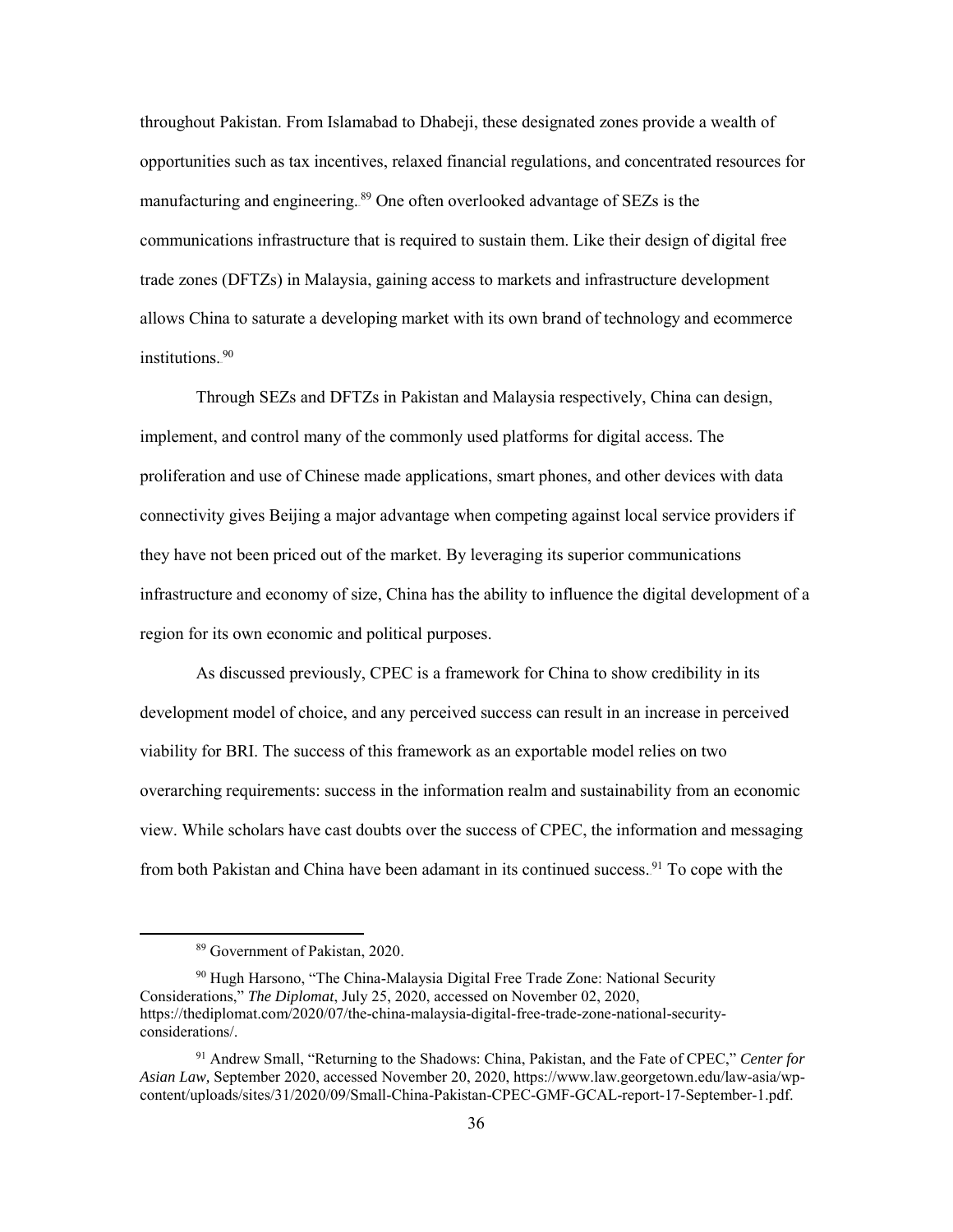coronavirus pandemic, China has significantly scaled back its ambitions in Pakistan. This is not being portrayed as a failure in CPEC itself, but a necessary renegotiation to deal with a crisis outside of any one country's control.<sup>92</sup>

In assessing China's messaging for BRI projects and their acceptance by other countries, the Horn of Africa (HOA) offers a unique perspective. Chinese development in the HOA almost mirrors that of Pakistan in the creation of SEZs, industrial parks, and railways connecting major regional hubs to the coast.<sup>93</sup> In Pakistan, it was Gwadar and the Hyperabad-Lahore-Gwadar railway. In the HOA, it is Djibouti and the Addis Ababa railway. Chinese projects in Ethiopia can be viewed as an African version of China's CPEC development strategy. The presence of the Chinese funded African Union headquarters and several major hydroelectric projects that are causing contention with downstream Nile River neighbors all contribute to linking valuable inland resources to a friendly or Chinese controlled port.<sup>94</sup> While India protests CPEC as an infringement on its claim over Kashmir, Sudan and Egypt are at odds with Ethiopia and the Grand Ethiopia Renaissance Dam (which China is assisting) over perceived threats to water security.<sup>95</sup>

China's close relationship with Ethiopia parallels its relationship with Pakistan. Both Pakistan and Ethiopia have ties to the United States that China is making efforts in replacing. Pakistan is a recipient of weapons and counterterrorism aid from the United States while Ethiopia is a recipient of US development aid.<sup>96</sup> By replicating its flagship CPEC model in the HOA with

 <sup>92</sup> Small, 2020.

<sup>93</sup> Paul Nantulya, "Implications for Africa from China's One Belt One Road Strategy," *Africa Center for Strategic Studies*, March 22, 2019, accessed November 12, 2020, https://africacenter.org/spotlight/implications-for-africa-china-one-belt-one-road-strategy/.

<sup>94</sup> John Mbaku, "The Controversy over the Grand Ethiopia Renaissance Dam," *Brookings,* August 05, 2020, accessed November 02, 2020, https://www.brookings.edu/blog/africa-in-focus/2020/08/05/thecontroversy-over-the-grand-ethiopian-renaissance-dam/.

<sup>95</sup> Ibid.

<sup>96</sup> Ibid.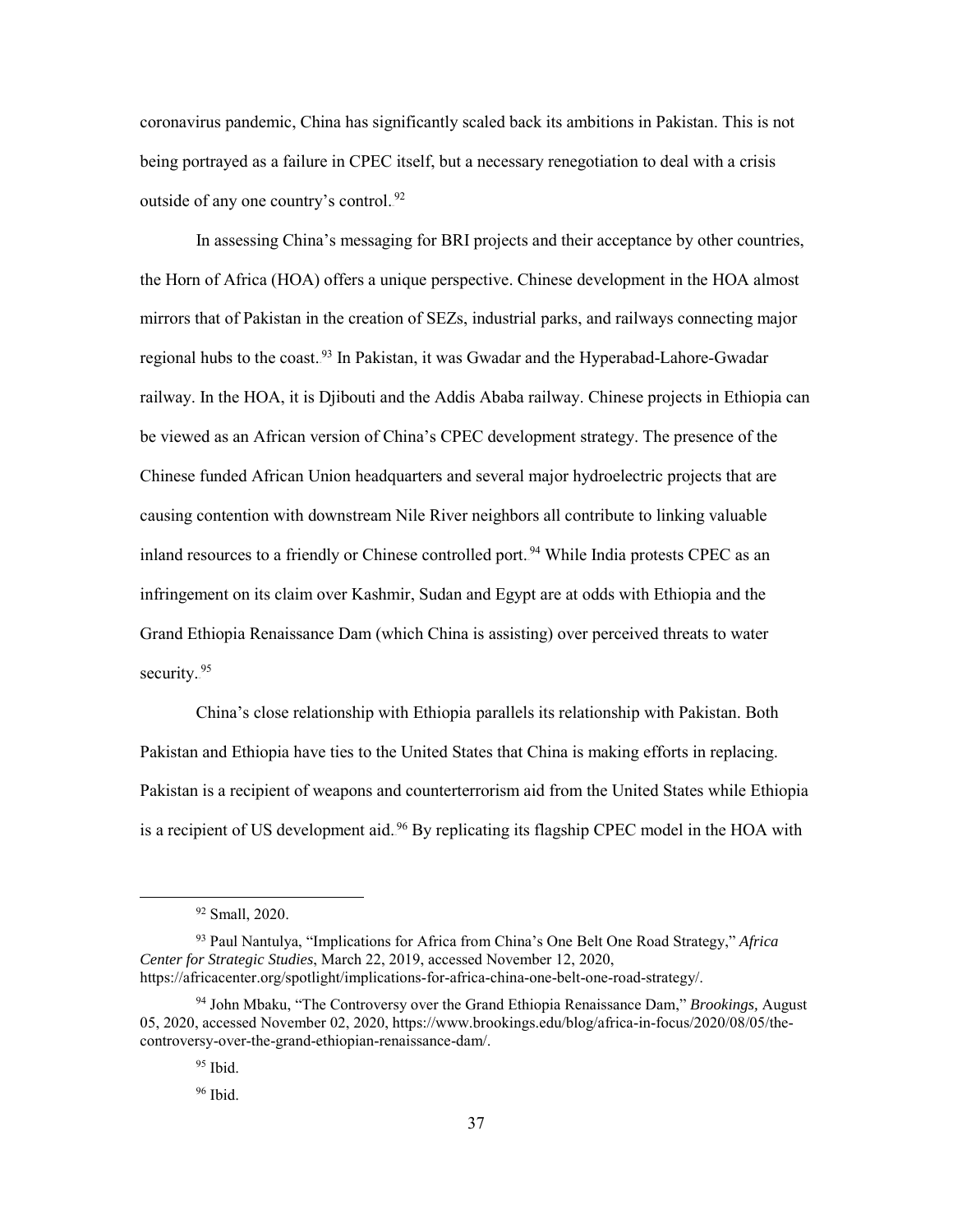Ethiopia and Djibouti as a focal point, China has another opportunity to show the advantages of its model over the traditional liberal democratic development model.

 In addition to messaging potential BRI partners and framing CPEC as a viable model the project must first achieve economic viability. Since CPEC has existed for less than five years and economic impacts are not yet measurable, it is difficult to show sustainability or profitability for individual projects. Furthermore, China may have an unforeseen advantage due to COVID-19 and the global impact of the pandemic. It is not beyond the realm of possibility for China to frame any negative economic metrics or failure to reach a desired level of output as a pandemic induced aberration, and not a failure of project planning or implementation.

The framing of CPEC as a showcase model for export has another implication for debt financing. Due to the high visibility and importance of Chinese projects in Pakistan, the two nations are more careful in selecting projects that have a high probability of success and funding through entities that are not overleveraged or under financial strain.<sup>97</sup> Since the Chinese government underwrites many of the lending institutions that fund BRI, the guarantor of funding for CPEC is ultimately the Chinese government.

 Although the aforementioned analysis finds the effect of CPEC on selected economic metrics to be negligible, it is important to note that numerical charts and graphical data can be depicted in ways that perpetuate misleading conclusions. While economists and others attuned to macroeconomic changes can differentiate between correlation and causation of CPEC and various measurements presented earlier, an average reader of newspaper articles or infographics can be misled into seeing a relationship between one does not statistically exist. From 2013 to 2018, there was a general increase in Pakistani GDP while unemployment rates plummeted. A quick glance at when CPEC projects began following a chart showing GDP over time can lead to

 <sup>97</sup> Jon Jiang, "Understanding the Intersection of the Belt and Road Initiative and China's Supply-Side Structural Reform," *Jamestown China Brief*, September 28, 2020, accessed November 03, 2020, https://jamestown.org/program/understanding-the-intersection-of-the-belt-and-road-initiative-and-chinassupply-side-structural-reform/.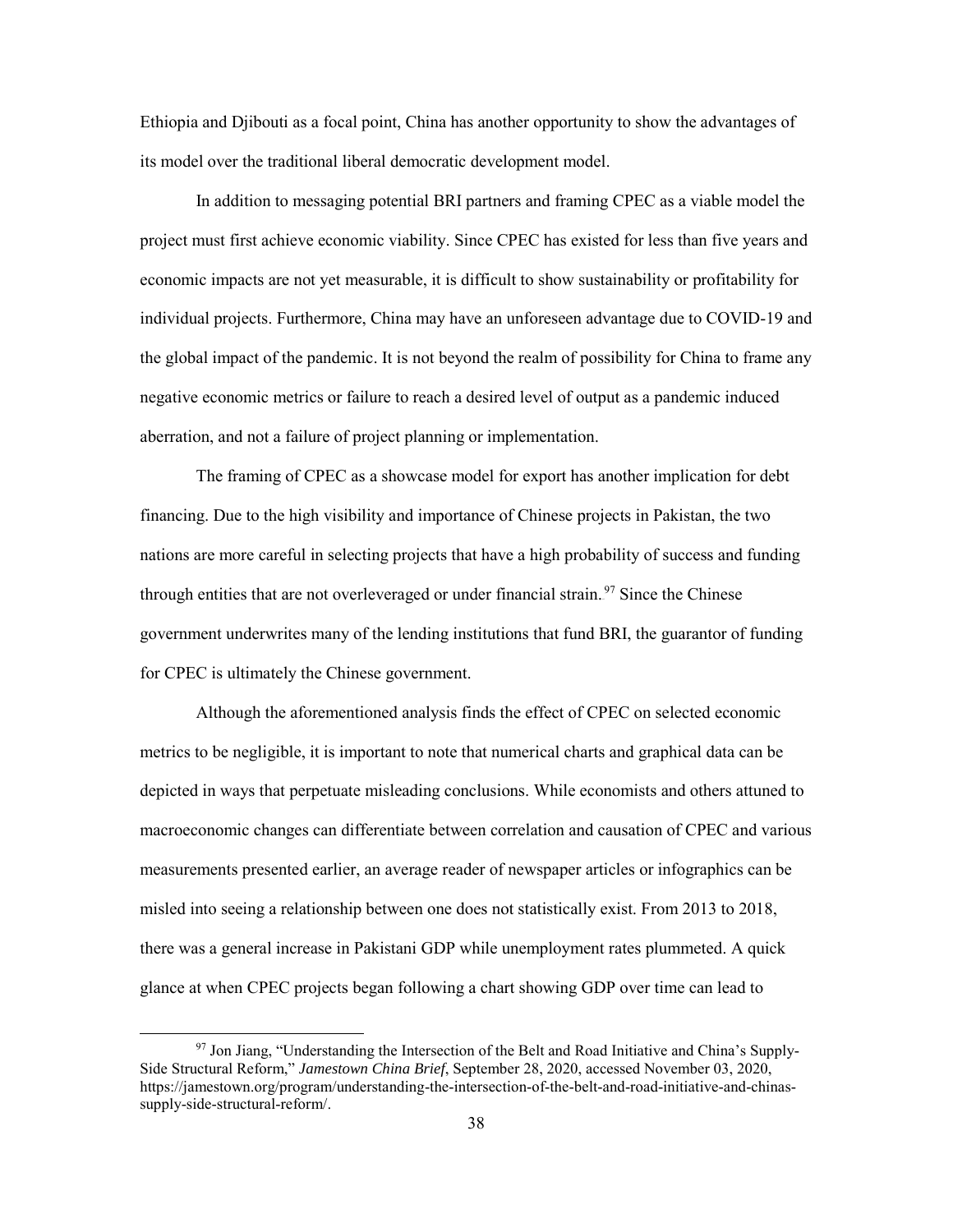making connections between these datapoints. As is all too common, perception is reality and system one conclusions made by the human mind are lasting and require significant mental exertion to overcome.<sup>98</sup>

## Conclusion

China's investment in Pakistan through CPEC has not resulted in measurable economic, political, or social changes. When measuring the presence of CPEC and the number of projects per year against trade data, unemployment rates, GDP, and voting coincidence in the United Nations General Assembly, there is no discernible effect of projects on the mentioned metrics. Although there is a visual correlation between an increase in GDP, trade, and lower unemployment with the corresponding years that CPEC was initiated, the statistical model cannot attribute these variations to CPEC with a minimum degree of significance. Therefore, the answer to the primary research question of what China and Pakistan each gain through the bilateral economic corridor cannot be ascertained solely from the economic data. It required using qualitative analysis to explain the lack of visible economic effects.

Although neither China nor Pakistan saw significant changes in bilateral trade or GDP as a result of CPEC, national gains were not limited to measurable economic and labor data. Qualitatively, there appeared to be political cooperation through official state messaging and statements of mutual support regarding key flashpoint issues of international salience. These statements conveyed a China-Pakistan solidarity that transcends normal assumptions made about religious differences, pandemic response, and political crackdowns. The fact that Pakistan remained a stalwart Chinese friend through flashpoint events such as Chinese persecution of Muslim Uighurs, Tiananmen Square, COVID-19, and recent Hong Kong protests showed the deep and symbiotic relationship that the two nations share.

 <sup>98</sup> Daniel Kahneman, *Thinking, Fast and Slow* (New York: Farrar, Straus and Giroux, 2011).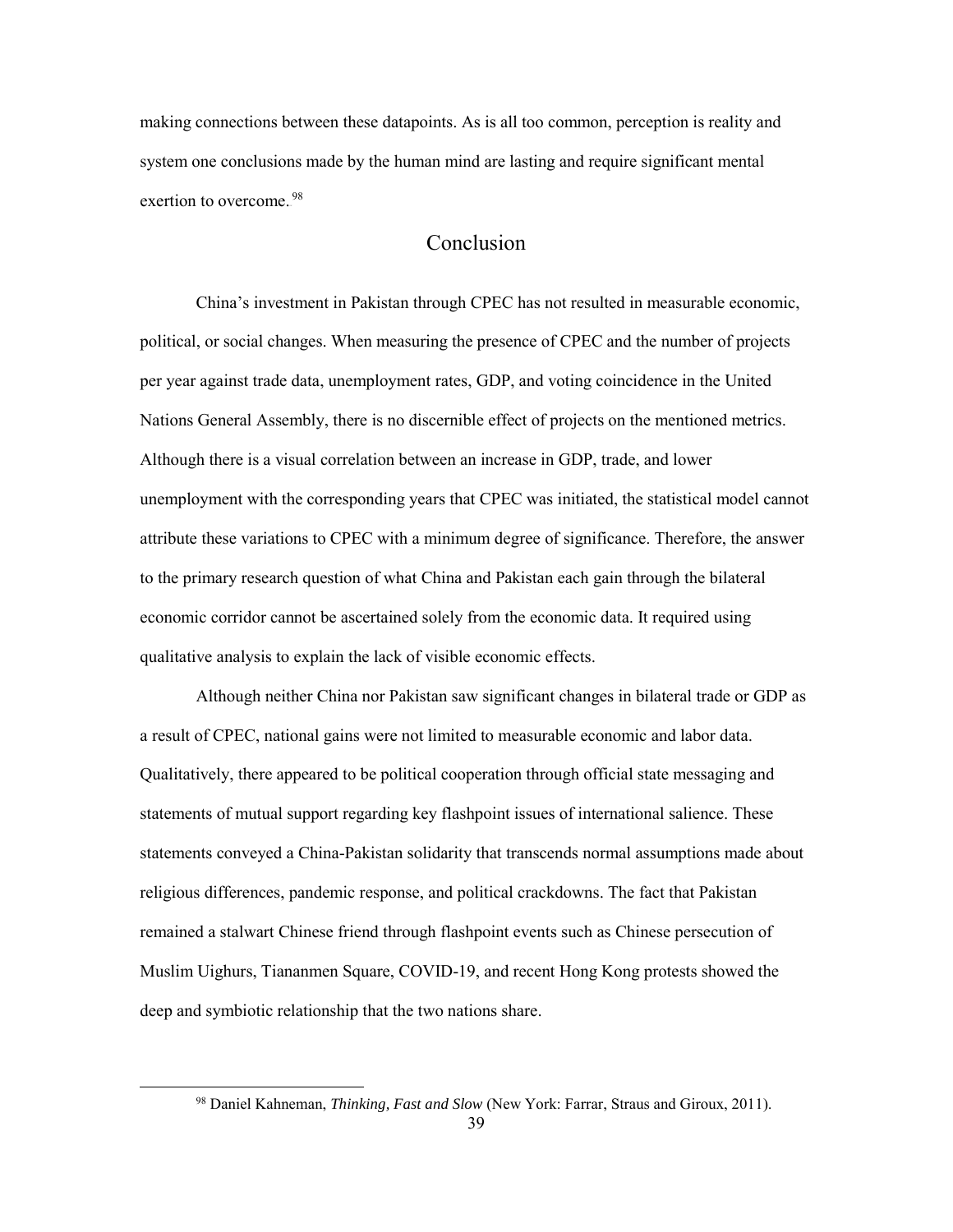Beijing treated its close relationship with Islamabad through a pragmatic lens. Leveraging the decades long Sino-Pakistan period of cooperation and friendship, Xi Jinping framed CPEC as the flagship and showcase model of BRI for good reason. Economic and trade data aside, China gained significant advantages after investing in Pakistan. From global image branding to bypassing potential hostile forces near the Strait of Malacca, many of the benefits for China were intangible or unable to be neatly placed in a database or spreadsheet.

Pakistan also gained significantly from CPEC, and from cooperating with Chinese interests in the region. Planned railway and pipelines run directly through Pakistan controlled Kashmir, a strong statement against India's Kashmiri interests by one regional and one arguably global power. While India is often a target for Pakistani and Chinese mutual ire, the United States cannot be left out of the equation. Although Pakistan is arguably an important ally of the United States in the war on terror, recent rapid Afghanistan force reductions have caused consternation and worry in Islamabad and Prime Minister Khan's inner circle.<sup>99</sup> By tying itself closer to China economically and politically, Pakistan's security and sphere of influence against India can continue even as US interests in the region wane.

A final point for CPEC and its effects on both nations is that it is too early to make accurate and meaningful economic measurements. Almost all of the early harvest projects were power generation infrastructure including several coal powered electric plants and hydroelectric dams. While significant in reducing the power generation shortage by almost half, the absence of meaningful government reforms and modernization of the electric grid obscured the full benefits of these newly completed projects. Pakistan has recognized the need for increased government accountability, stronger legal framework, and privatization of the industry. These reforms, in

 <sup>99</sup> Madiha Afzal, "Will the Afghan Peace Process be Pakistan's Road to Redemption," *Brookings,*  June 25, 2020, accessed November 18, 2020, https://www.brookings.edu/blog/order-fromchaos/2020/06/25/will-the-afghan-peace-process-be-pakistans-road-to-redemption/.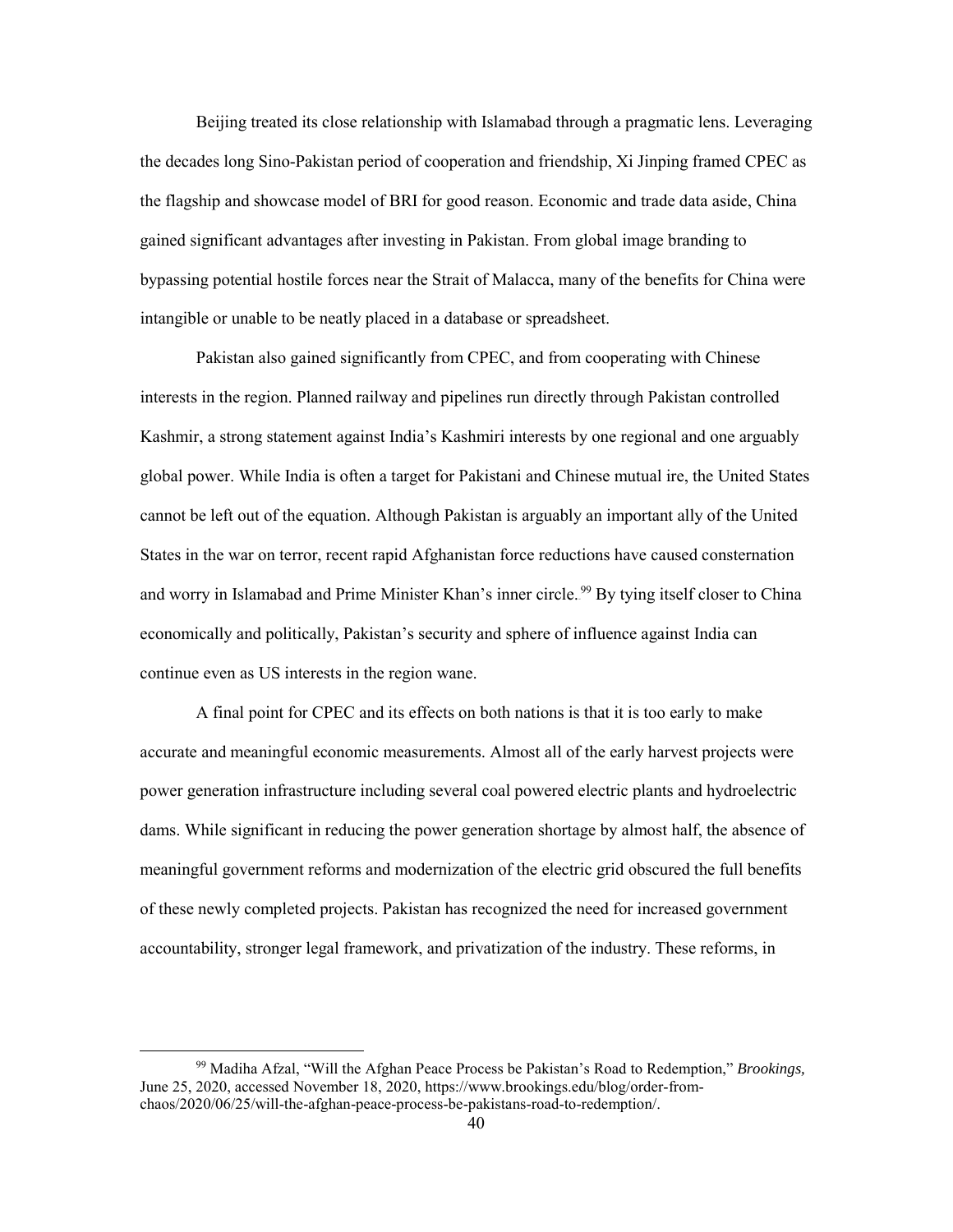addition to second and third iteration projects that address the ageing electric grid and distribution system, have the potential to show CPEC in a positive economic and political lens.

There are several takeaways for the United States related to China's experience implementing their regional economic and political strategy. First, the economic breakeven point may be years or decades away for some BRI projects. Second, economics are only one factor when considering BRI holistically. Third, what works in one country and system may not work in another, but China is learning quickly to adjust their negotiations and implementation plans. Finally, China views BRI in a unified action lens.

When analyzing data for project effectiveness, it should be noted that certain projects are precursors to others in the pipeline. Taken independently, the data for early harvest projects in CPEC demonstrated no effect on economic growth. However, this conclusion may be misleading since the requisite support infrastructure and government reforms have not been implemented. It might take upwards of several years for a newly completed infrastructure project to be fully utilized with the correct labor skillset, government policy, and resource allocation.

 Viewing CPEC and BRI through only an economic lens can be a strategic error. Politics, influence, digital access, and the proliferation of a benevolent Chinese national image all played significant parts when designing and implementing BRI projects. From the Ethiopian dam projects to Gwadar Port, projects were not approved by the CCP or SOE delegation for solely economic profitability. The secondary and tertiary reasons for investment were often more important than the surface economic benefit. For example, while Gwadar can be framed as a profitable venture aiming at building a maritime trade hub, the real value lies in giving China options against competitors possessing naval superiority.

China undoubtedly made mistakes during CPEC implementation. However, they were quick to recover and renegotiate due to the concern for prestige and avoiding political fallout. Early iterations of BRI were disparaged as debt-trap diplomacy and predatory lending practices.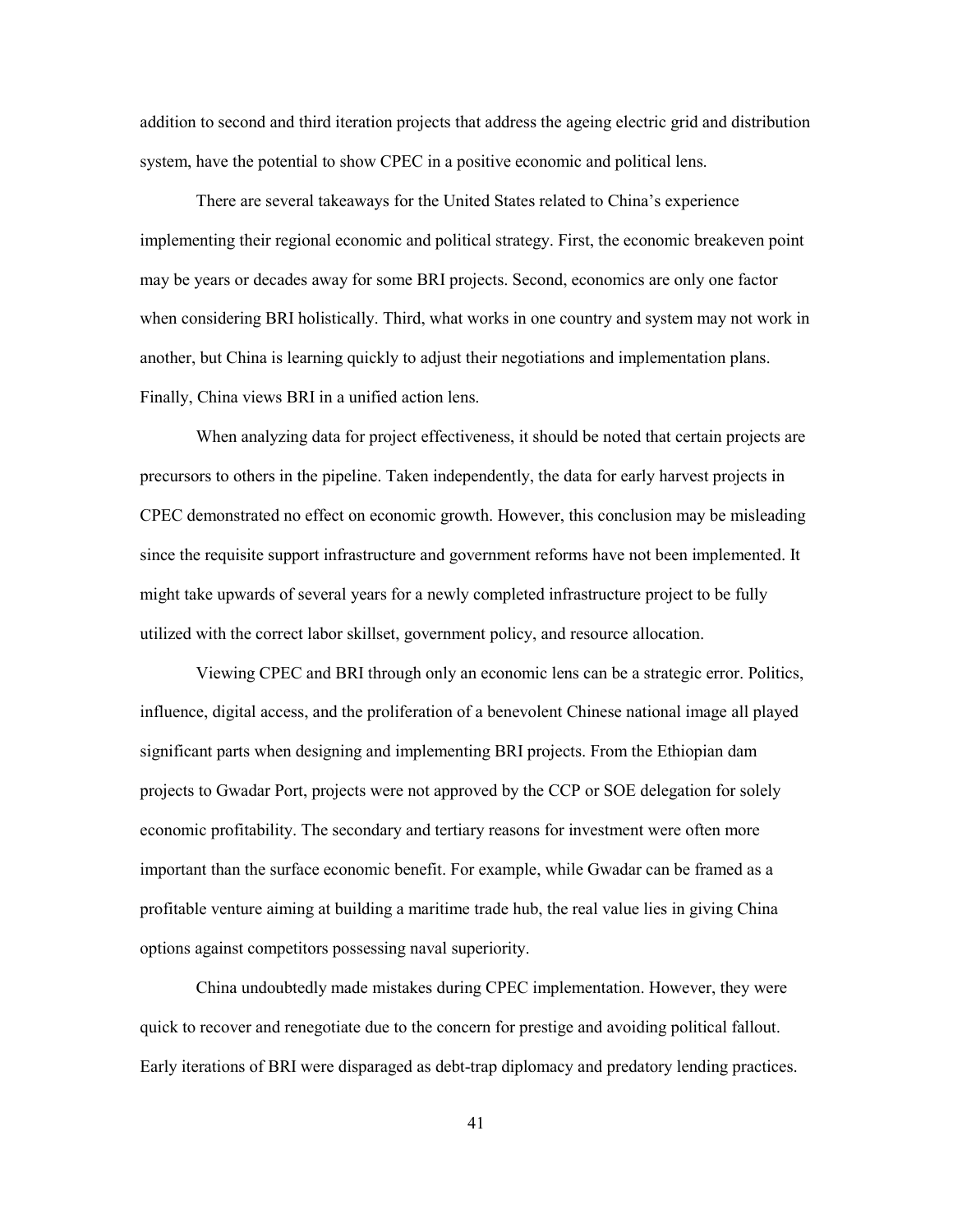China's foray into CPEC showed a willingness to learn from past mistakes. The agreements China had with Pakistan were much more equal in nature and relied on the host country for project viability assessments. When COVID-19 brought CPEC to a halt, China and Pakistan were quick to renegotiate their project list to reflect the new reality. CPEC regained its momentum after a momentary delay with changes approved by both parties.

A final takeaway lesson was China's implementation of BRI. Instead of using purely an economic, diplomatic, or military element of national power, China approached BRI with a unified action mindset that combined a powerful central government, state-owned enterprises, the military, the private sector, international partners, and a large migrant workforce. The ability to coordinate such broad segments of society into one focused team for BRI implementation allowed China to expedite projects in a way that government only or private sector only approaches cannot accomplish.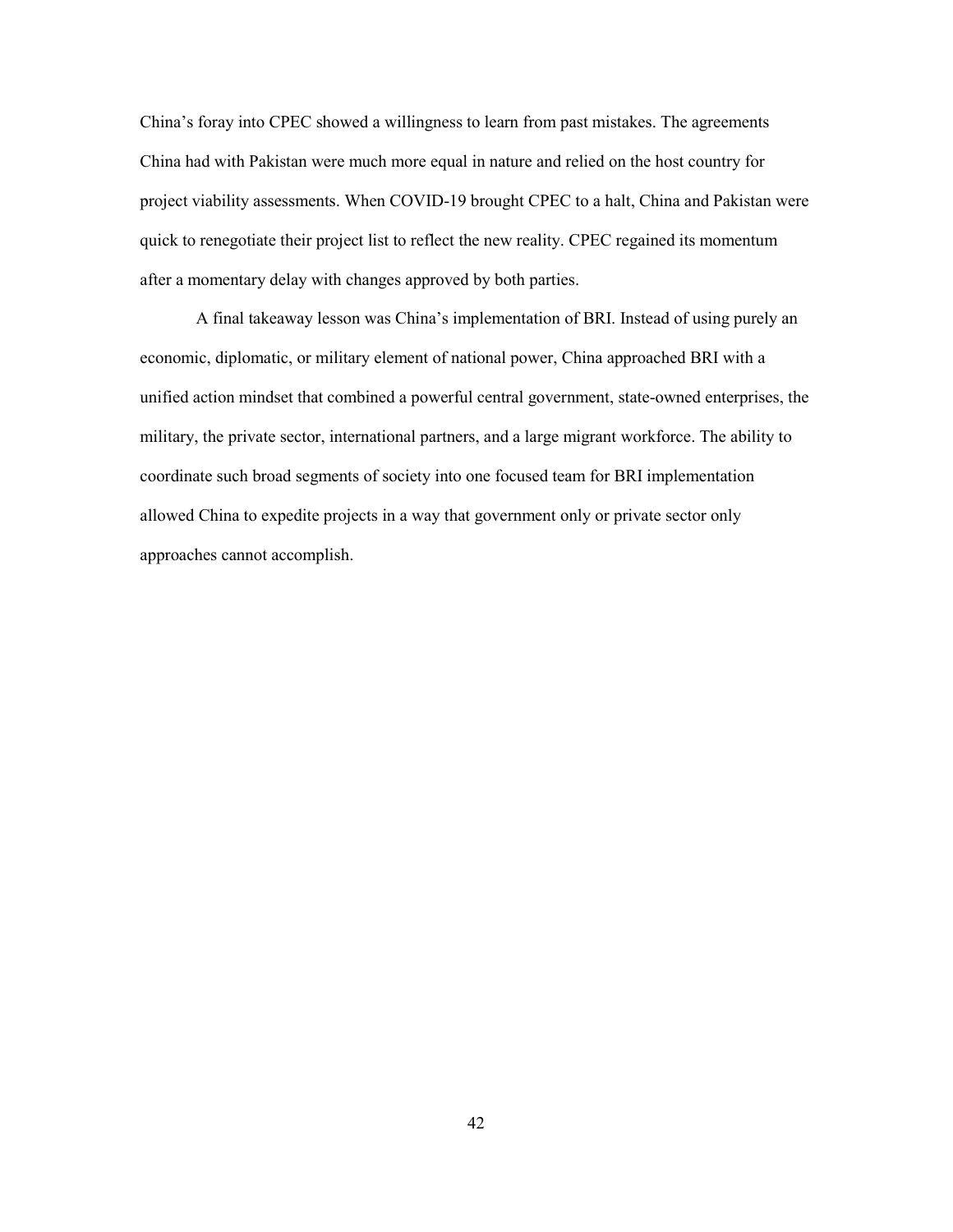## Bibliography

- Abb, Pascal. "China's emergence as a peacebuilding actor," *The Asia Dialogue*, December 24, 2018, accessed November 10, 2020. [https://theasiadialogue.com/2018/12/24/chinas](https://theasiadialogue.com/2018/12/24/chinas-)emergence-as-a-peacebuilding-actor-from-peaceful-development-to-developmentalpeace/.
- Afzal, Madiha. "Will the Afghan Peace Process be Pakistan's Road to Redemption," *Brookings,*  June 25, 2020, accessed November 18, 2020. [https://www.brookings.edu/blog/order](https://www.brookings.edu/blog/order-)from-chaos/2020/06/25/will-the-afghan-peace-process-be-pakistans-road-to-redemption/.
- Ahmad, Saad. "China-Pakistan Economic Corridor and Its Influence on Perceived Economic and Social Goals," *Sustainability*, September 11, 2019, accessed November 10, 2020. [https://www.mdpi.com/2071-1050/11/18/4949/pdf.](https://www.mdpi.com/2071-1050/11/18/4949/pdf)
- Ahmed, Imtiaz. "Iron Brothers vow to fight terror," *Hindustan Times*, April 22, 2015, accessed October 05, 2020. [https://www.hindustantimes.com/world/iron-brothers-vow-to-fight](https://www.hindustantimes.com/world/iron-brothers-vow-to-fight-%09terror-xi-s-pak-visit-hailed-a-success/story-0zSmQl6B1peIrB20FLZReN.html)[terror-xi-s-pak-visit-hailed-a-success/story-0zSmQl6B1peIrB20FLZReN.html.](https://www.hindustantimes.com/world/iron-brothers-vow-to-fight-%09terror-xi-s-pak-visit-hailed-a-success/story-0zSmQl6B1peIrB20FLZReN.html)
- Awan, Zamir. "China-Pakistan Journey of Friendship," *Global Times*, May 21, 2020, accessed October 05, 2020. [https://www.globaltimes.cn/content/1189007.shtml.](https://www.globaltimes.cn/content/1189007.shtml)
- Aziz, Rashid. "Pakistan's Power Crisis," *US Institute of Peace*, June 01, 2015, accessed November 19, 2020. [http://www.jstor.org/stable/resrep12401.](http://www.jstor.org/stable/resrep12401)
- Blanchette, Jude. "China's Fifth Plenum," *CSIS*, October 30, 2020, accessed November 13, 2020. [https://www.csis.org/analysis/chinas-fifth-plenum-reading-initial-tea-leaves.](https://www.csis.org/analysis/chinas-fifth-plenum-reading-initial-tea-leaves)
- Brautigam, Deborah. "A critical look at Chinese 'debt-trap diplomacy': the rise of a meme," *Area Development and Policy*, 5, 1-14, 10.1080/23792949.2019.1689828.
- Cai, Peter. "Understanding China's Belt and Road Initiative," *Lowy Institute*, May 2019, accessed November 05, 2020. [https://www.lowyinstitute.org/sites/default/files/documents/Understanding%20China%E](https://www.lowyinstitute.org/sites/default/files/documents/Understanding%20China%25E) 2%80%99s%20Belt%20and%20Road%20InitiativeWEB1.pdf.
- Campbell, Ivan. "China and Conflict Affected States," *Saferworld*, January 2012, accessed November 05, 2020. [https://assets.publishing.service.gov.uk/media/57a08aad40f0b649740006f2/China-and](https://assets.publishing.service.gov.uk/media/57a08aad40f0b649740006f2/China-and-) conflict-affected-states.pdf.
- "China appreciates Pakistan's support on Hong Kong stance," *Pakistan Today*, October 10, 2020, accessed November 03, 2020. [https://www.pakistantoday.com.pk/2020/10/10/china](https://www.pakistantoday.com.pk/2020/10/10/china-)appreciates-pakistans-support-on-hong-kong-stance/.
- "China exports by country," Trading Economics, accessed November 15, 2020. [https://tradingeconomics.com/china/exports-by-country.](https://tradingeconomics.com/china/exports-by-country)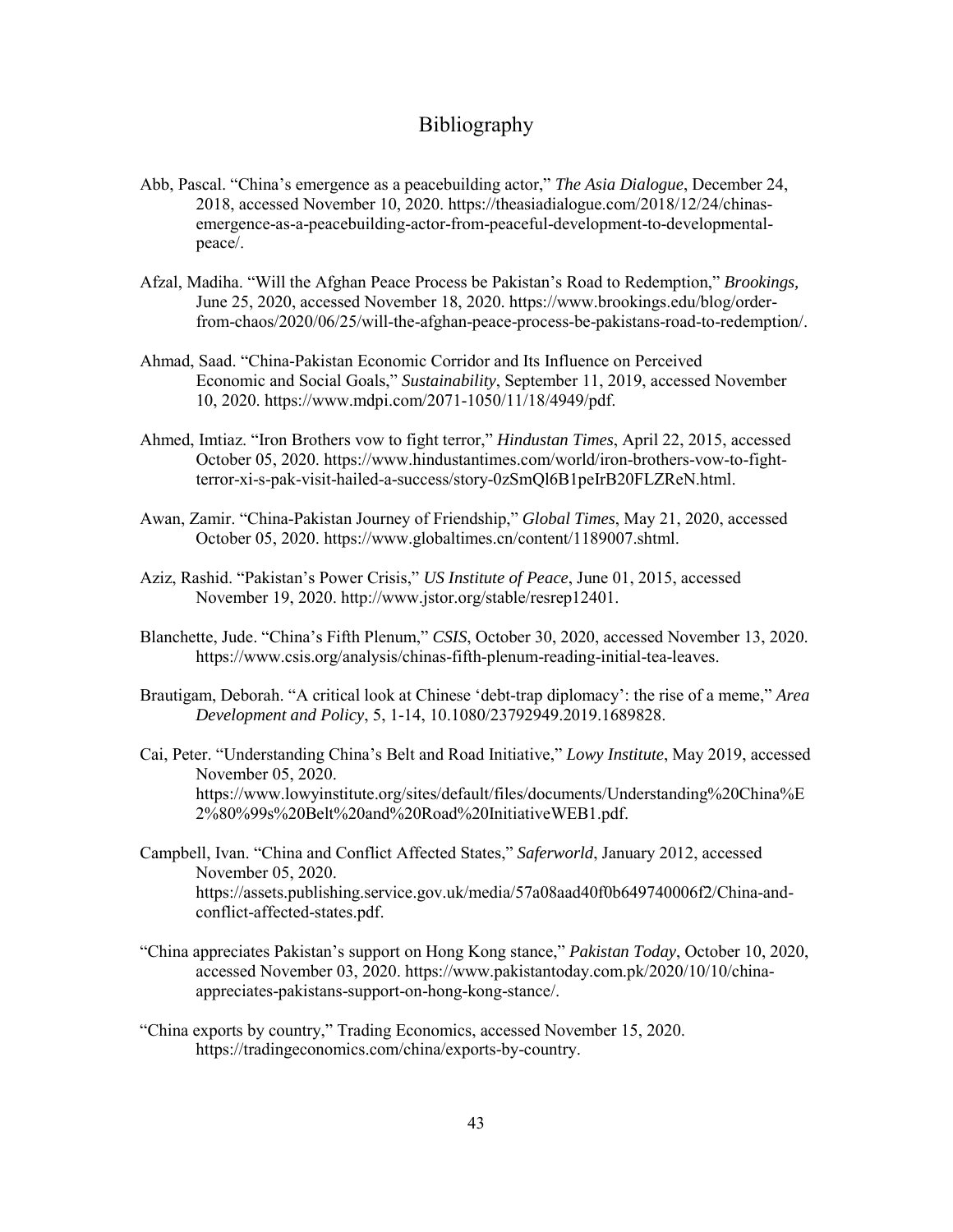- Chinese Ministry of Foreign Affairs. "Joint Press Release of the 2nd Round of China-Pakistan Foreign Ministers' Strategic Dialogue," August 22, 2020, accessed October 07, 2020. [https://www.fmprc.gov.cn/mfa\\_eng/zxxx\\_662805/t1808344.shtml.](https://www.fmprc.gov.cn/mfa_eng/zxxx_662805/t1808344.shtml)
- "CPEC offers enormous potential to Boost Pakistan Economy, Report Says," *World Bank*, March 22, 2018, accessed November 14, 2020. [https://www.worldbank.org/en/news/press](https://www.worldbank.org/en/news/press-)release/2018/03/22/cpec-offers-enormous-potential-boost-pakistan-economy.
- Creswell, John. *Research Design: Qualitative, Quantitative, and Mixed Methods Approaches*, Los Angeles: Sage, 2009.
- Daniel, Eyisi. "The Usefulness of Qualitative and Quantitative Approaches and Methods," *Journal of Education and Practice*, 7, 5, 2016, accessed November 10, 2020. [https://files.eric.ed.gov/fulltext/EJ1103224.pdf.](https://files.eric.ed.gov/fulltext/EJ1103224.pdf)
- "Data Analysis: Who Votes with China," June 10, 2018, accessed November 20, 2020. [https://yiqinfu.github.io/posts/united-nations-general-assembly/.](https://yiqinfu.github.io/posts/united-nations-general-assembly/)
- Deen, Thalif. "Pakistan is our Israel," *Aljazerra,* October 28, 2010, accessed October 07, 2020. [https://www.aljazeera.com/features/2010/10/28/china-pakistan-is-our-israel.](https://www.aljazeera.com/features/2010/10/28/china-pakistan-is-our-israel)
- Dollar, David. "Seven Years into the Belt and Road Initiative," *Brookings*, October 01, 2020, accessed November 08, 2020. [https://www.brookings.edu/blog/order-from](https://www.brookings.edu/blog/order-from-%09chaos/2020/10/01/seven-years-into-chinas-belt-and-road/)  [chaos/2020/10/01/seven-years-into-chinas-belt-and-road/.](https://www.brookings.edu/blog/order-from-%09chaos/2020/10/01/seven-years-into-chinas-belt-and-road/)
- Dollar, David. "Understanding China's Belt and Road Infrastructure in Africa," *Brookings*, September 2019, accessed November 08, 2020[. https://www.brookings.edu/wp](https://www.brookings.edu/wp-) content/uploads/2019/09/FP\_20190930\_china\_bri\_dollar.pdf.
- Ekman, Alice. "Chinese Futures: Horizon 2025," *European Union Institute for Security Studies*, 2017, 35-40, accessed November 2, 2020. [http://www.jstor.org/stable/resrep07065.9.](http://www.jstor.org/stable/resrep07065.9)
- "Full text of Xi Jinping's Speech at APEC," China Daily, accessed October 07, 2020. [https://www.chinadailyhk.com/articles/150/101/53/1542452384820.html.](https://www.chinadailyhk.com/articles/150/101/53/1542452384820.html)
- Garamone, Jim. "Esper Discusses Moves Needed to Counter China's Malign Strategy," August 27, 2020, accessed October 28, 2020. [https://www.defense.gov/Explore/News/Article/Article/2326863/.](https://www.defense.gov/Explore/News/Article/Article/2326863/)
- "Getting to Beijing: Henry Kissinger's Secret 1971 Trip" USC US-China Institute, July 21, 2011, accessed November 10, 2020. [https://china.usc.edu/getting-beijing-henry-kissingers](https://china.usc.edu/getting-beijing-henry-kissingers-)secret-1971-trip.
- Government of Pakistan. "China and Pakistan Diplomatic Relations," Ministry of Foreign Affairs, accessed September 18, 2020[. http://mofa.gov.pk/pakistan-and-china-diplomatic](http://mofa.gov.pk/pakistan-and-china-diplomatic-)relations/.
- Government of Pakistan. "CPEC Frequently Asked Questions," Ministry of Planning and Development, accessed September 19, 2020. [http://cpec.gov.pk/faqs.](http://cpec.gov.pk/faqs)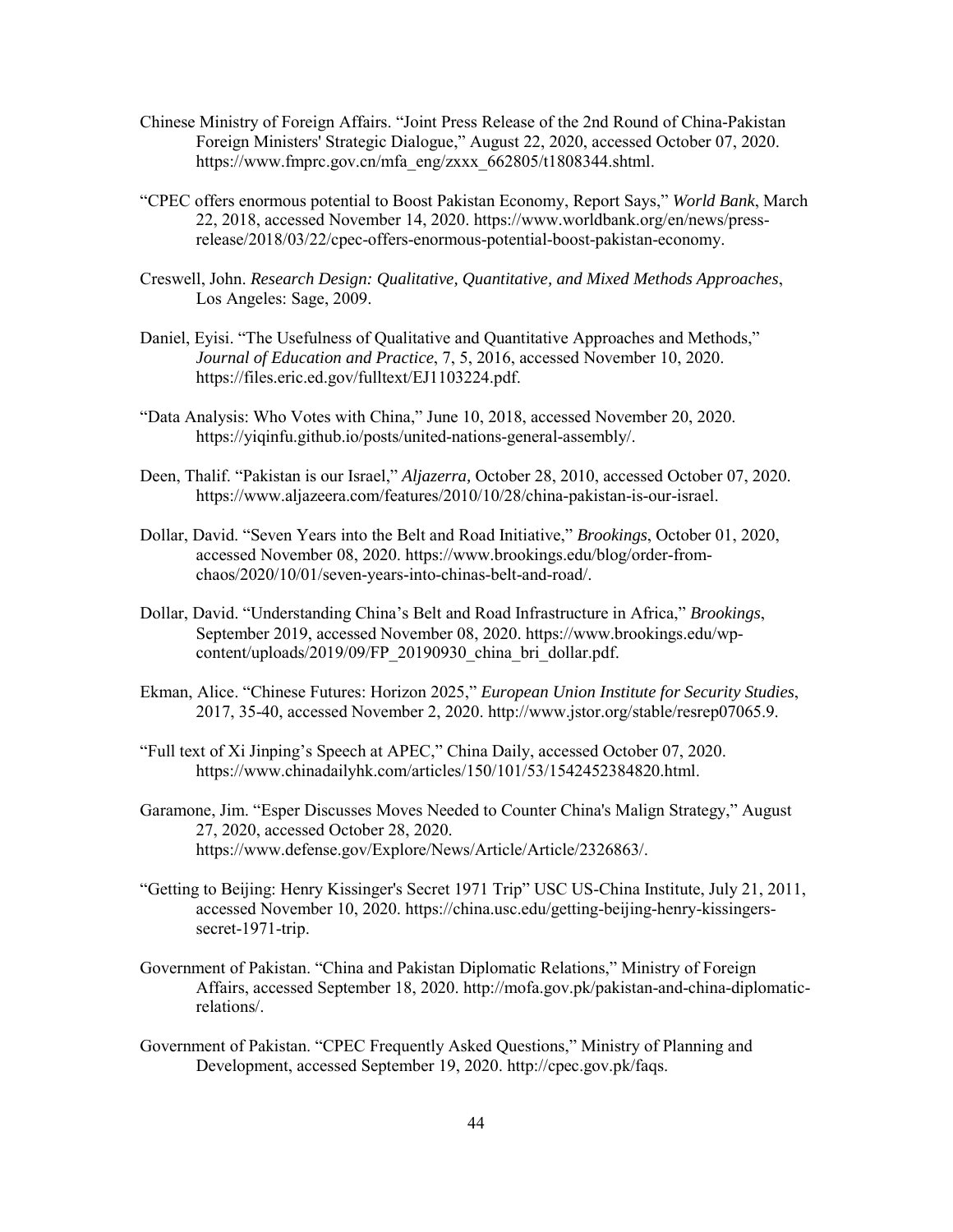- Grossman, Derek. "China Refuses to Quit on the Philippines," *Rand*, July 22, 2020, accessed November 10, 2020. [https://www.rand.org/blog/2020/07/china-refuses-to-quit-on-the](https://www.rand.org/blog/2020/07/china-refuses-to-quit-on-the-) philippines.html.
- Habib, Fatima. "Power shortages in Pakistan: Causes and Solutions," *International Growth Centre,* July 2018, accessed November 03, 2020. [https://cdpr.org.pk/wp](https://cdpr.org.pk/wp-) content/uploads/2018/07/Power-outages-final-brief.pdf.
- Hadid, Diaa. "Pakistani Students in Wuhan Say Pakistan Won't Evacuate Them for Political Reasons," *NPR*, February 16, 2020, accessed November 03, 2020. [https://www.npr.org/2020/02/16/806417296/.](https://www.npr.org/2020/02/16/806417296/)
- Haider, Khursheed. "China Pakistan economic corridor: a harbinger of economic prosperity and regional peace," *Asian Europe Studies,* May 2019, accessed November 20, 2020. DOI:10.1186/s40856-019-0044-2.
- Harsono, Hugh. "The China-Malaysia Digital Free Trade Zone: National Security Considerations," *The Diplomat*, July 25, 2020, accessed November 02, 2020. [https://thediplomat.com/2020/07/the-china-malaysia-digital-free-trade-zone-national](https://thediplomat.com/2020/07/the-china-malaysia-digital-free-trade-zone-national-)security-considerations/.
- "Hong Kong is China's internal affair, Pakistan tells UN," *Pakistan Today*, October 08, 2020, accessed November 03, 2020. [https://www.pakistantoday.com.pk/2020/10/07/hong-kong](https://www.pakistantoday.com.pk/2020/10/07/hong-kong-) chinas-internal-affair-pakistan-tells-un/.
- Ichord, Robert. "Transforming the power sector in developing countries: Geopolitics, poverty, and climate change in Pakistan," *Atlantic Council*, January 09, 2020, accessed November 03, 2020. [https://www.atlanticcouncil.org/in-depth-research-reports/issue](https://www.atlanticcouncil.org/in-depth-research-reports/issue-) brief/transforming-the-power-sector-in-developing-countries-geopolitics-poverty-andclimate-change-in-pakistan/.
- "Important Votes and Consensus Actions," US Department of State, accessed November 10, 2020. https://2009-2017.state.gov/p/io/rls/rpt/2015/practices/260116.htm.
- Jiang, Jon. "Understanding the Intersection of the Belt and Road Initiative and China's Supply-Side Structural Reform," *Jamestown China Brief*, September 28, 2020, accessed November 03, 2020. [https://jamestown.org/program/understanding-the-intersection-of](https://jamestown.org/program/understanding-the-intersection-of-) the-belt-and-road-initiative-and-chinas-supply-side-structural-reform/.
- Jing, Yao. Speech at the 5th CPEC Media Forum, accessed November 18, 2020. [http://pk.chineseembassy.org/eng/zbgx/t1718338.htm.](http://pk.chineseembassy.org/eng/zbgx/t1718338.htm)
- "Joint Statement on Hong Kong," US Department of State, 2020, accessed November 21, 2020. https://www.state.gov/joint-statement-on-hong-kong/.
- Kahneman, Daniel. *Thinking, Fast and Slow*. New York: Farrar, Straus and Giroux, 2011.
- Karthikeyan, Suchitra. "Imran Khan Breaks Silence on Pakistan Students Stuck in China's Coronavirus-hit Wuhan," *Republic World*, March 17, 2020, accessed November 16,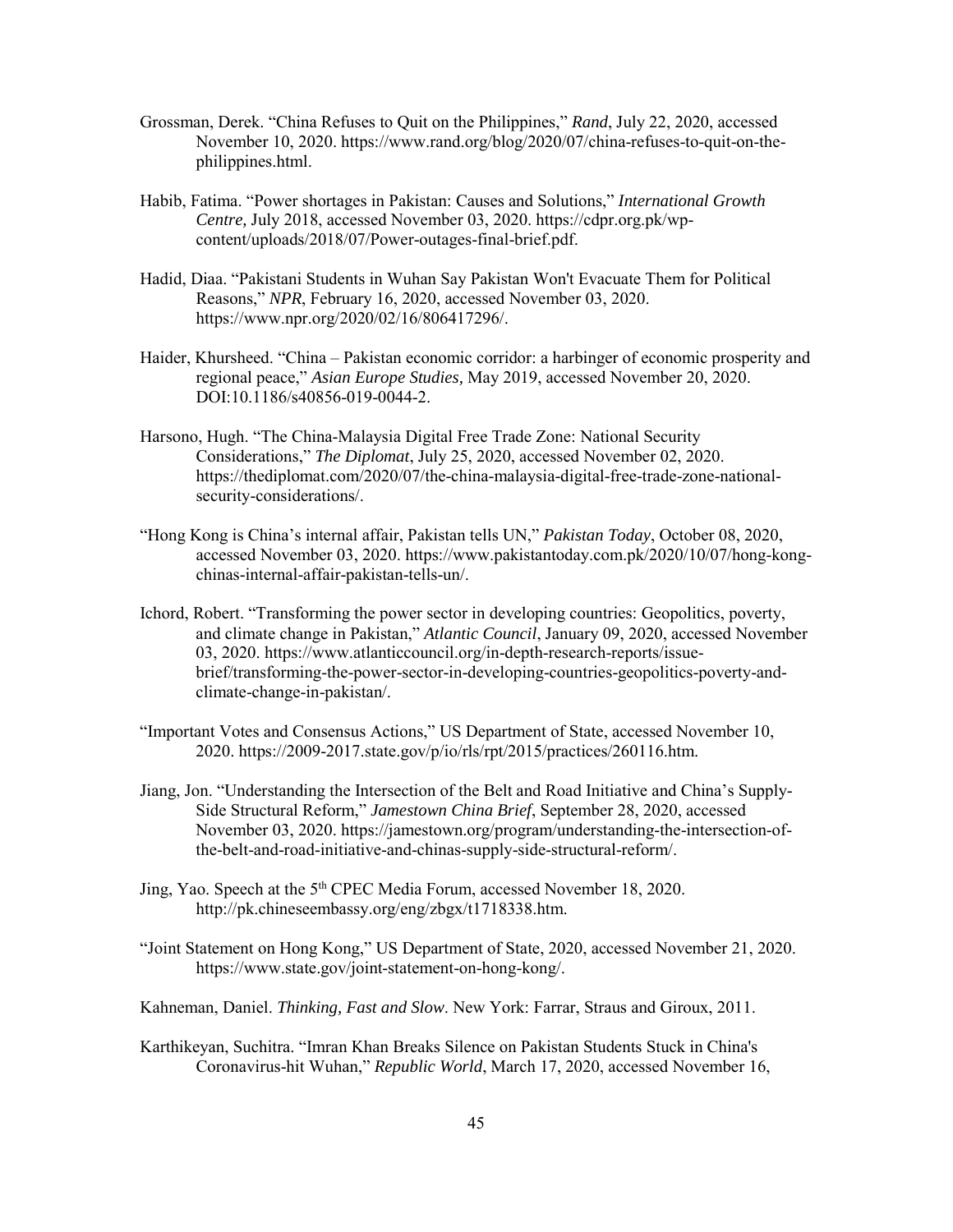2020. [https://www.republicworld.com/world-news/pakistan-news/imran-khan-breaks](https://www.republicworld.com/world-news/pakistan-news/imran-khan-breaks-%09silence-on-pakistan-students-stuck-in-china.html)[silence-on-pakistan-students-stuck-in-china.html.](https://www.republicworld.com/world-news/pakistan-news/imran-khan-breaks-%09silence-on-pakistan-students-stuck-in-china.html)

- Keohane, Robert. *Power and Interdependence: World Politics in Transition*, (Boston: Little, Brown, 1977).
- Khan, Hafeez. "China, the emerging economic power: options and repercussions for Pak–US relations," Int Polit, November 26, 2020, accessed December 05, 2020. https://doi.org/10.1057/s41311-020-00265-1.
- Khan, Iftekhar. "88 CPEC projects to benefit Pakistan with 2.3m jobs by 2030," *The News Pakistan*, August 10, 2020, accessed September 18, 2020. <https://www.thenews.com.pk/print/698539-88-cpec-projects-to-benefit-pakistan-with-2-> 3m-jobs-by-2030.
- Khan, Muhammad. "China-Pakistan Economic Corridor: Opportunities and Challenges," *Strategic Studies*, May 2019, accessed September 14, 2020. doi:10.2307/48544300.
- Kahn, Sardar. "Iron Brothers," *Pakistan Armed Forces Magazine*, accessed October 12, 2020. [https://www.hilal.gov.pk/eng-article/iron-brothers/MTc2MA==.html.](https://www.hilal.gov.pk/eng-article/iron-brothers/MTc2MA==.html)
- Lanteigne, Marc. "China's Maritime Security and the Malacca Dilemma," *Asian Security*, 4. 143- 161.
- "Linear Regression," UC Berkeley, accessed November 10, 2020. [https://www.stat.berkeley.edu/~spector/s133/Lr0.html.](https://www.stat.berkeley.edu/%7Espector/s133/Lr0.html)
- Mahbubani, Rhea. "Pakistani leader Imran Khan admitted he refuses to criticize China's treatment of its Uighur minority because they 'helped us when we were at rock bottom,'" *Business Insider*, January 22, 2020, accessed October 12, 2020. <https://www.businessinsider.com/imran-khan-pakistan-wont-criticize-china-on-uighurs-> 2020-1.
- Maizland, Lindsay. "China's Repression of Uighurs in Xinjiang," *Council on Foreign Relations*, July 26, 2020, accessed October 07, 2020. [https://www.cfr.org/backgrounder/chinas](https://www.cfr.org/backgrounder/chinas-)repression-uighurs-xinjiang.
- Malik, Ahmad. "The Pakistan-China Bilateral Trade: The Future Trajectory," *Strategic Studies* 37, 1, 2017, accessed December 03, 2020. doi:10.2307/48535987.
- Mamdani, Abdul. "Analysis of CPEC Project," *International Journal of Scientific & Engineering Research*, January 2019, 10, 1.
- Markey, Daniel. "Why the China-Pakistan Economic Corridor Will Worsen Tensions in Southern Asia," *War on the Rocks*, September 28, 2017, accessed November 02, 2020. [https://warontherocks.com/2017/09/why-the-china-pakistan-economic-corridor-will](https://warontherocks.com/2017/09/why-the-china-pakistan-economic-corridor-will-%09worsen-tensions-in-south-asia/)[worsen-tensions-in-south-asia/.](https://warontherocks.com/2017/09/why-the-china-pakistan-economic-corridor-will-%09worsen-tensions-in-south-asia/)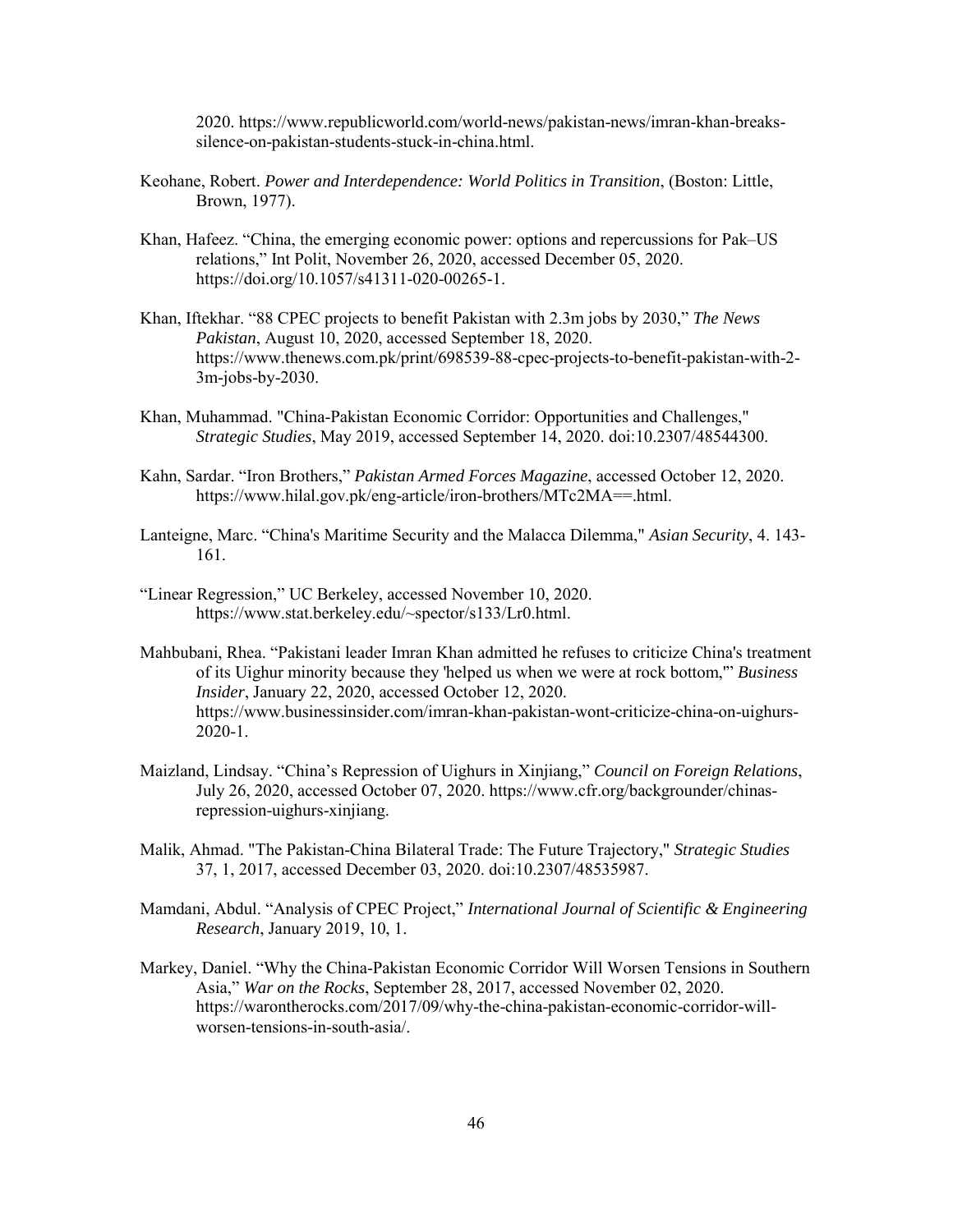- Mbaku, John. "The Controversy over the Grand Ethiopia Renaissance Dam," *Brookings*, August 05, 2020, accessed November 02, 2020. [https://www.brookings.edu/blog/africa-in](https://www.brookings.edu/blog/africa-in-) focus/2020/08/05/the-controversy-over-the-grand-ethiopian-renaissance-dam/.
- Muhammad, Iqbal. "Vacillation between Soft and Hard Balancing: China-Pakistan versus Indo-US Strategies," *Strategic Studies*, 36, 1, 2016, 74-91, accessed November 5, 2020. doi:10.2307/48535935.
- Nantulya, Paul. "Implications for Africa from China's One Belt One Road Strategy," *Africa Center for Strategic Studies*, March 22, 2019, accessed November 12, 2020. [https://africacenter.org/spotlight/implications-for-africa-china-one-belt-one-road.](https://africacenter.org/spotlight/implications-for-africa-china-one-belt-one-road-)
- Notezai, Muhammed. "CPEC 2.0 Full Speed Ahead," *The Diplomat*, September 10, 2020, accessed November 13, 2020. [https://thediplomat.com/2020/09/cpec-2-0-full-speed](https://thediplomat.com/2020/09/cpec-2-0-full-speed-)ahead/.
- Nouwens, Veerle. "China's 21st Century Maritime Silk Road," *RSUI Occasional Paper*, February 2019, accessed November 02, 2020. https://rusi.org/sites/default/files/20190214 nouwens maritime silk road web.pdf.
- Organization for Economic Cooperation and Development. "Ownership and Governance of State- Owned Enterprises," accessed on November 13, 2020. [http://www.oecd.org/corporate/Ownership-and-Governance-of-State-Owned-Enterprises-](http://www.oecd.org/corporate/Ownership-and-Governance-of-State-Owned-Enterprises-%09A-Compendium-of-National-Practices.pdf)  [A-Compendium-of-National-Practices.pdf.](http://www.oecd.org/corporate/Ownership-and-Governance-of-State-Owned-Enterprises-%09A-Compendium-of-National-Practices.pdf)
- "Pakistan Exports 2018." *World Bank,* accessed November 06, 2020. <https://wits.worldbank.org/CountryProfile/en/Country/PAK/Year/LTST/TradeFlow/Expo> rt/Partner/all/.
- Parker, Sam and Chefitz, Gabrielle. "Debtbook Diplomacy," *Harvard University Belfer Center*, May 2018, accessed October 18, 2020. <https://www.belfercenter.org/sites/default/files/files/publication/Debtbook%20Diplomacy> %20PDF.pdf.
- Putnam, Robert. "Diplomacy and Domestic Politics: The Logic of Two-Level Games," *International Organization*, 42, 3, 1988.
- Salidjanova, Nargiza. "South China Sea Arbitration Ruling," *US-China Economic and Security Review*, July 12, 2016, accessed November 10, 2020. [https://www.uscc.gov/research/south-china-sea-arbitration-ruling-what-happened-and](https://www.uscc.gov/research/south-china-sea-arbitration-ruling-what-happened-and-%09whats-next)[whats-next.](https://www.uscc.gov/research/south-china-sea-arbitration-ruling-what-happened-and-%09whats-next)
- Shepard, Wade. "Why China Just Added the Belt and Road Initiative to its Constitution," *Forbes*, October 25, 2017, accessed September 18, 2020. [https://www.forbes.com/sites/wadeshepard/2017/10/25/why-china-just-added-the-belt](https://www.forbes.com/sites/wadeshepard/2017/10/25/why-china-just-added-the-belt-%09and-road-initiative-to-its-constitution/?sh=108d58142abc)  [and-road-initiative-to-its-constitution/?sh=108d58142abc.](https://www.forbes.com/sites/wadeshepard/2017/10/25/why-china-just-added-the-belt-%09and-road-initiative-to-its-constitution/?sh=108d58142abc)
- Shepardson, David. "Trump praises Chinese president extending tenure 'for life'," *Reuters*, March 03, 2018, accessed September 15, 2020. [https://www.reuters.com/article/us-trump](https://www.reuters.com/article/us-trump-) china/trump-praises-chinese-president-extending-tenure-for-life-idUSKCN1GG015.